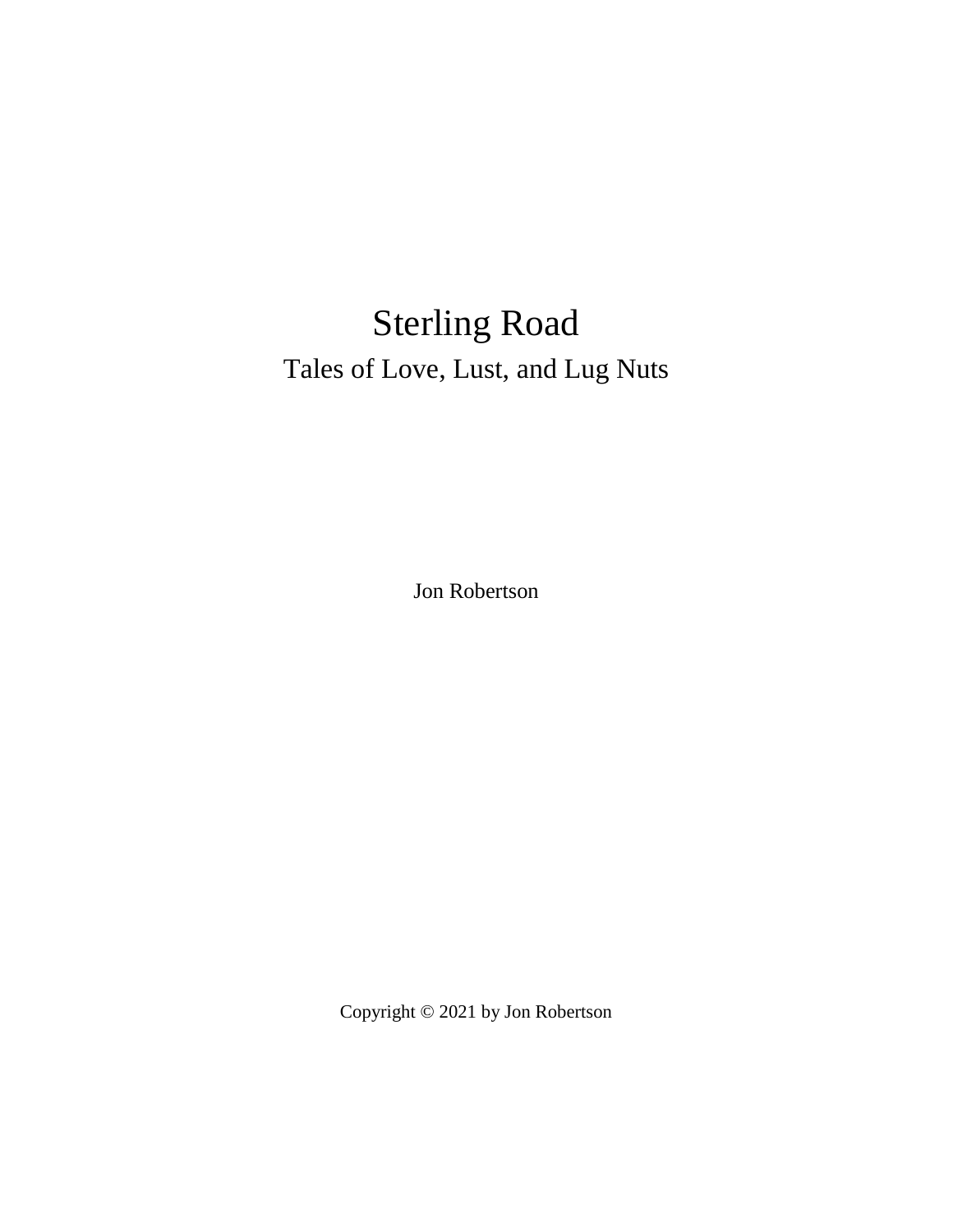## **CONTENTS**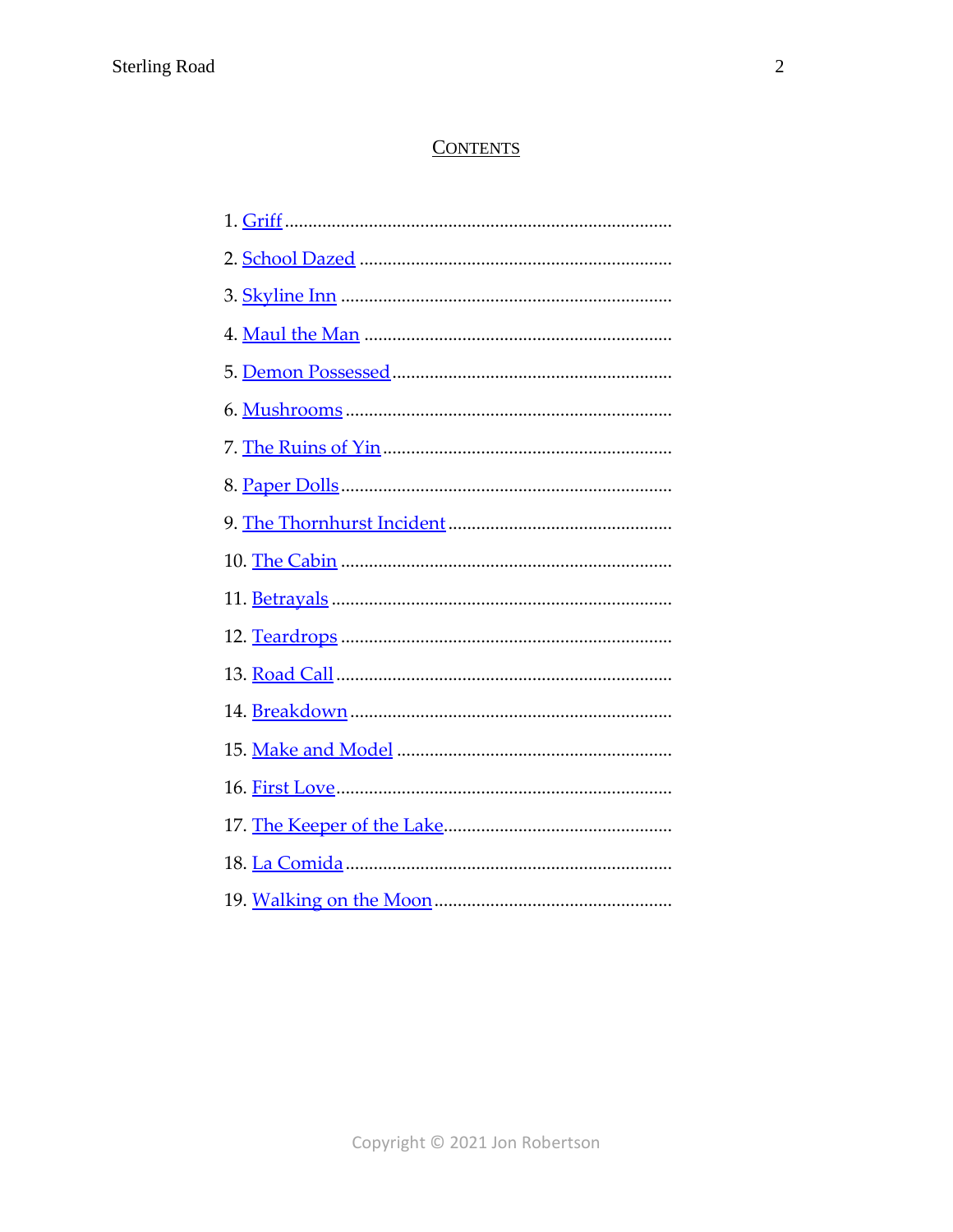<span id="page-2-0"></span>DENNY WAS COAXING the '56 Olds up steep Belmont Avenue when the carburetor caught fire again. With two violent coughs the engine died. The car began rolling backward downhill, so he angled the wheels against the curb. Black smoke wafted from the edges of the hood, and the burnt circle spread wider. The eleven-year-old Blue Monster was Denny's first car, and it caught fire often.

The boy could have stepped out into the freezing December wind, popped the hood, and smothered the flames with the old jacket he kept on the back seat for that purpose, but he'd learned another way. He stomped the gas pedal to the floor and cranked the starter, by which the carburetor would suck the fire down and extinguish it. Amid the smoke and the starter's repetitive whinny, Denny suddenly pictured Mimi Richmond, the quiet beauty who sat across from him in English.

He continued to crank the starter—*ru-rouw, ru-rouw, ru-rouw*.

Mimi. When would he ask Mimi out? Denny's problem trespassed far beyond shyness to a choking fear of letdown that haunted him. He hadn't always been like that. As a little boy, he had been fearless and free. He would rally the neighborhood for games of kickball or tag—all kinds of tag. They played car tag, cigarette tag, and freeze tag. He and the other boys hated girls, as boys do at eight summers, so it was logical to bully the loser into the most hideous of penalties: greet every tree on the block by a different girl's name, kiss its bark, and say, "I love you."

"Ewww! *Gaggg!"*

Hands around the sugar maple, *kiss,* "I love you Lynn."

Hands around the white oak, *kiss,* "I love you Julie."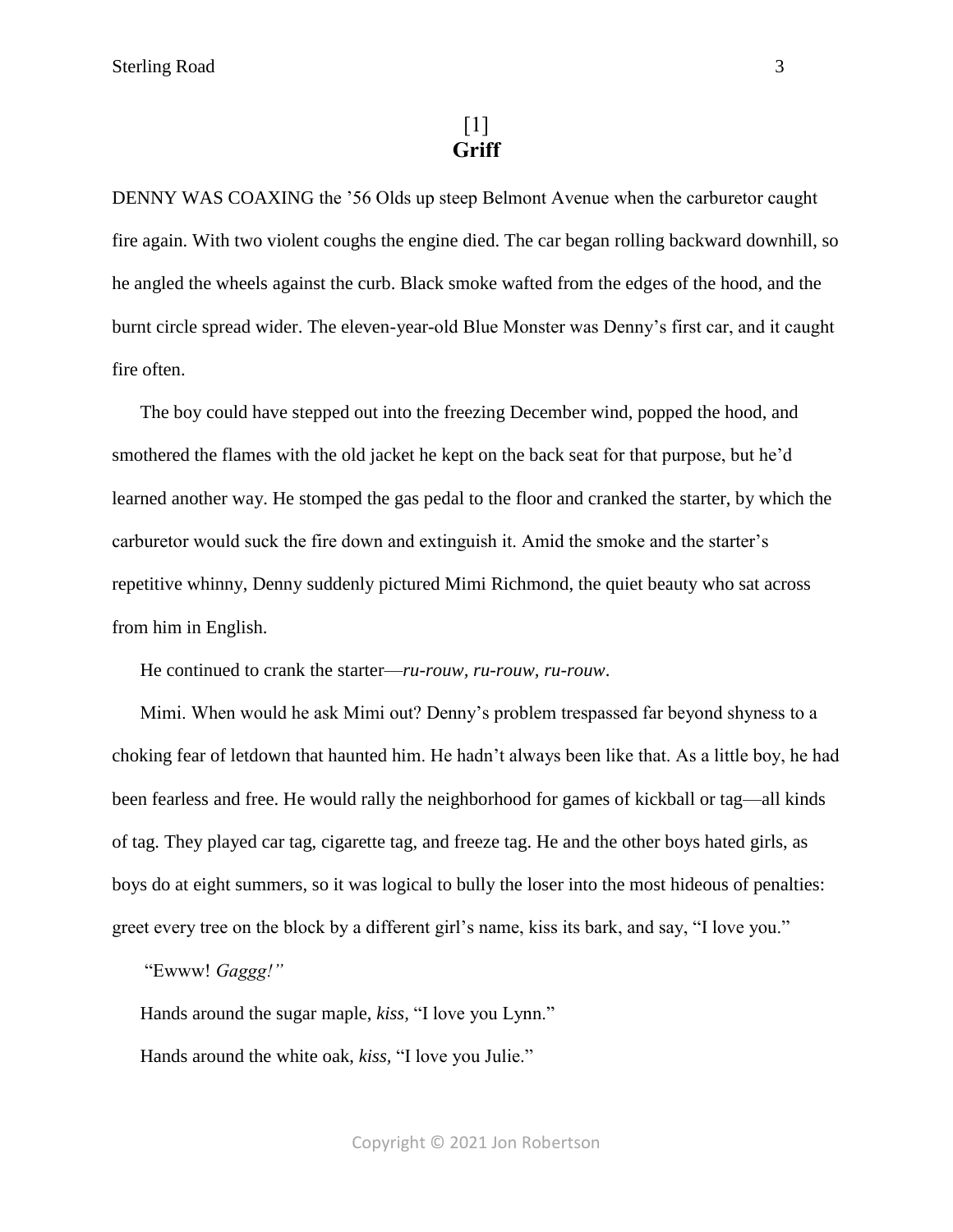## Sterling Road 4

Denny sure didn't hate girls now. Not now, he thought, as he cranked the Olds in the hope that the fire might huff out before the battery died. His problem was twofold. Girls mystified him, yet he desperately wanted a girlfriend to call his own.

The starter wound down to a plaintive *woww-woww,* but just before the battery died, a muffled pop told him that the fire was out. The black circle on the hood was now eight inches across. With the battery dead, he checked his watch. He was going to be late for work again.

Help for just about anything in Mount Pocono was seldom long in coming, so Denny sat and waited. Minutes later, Stan Lukas pulled up beside him in his pickup. Stan's teenybopper daughter, Sara, rode to school on Denny's bus.

Stan lifted his chin. "Denny, you all right?"

"Hi Stan—it caught fire again. Gimme a jump?"

Stan pulled up beside him blocking half of Belmont. As Denny lit a cigarette, he pictured Mimi Richmond's gleaming emerald eyes set in porcelain white against her tawny olive skin. The kids at school had heard that her mother was a Romanian gypsy. Denny, Kevin, and Don asked her about it one day. She switched her eyes nervously while the boys dangled from the precipice of her answer. After a dramatic moment of deep thought, the winsome majorette shrugged.

"Yeah?"

Then all the guys wanted her.

Denny shook himself back to reality. In nothing but his shirt sleeves, he slid out the passenger side into the snowy cold, where he and Stan opened their hoods and connected Denny's jumper cables.

Copyright © 2021 Jon Robertson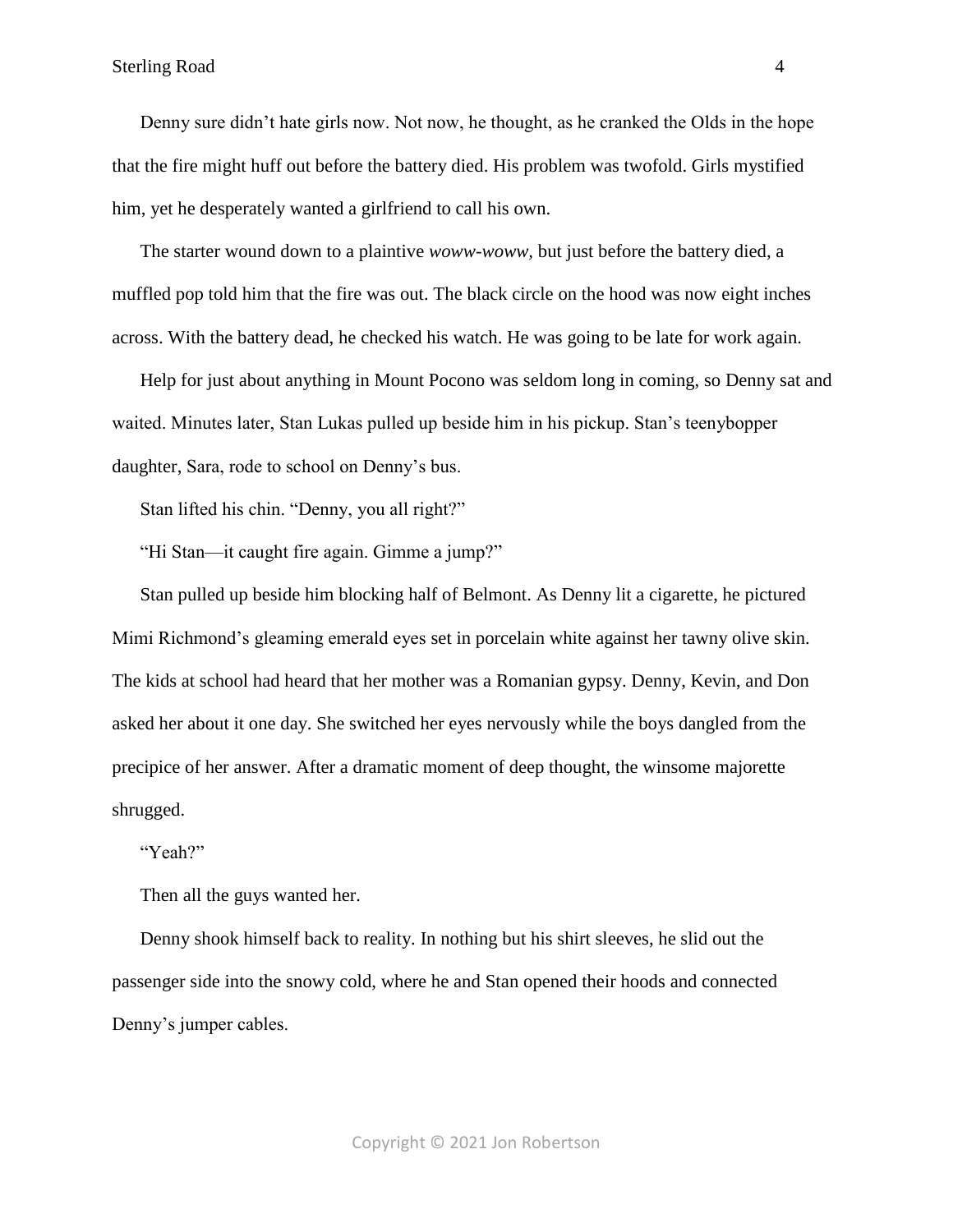Just after the boys asked Mimi to confirm her heritage, Denny realized that it may have been his last chance to ask her out. He opened his mouth to speak.

"Mimi?"

"Mm-hmm?"

"You—going to gym?"

She tilted her head. Her eyes widened, all curvy with the secrets of ancient fire dances. The corner of her mouth twitched.

"Yeah?"

Denny walked away feeling equal parts of triumph and self-recrimination. His face burned hot, a dry knot swelled in his throat, and the corners of his eyes stung. His personal mission to have a girlfriend wasn't going well at all.

Denny slid behind the wheel again and tried it. The diffident V-8 seethed to life. Stan unhooked the cables, tossed them in back, and Denny waved him on. He gunned the engine, yanked the shifter into Drive, and tromped it. The fenders heaved like an ocean swell from too much torque over bad shocks and springs, the rod bearings knocked, and the rocker arms chattered like sewing machines.

Denny would make it to work on time. He set Mimi aside and thought back to how he'd landed his job at Leon Miller's Esso.

\* \* \*

Denny's work life began at age thirteen at the Tastee-Freez across the street from Leon's. He was earning all of seventy-five cents an hour and sought upward mobility. One afternoon at the end of his second summer working there, he was manning the window, when a familiar face showed up. It was Russell Waite, the tough kid from Denny's homeroom.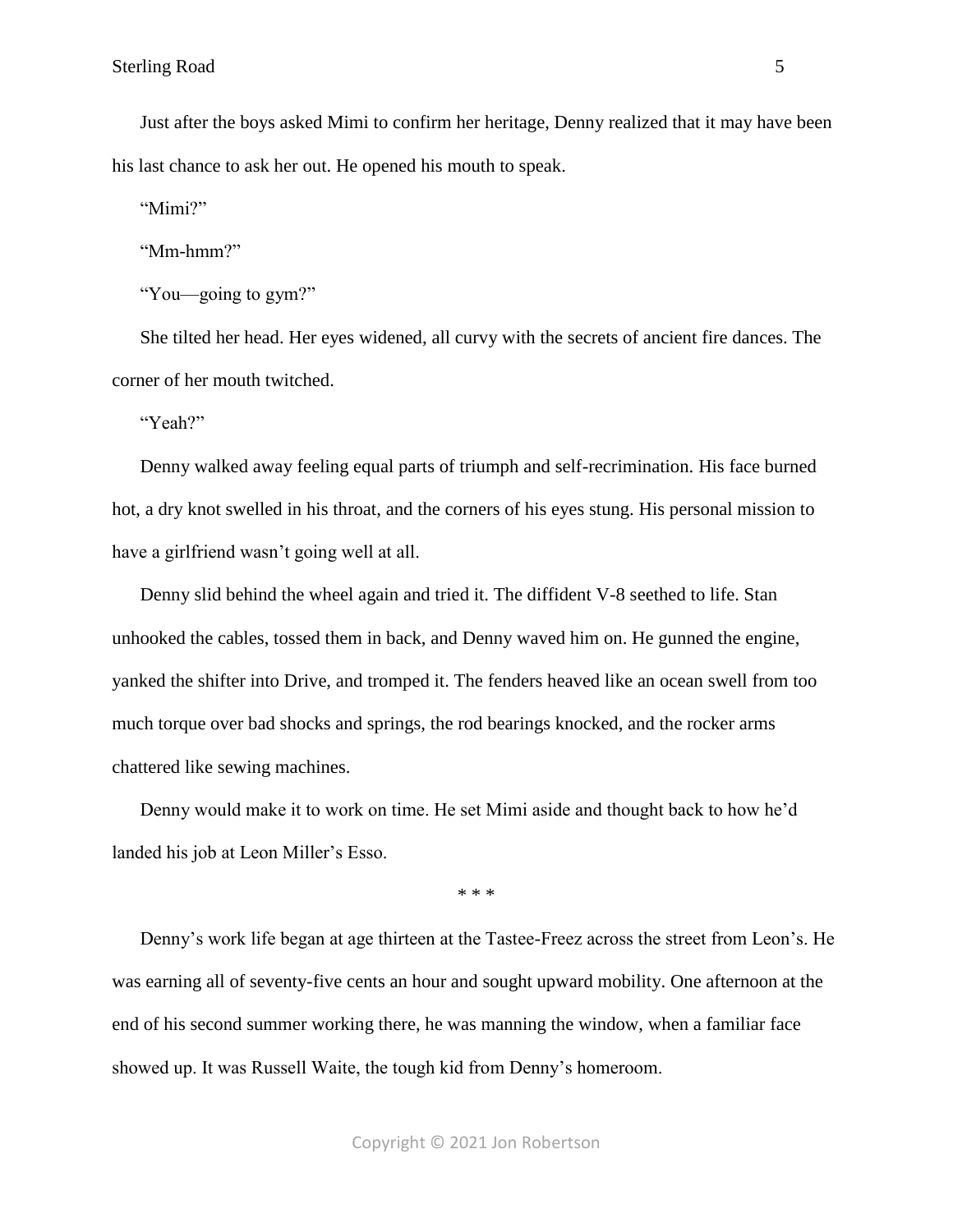Russ eyed Denny's white bib apron. "Is this where you work?"

Russ had the swagger of one not to be messed with. He was in the same grade as Denny, though two years older. His skin was lightly freckled, and, in school, he curled his lip to show that he would comply with the rules, case by case. Some said he was dangerous. Russell spoke with authority about cars, fighting, drinking, smoking, and women. One morning in homeroom, he caught Denny's eye, looking all mock mean, and shot him the finger. But when Denny shot the finger back, he got caught by the imperious Mrs. Johnson.

"Mr. Wickham!"

Denny quickly scratched his head with the finger.

"Mr. Wickham, are you feeling quite all right?"

Denny coughed, hooked his collar to sweat like Wile E. Coyote.

*"Gulp."*

"You are very peculiar, Mr. Wickham."

"Yes, ma'am. I know, ma'am."

Denny learned to be adept at clowning. It was a safe place to hide.

Russell was still waiting at the window for an answer.

*"Is this where you work?"* 

"Yeah," Denny said, passing a cheeseburger and fries through the window. "What are you doing here?"

Denny knew that Russ lived near Tobyhanna, so it would be odd for him to have driven to Mount Pocono for lunch.

"I work across the street," he said. "Over at Leon's."

"Leon's. Yeah. My brother hangs out there."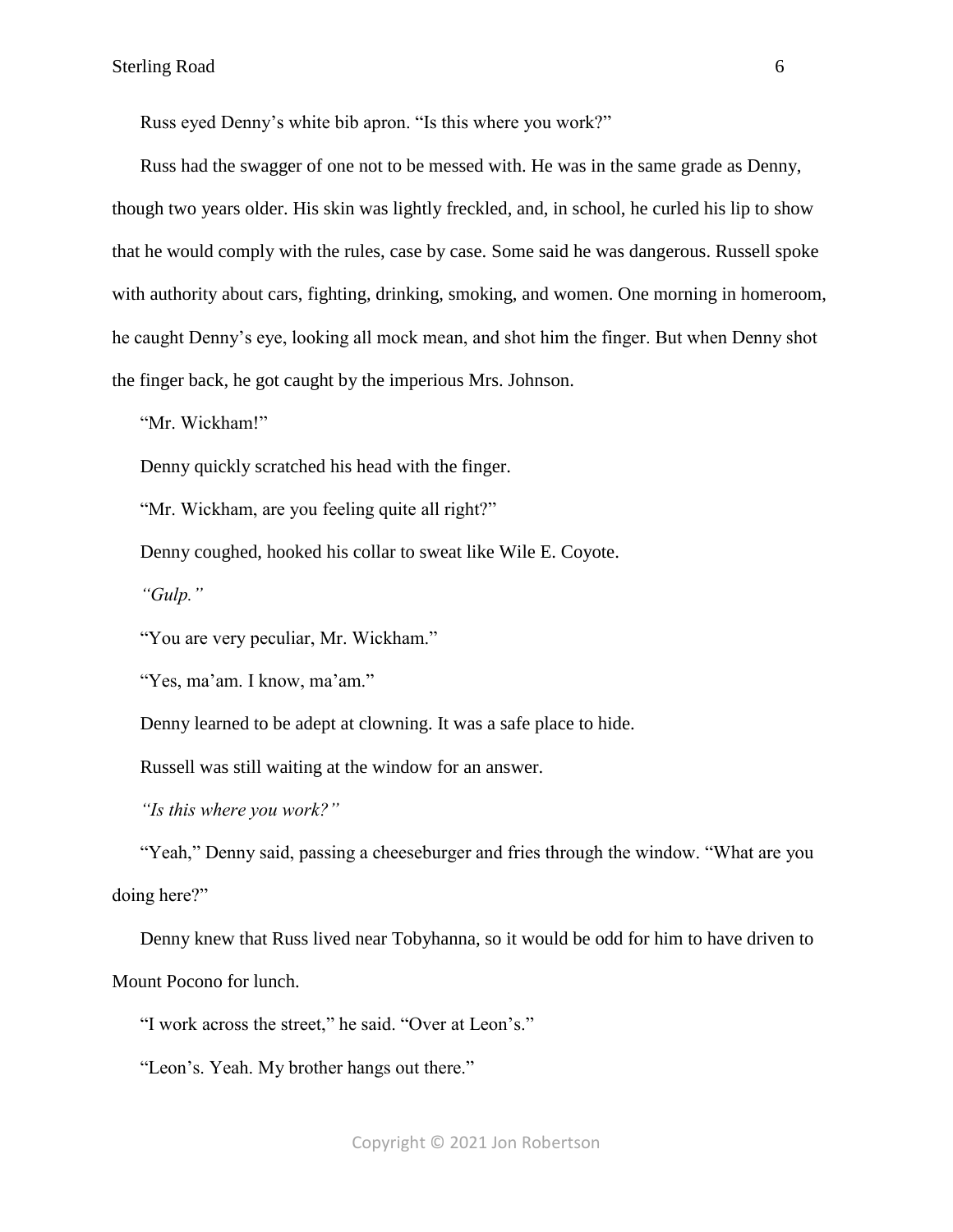Russell's laugh bordered on a sneer. "You mean that crazy bastard Wes Wickham's your brother? *Shi-i-t.* He's funny as hell."

Crazy? Funny? He couldn't mean grumpy, silent Wes. Wes who responded to questions with a pained wince or a chastising grunt. Denny had never seen a funny side of Wesley. Nobody in the family had.

Russell crossed the highway back to the gas station, and Denny didn't give him another thought. However, a few hours later, Russ returned to the window.

He waved Denny close. "Hey, do you like this Tastee-Freez job?"

"Sure, it's okay," he shrugged, but he had to think for a moment. He didn't much like the people, the hours, scooping ice cream, or the pay. "Not really. Besides they're closing up for the season."

"Well, Stoinky just quit." Russ leaned in. "Leon's going to need someone on weekends, you interested?"

"I sure am."

Denny knew Stoinky, an army kid who had just moved to the Tobyhanna Army Depot from a base in Japan. Denny would have given anything to work on cars, and Stoinky's slot would be perfect. Denny knew he was college-bound, and this opportunity to work at Leon's would make saving money fun. He'd walk out to the island and pump gas, check the oil, and wipe the windshield.

Later that night, like anytime something new happened to him, Denny wrote in a blue-lined tablet. He had wanted to be a writer since the sixth grade. He was smart with words and argument and often wrote thoughts, poetry, and stories at night, under the covers, with a flashlight.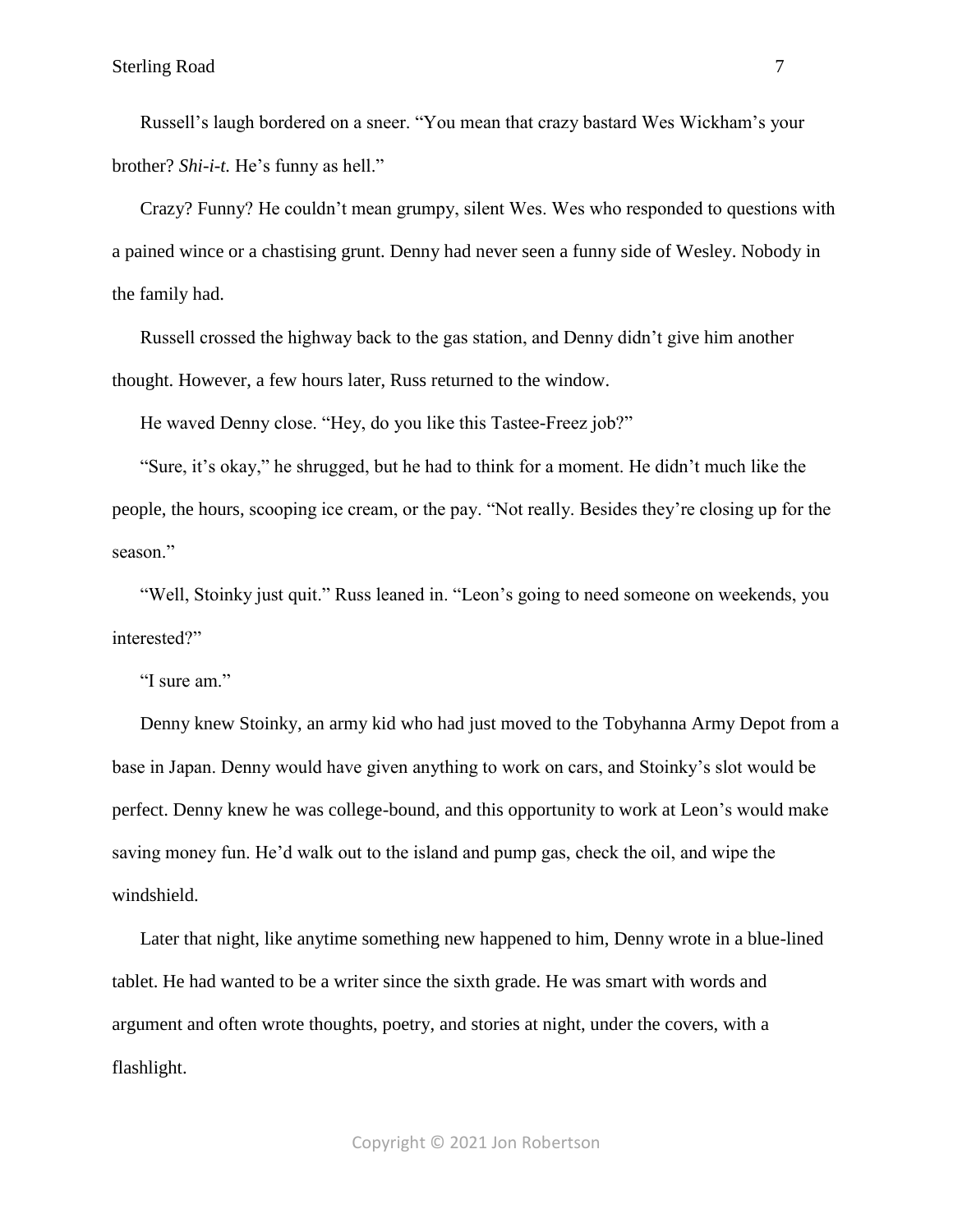Bolts. An aggregate alloy. Dogged down tight. Threads under stress Holding me together. Bolts.

With his new job waiting for him, Denny slept well that night.

\* \* \*

It was 1967, a few years before New Yorkers, Philadelphians, and Jersey-ites discovered that they could build houses in the Poconos for a fraction of the cost in Paterson or Chestnut Hill, and still only have a two-hour commute back to Metropolis. This was a decade before gambling interests started buying up the family-owned resorts. It was before the weekend traffic congestion. Before the long lines at every four-way stop sign, gas station, restaurant, grocery store, and church. It was a time of war protests and race riots in Detroit and Newark, the Apollo I fire disaster, the first issue of *The Rolling Stone,* and the year Elvis married Priscilla. Those were the days of *Born to Be Wild,* and *gawwd,* how Denny wanted to be wild. He employed his old parochial school skills to pray that he, too, could be wild.

Denny's Tastee-Freez job had helped him catch on at Leon's all the sooner—he already knew how to work a cash register and be polite to customers. Besides, he also knew the basics about working on cars. His chain-smoking dad was the original DIYer, and Denny liked helping him. He liked helping Wes, too, because mechanical work spared them all from the perils of intimate conversation.

Leon didn't say much when Denny's mom dropped him off at work that first day. His small frame balanced on short legs, but he had strong arms and powerful shoulders. When Denny walked in, Leon was standing behind the counter wiping off a set of points with a rag. He greeted Denny with a bemused half smile. His brows arched curiously over wide-set eyes.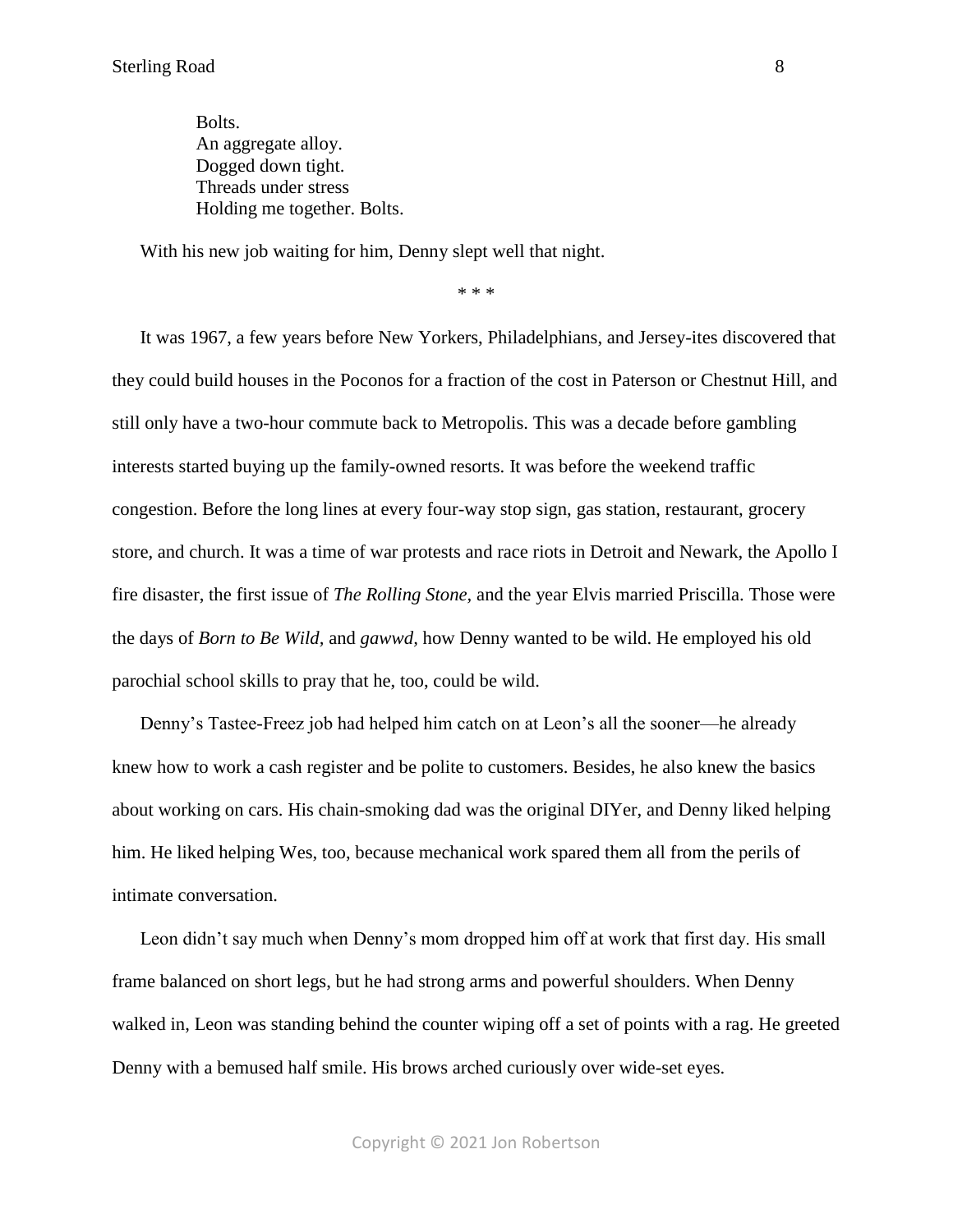"Are you here to work?"

"Yup. Yessir. Thanks Leon."

Leon called Russ in from the bays. "Russell. Go ahead and show him around."

Russ grinned. "Far fucking out."

Russell demonstrated the tire machine, showed him the tool cabinet, and how to write up and slide a credit card through the machine. Denny hung on every word. He admired Russ. His toughness and certainty, and the fact that he took Denny seriously. He asked Denny for his opinion about things, and nobody had ever done that before. One time, Russell told Denny that he thought he was smart.

"Everybody says so," Russ said.

Denny knew that wasn't true. "Naw. No they don't."

At Miller's Esso, Denny worked rotating shifts with Russell, Junior Jarratt, a married guy in his twenties, and Soren Larsson, who had dropped out of school in the eleventh grade. They made repairs and worked the gas island. Most of the time, the guys worked unsupervised and handled the easy repair work: grease jobs, oil changes, mufflers, tires, belts, batteries, and tuneups. The intense and moody Leon handled the more complicated repairs. He also inhabited the back office, where he did the books, ordered parts, and napped on an old couch.

Those were the days before self-serve, when a car arriving for gas rang a bell inside. Denny loved answering the bell. Grinning with a "Yes, sir" or "Yes, ma'am," he stuck a nozzle into the gas tank, checked under the hood, and washed the windshield. It wasn't long before Denny smelled of grease, gasoline, and sassafras-sweet Go-Jo hand cleaner.

Leon's thin brown hair slewed out from the back of a mechanic's cap. He wore blue utility pants and shirt, the sleeves rolled up above the elbow, with "Miller's Esso" embroidered in white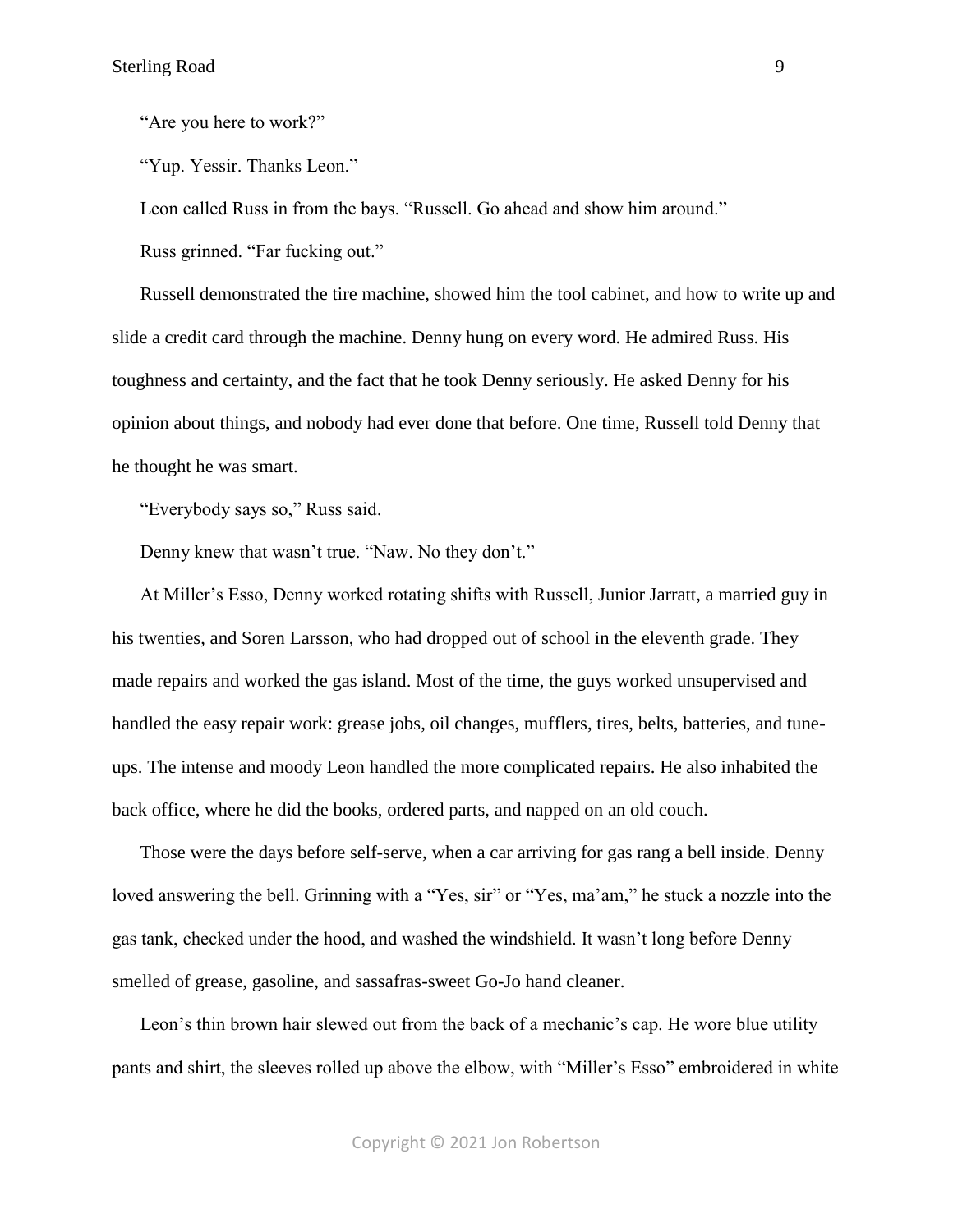above the pocket. His ears stuck out some, and his boxy, unshaved jaw was always set. Leon was smart in mechanical things and in his observation of people. Whenever he was alone with Denny, he was patient and personable. In a callisthenic of efficient motion, he taught Denny how to break down tires, install studs in snow tires, and cut off a rusted muffler with the air chisel. He demonstrated how to change the oil, replace a battery, and clean the contact posts just so. He showed him how to safely operate the lift, check an electric motor armature on the growler, and gap spark plugs.

Whenever Leon spoke to people, he assumed a position of interest: his knee jutted out as he rested his right heel on his left instep. Denny admired him. He had always learned better by watching than reading, and Leon taught better by showing than describing. They got along.

Once Denny started working at Leon's, Denny did his best to act tough. He adopted a cool walk and started smoking cigarettes. He bought himself a pair of black engineer boots, and rolled his short sleeves at his shoulders. He dumbed down his speech, too, and found shorter words in order to fit in. And he cursed like a sailor. No, like a wordsmith, he thought. He was incorrigibly imaginative—everyone said so, even his parents. He combined other slang. Found new dirty words in the special collection thesaurus at the library. He made combinations, inversions, and compound variations, though he eventually had to dial it back.

"Hey new kid?" Junior scoffed. "You tryin' to be smarter than everybody?"

"No. Me? Nah, no way."

But gas station culture accelerated to a new level one afternoon, when Denny was introduced to ball-busting—world class ball-busting. Before his eyes, he observed Leon morph into new lifeform with a cruel glint in his eye.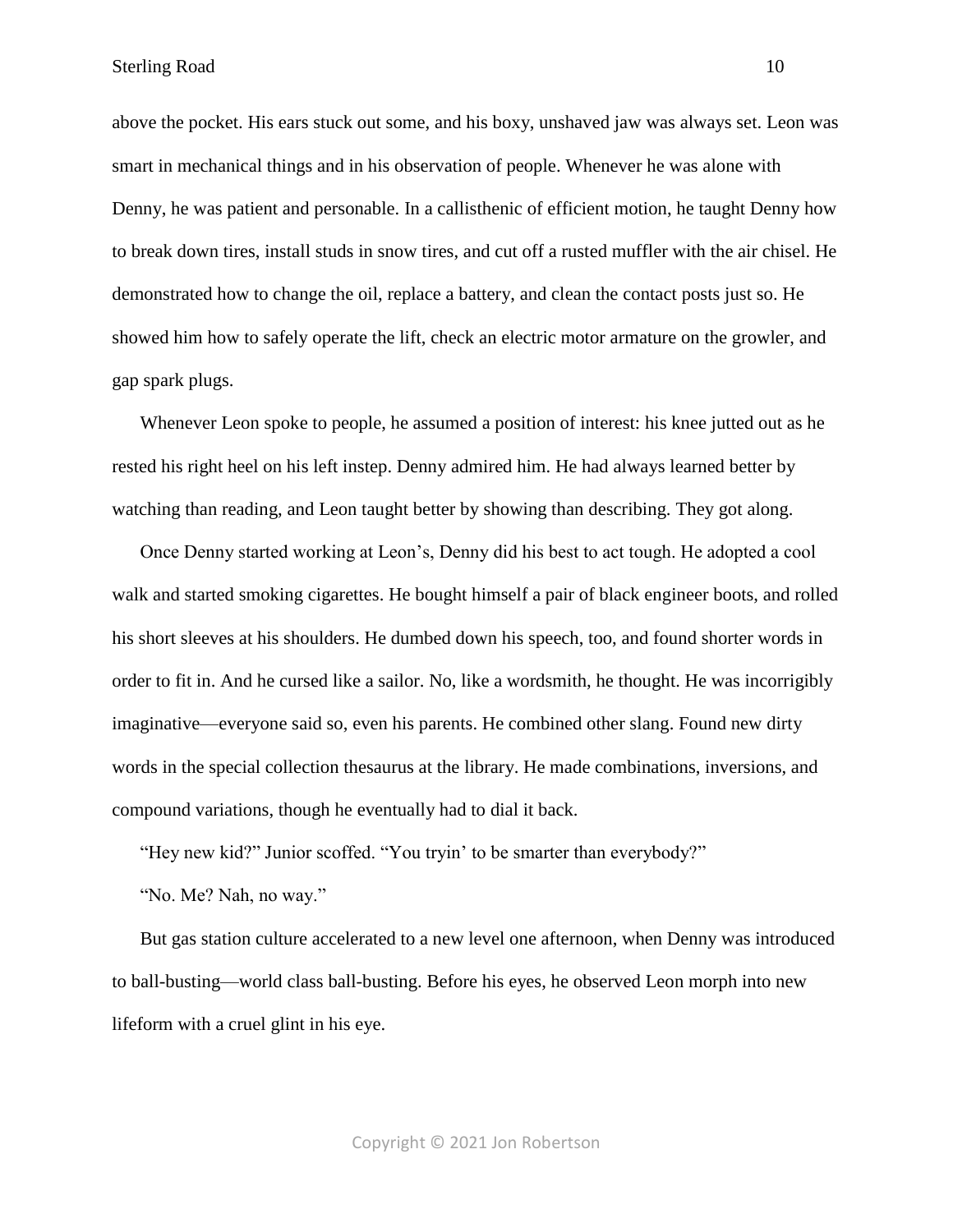"Hey peckerhead," he barked. "You left your soda on the tire machine. You gonna buy one for the air compressor, too?"

It turned out that Leon was two men in one. This Leon had a keen radar for vulnerabilities. All it took was a misspoken word, a zipper left unzipped, or some unguarded anecdote from a weekend date. Whatever Leon picked up on, he'd start with a jibe that led to a nickname, and ultimately an institution. Denny started out as Fire Alarm.

"Here comes Fire Alarm."

"Aw, cut it out."

Soren echoed out in the bays. "Hey Fire Alarm, your car catch fire yet today?"

"Naw. Come on."

Denny's face flushed hot. At first, he shrank inside himself, washed in something like shame, until Russell whacked him on the arm.

"Get in the game, new guy. What are ya, scared of a little fun?"

But it didn't take much to for the torment to turn brutal.

One day, Denny unguardedly told the guys what had happened at Casey's house the night before. Casey Nichols was a year behind Denny at Pocono Mountain. She lived over on Center Avenue, on the far side of the big hill where they held the soapbox derby races each year. She was artistic and may have been the first bona fide hippie in Mount Pocono, though in 1968 they didn't have anyone to compare her to. She had been the first to stick a flower on her shoulder bag and buy Arlo Guthrie's *Alice's Restaurant.* She took piano lessons and led a bumpy life in the shadows of her missing father and footloose mother, whom she seldom saw. In the pre-Woodstock age of Cher and Twiggy, Casey was thick around the middle.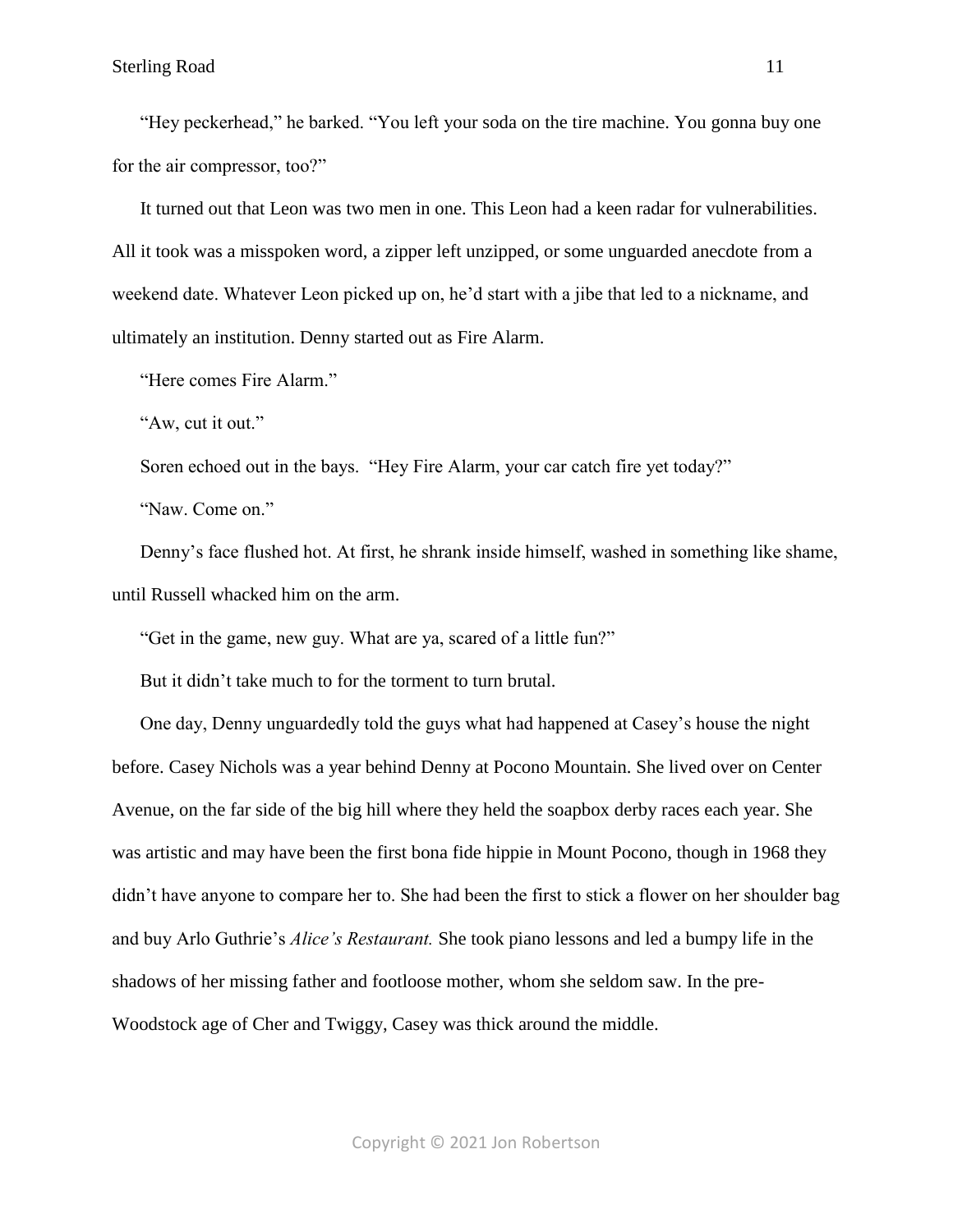Casey had invited friends over while her mother was away. They were playing Cream's new album, when someone came in with an Eagle Scout canteen full of vodka. Denny and Casey later found themselves in the bedroom talking about Hawthorne and Emerson, and with no particular thought of making out. Denny was observing the slow hula of a Lava-Lite, when he fell off the bed to the floor bruising his hip. His fatal mistake was telling Leon about it.

"Hey, Fire Alarm. How come you're limpin'?" Leon crowed. "You finally get laid last night?"

"Naw. No such luck," Denny grinned. "Was talking to Casey Nichols last night, and fell off the bed. Hurts."

"Fell off the bed!" Leon knew all about Casey. He squawked, "You can't even handle Casey Nichols."

Junior jumped in. "She musta showed it to him. Scared 'im out of bed!"

"Fall Out," Soren yelled, laughing his ass off.

"Hey Fall Out," Leon smirked. "Did you fall out or pull out?"

Denny regretted his mistake.

Junior made fists and yanked back his elbows. "You have to grab them love handles and use 'em for leverage. *Ugh."*

Yet, Denny tried to imagine such a scenario, and thought he might try it if he ever got the chance. But that made him think of Mimi, whose face provided only brief respite from the torture. Denny protested, explained, and tried to deflect the onslaught, but it was useless. Leon's victims simply couldn't win.

Competition was keen to accelerate a joke to farcical levels of humiliation. If you were good at turning a phrase, Leon would sometimes bestow upon you the token of an eagle-like laugh.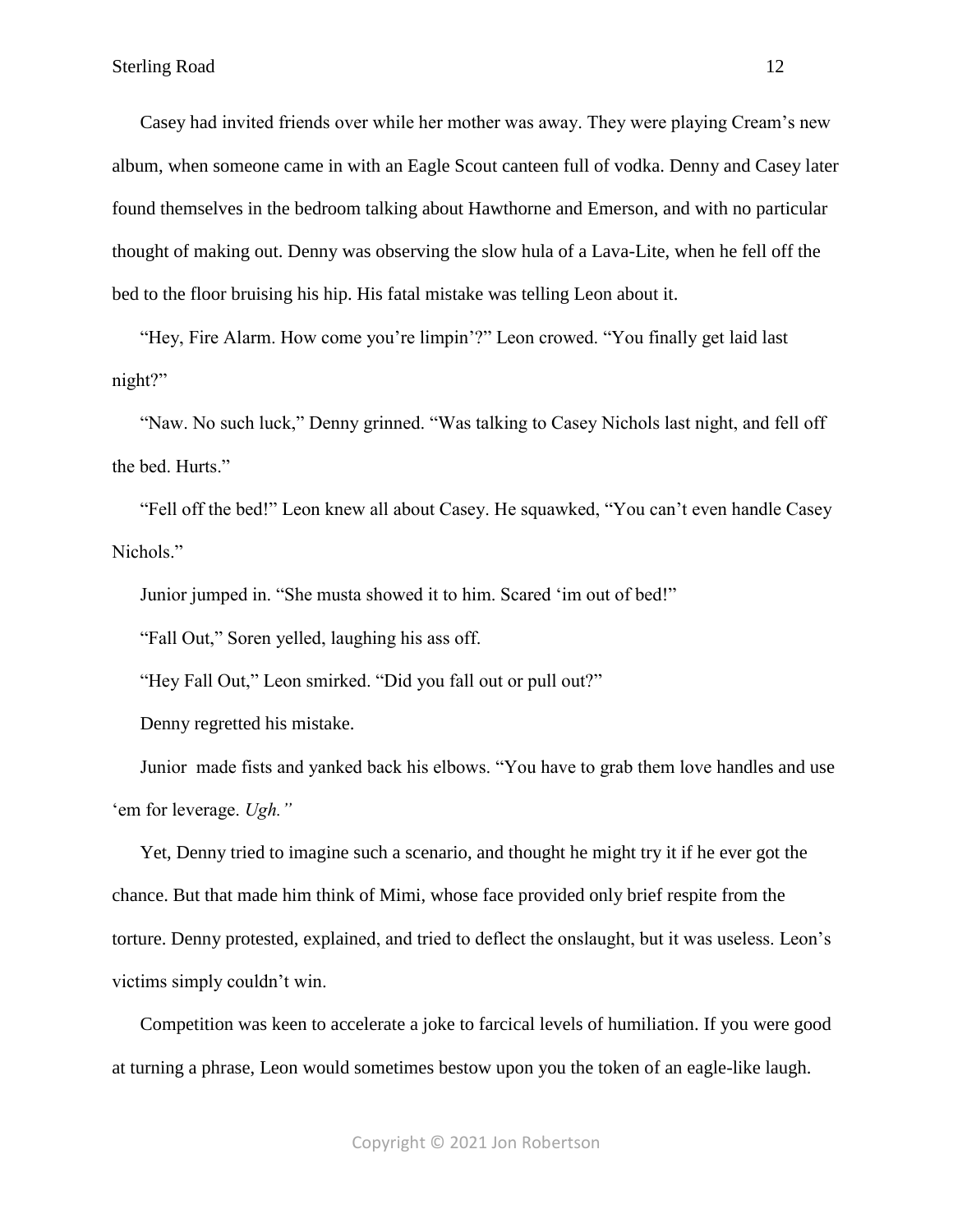Denny tried his best, like he did with his brother, to make him laugh. For the first time in his life, in this garage culture, Denny felt like he could fit in. Teasing was simply the price one paid. However, the taunts sometimes got out of hand, like one day when he arrived at work.

Junior shouted, "Here comes Fall Out."

"Cut it out, fuckers."

Just then, Leon kicked Denny's knee from behind him, and he landed painfully on the corner of the lift.

"I'll be okay. I'm okay."

"*You're* okay? Hell, I was worried about the lift."

Leon later slipped five dollars into his hand. For some reason, the incident led to Leon drinking that night. Denny didn't know if he was feeling guilty for tripping him, but it seemed like something deeper. Leon was sipping from a bottle he kept in the office, and the torment worsened. Though Denny and Russ were underage, Leon poured them each an inch of Rock 'n' Rye into foam cups. By closing time, the guys were a little drunk. Denny pretended the liquor didn't burn. After they shut off the lot lights outside, they hogtied Junior with fan belts. Junior whacked Russell on the butt with a radiator hose. Forgetting the lesson Denny had learned about disclosing, he carelessly let it slip that he hadn't gotten laid yet.

"Not yet," Denny blushed. "But soon. I've got prospects."

'Never got laid?" Leon shouted, "Blue Balls!"

The guys shuddered, hee-hawed, and got ready for what they called a "Blue Balls Campaign," which they had apparently done before.

With liquor on their breath, they grabbed Denny and held him down on the wash bay floor. Leon yanked Denny's pants down, but his eyes were no longer laughing.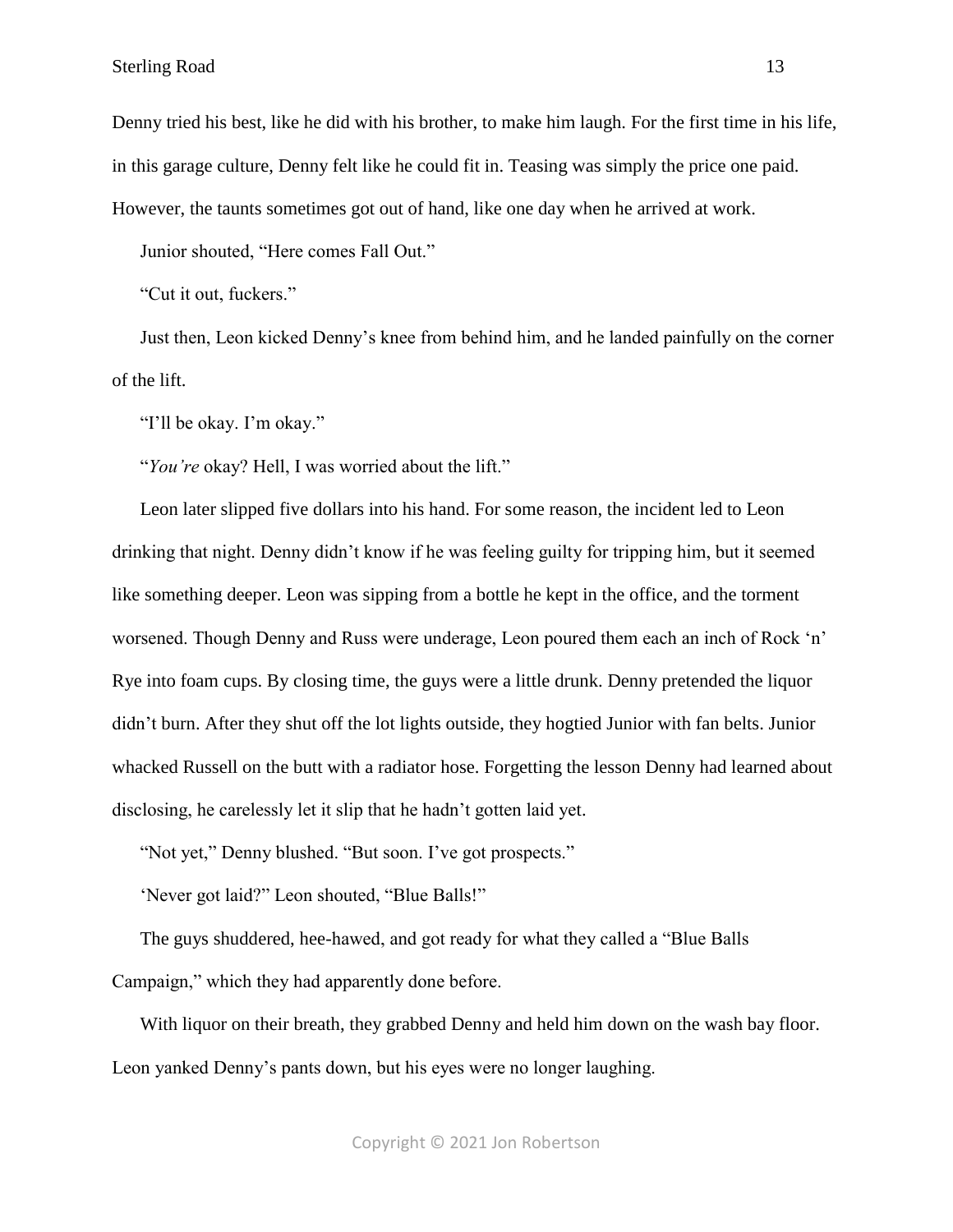"You must have blue balls," Leon hollered, and dug through a tool drawer until he found a can of blue spray paint.

They pulled his shorts down and with an intense squint, Leon commenced to spray paint his balls blue.

"Hey Blue Balls—we wanna see you fall out of bed."

Denny hollered. "No! No, cut it out you bastards. *Leave me alone*."

Leon's eyes narrowed and his jaw clenched, which scared Denny. Once he stood and pulled his pants up, the party was over. Leon wordlessly grabbed his keys and stomped out. He got into his car, a powerful old 1958 Cadillac, and sped without looking across Belmont, where two cars slammed on their brakes, horns blasting, to avoid hitting him.

"That man shouldn't drink," Soren mused. "It brings on fits."

Denny murmured, "Kind of volatile."

"Vol—what?"

"Scary."

Junior neither laughed nor confirmed. He looked at the empty Salem slot in the cigarette machine.

"Fuck."

Soren added, "And whenever he feels it coming on, he drives like a maniac."

"When he gets like this, just stay out of his way," Russell mumbled. "Out of his way."

Denny took careful note—his hero, the first man to give him responsibility, make him feel good about himself, had problems.

But even when Leon wasn't there, the ball-busting surged beyond the guys who worked at the station. It even carried over to certain customers, which Leon condoned. One day, Mr.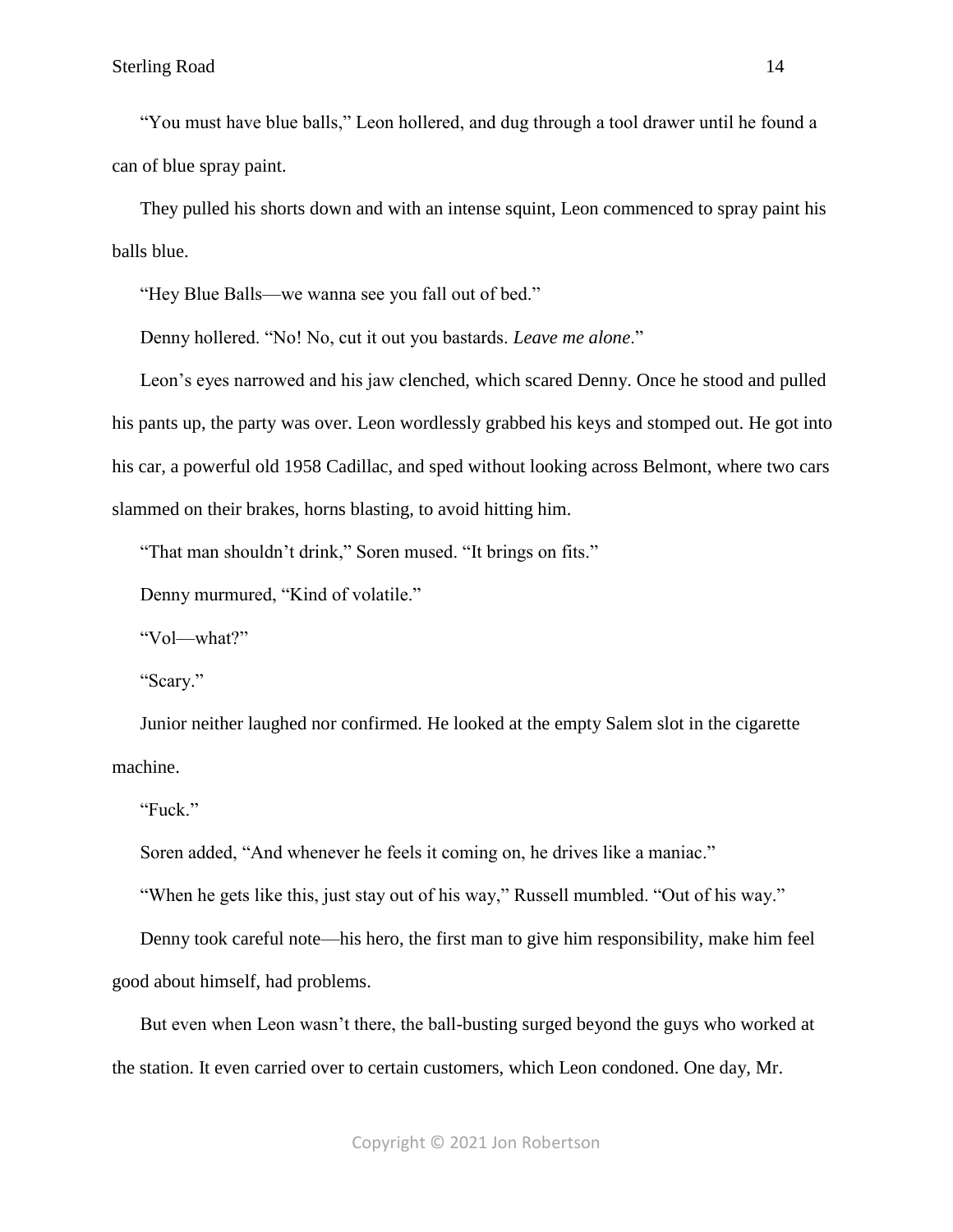Snyder brought in his new Plymouth Valiant for gas. Those cars had slanted six-cylinder engines, which apparently everyone knew about but Mr. Snyder.

Soren opened the hood and hollered, "Snyder! Look! Your engine fell over!"

With his silver eyebrows cavorting, Snyder hovered over his engine like a terrified mother over a blue-faced baby.

"Oh, no! Oh God, *no!"*

"You can't drive it like *that,* Snyder," Soren told him with a straight face. "It ain't safe. You're lucky you brought it to us in time."

"I just bought this car, Soren. Oh gawd *no.* My wife will be *furious!"*

Once in the office, Soren had the guy in tears as he fake-dialed the dealer, the police, and the Army Depot, before finally telling the man it had all been a joke.

They didn't even spare old Mrs. Ledbeater. A shaky wraith of a woman near ninety, she would jump spastically at loud noises. So whenever she came around, they'd gun the deafening impact wrench or purge the air compressor. One time, Junior and Denny drove a hapless tourist to his car near Paradise Stream Motel with water for his radiator. They decided to take a customer car that had no passenger door. Junior filled a pail to the brim with water and balanced it on the man's knees. They drove the scenic route—around the Knob at forty mph. That was before cars had seat belts, so the man was chalk white by the time they reached his car and got him on his way.

And then there was Griff.

Old Griff came around four times a year to fill his dirty plastic Clorox jugs with kerosene for his furnace. The guys hooted at his faded red relic of a car, a Borgward, from which chunks of rust dropped whenever he slammed the driver's door. The tiny, frail geezer was funny for a lot of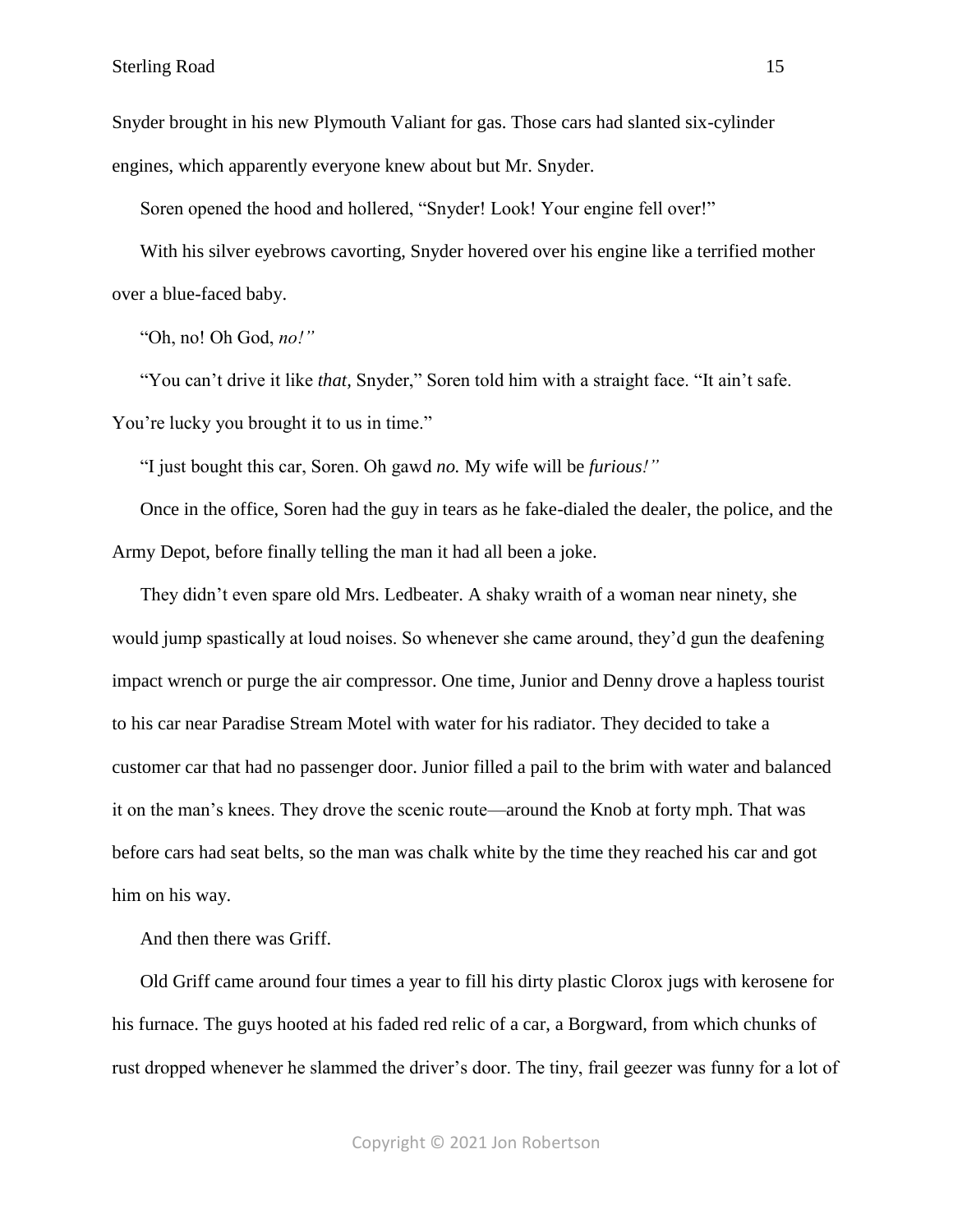reasons. He may have weighed a hundred pounds all dressed, but he was a thousand pounds of ornery. He had no teeth at all and walked in this jerking glide because he was twisted up with arthritis. The fronts of his unlaced sneakers were cut away so his toes could stick up.

Russell told Denny, "Griff's dangerous on the road. If you ever get behind him, give him plenty of room."

Junior had dubbed him "Road Hazard."

"Hey Haz. Let me know once you get home, so I'll know it's safe to drive."

"Aw now, just phuck you, Junior. Ya startin' already?"

Soren, who towered over Griff, stepped up to him and looked down. "Were you always this short, Haz?"

"Aw, I can lick all you cocksuckers with my hands tied."

At seventy-eight, Griff shouldn't have had to put up with needling from a bunch of smart-ass kids. But Griff was starved for attention, and they had learned how to bust balls from a pro.

"Road Hazard!" Leon hollered as he parked his car. "Hey, you forgot to put your teeth in today."

The folds of Griff's spotted face rose up to his freckly scalp and his voice thinned to a siren. "Leon, you phucker—how you doin', boy?"

Griff had been a customer of the Esso station when Leon's father ran it. He'd been a laborer before he got too old to work. He lived alone on Social Security in an old aluminum trailer on Sterling Road, just past the ruins of Doc McGinny's mansion. Sterling Road was all country back then, populated by trees, fields, and an occasional farm. It began at the Five Points intersection, heading northeast toward the town of Sterling, Pennsylvania.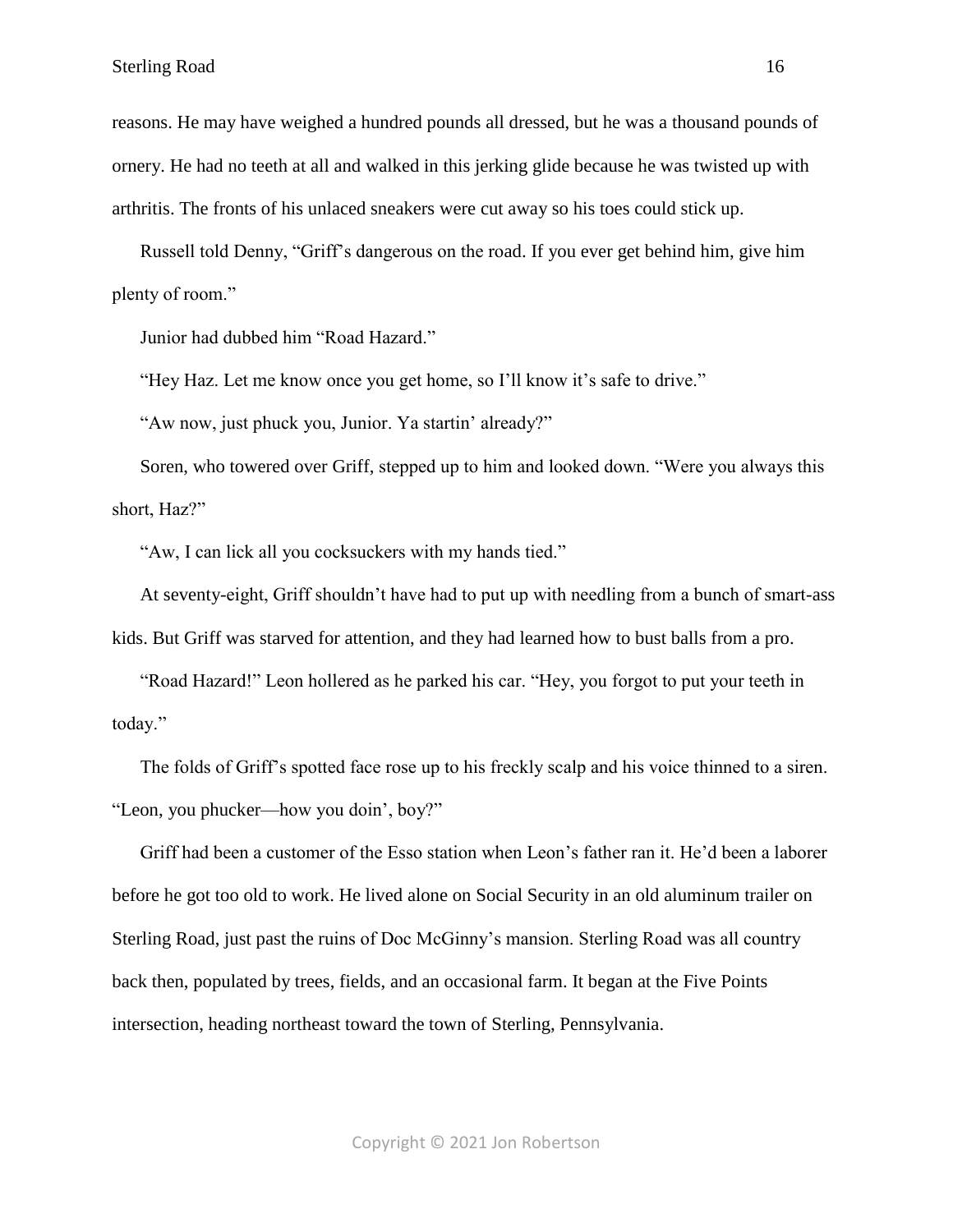One by one, the boys filled Griff's Clorox bottles with kerosene, cranking the hand pump with dramatic pauses from a tank in the corner of the garage. Griff complained over every spilled drop, and his toothless curses set them howling.

"Phuckers! Quit spillin' it all over. *Awww*—yer gonna stink up my trailer."

"What do you care, Haz?" taunted Leon. "I think you drink this stuff, you old dipso."

"Now just phuck you, Leon," Griff would holler. "I'll get my re-*wall*-wer and shoot your ass, by Jesus." They made him say re-*wall*-wer over and over, laughing to tears.

\* \* \*

The boys worked Christmas Eve, which had been pretty dead, so they watched the snow fall past the pump lights. They hadn't expected the boss to come to the station at all that night, but at around eight o'clock, just as freezing rain began strafing the windows, he pulled in with Junior riding shotgun. Junior had cleaned up with a change of clothes and his hair combed. Leon had changed into clean mechanic's blues. Same dirty cap.

Like a bantam rooster, Leon took a wide stance in the doorway.

"We're closing early." Leon placed an A&P bag on the counter and flexed his chest. "We're gonna go wish Road Hazard a merry Christmas." Impatiently flipping a key ring around his thumb he commanded, "Lock it up."

Denny thought he knew all about mood shifts from his older brother Wesley. But his sixteenyear-old mind couldn't comprehend a third version of the king of mean streaks with this kind gesture for a guy they all tormented. At first, Denny thought it a disguise for some diabolical ambush on the unsuspecting codger. But Leon meant it. Denny's first impulse was that he had no gift for Griff. He only had eight-five cents, so he spent thirty of it buying him a pack of Luckys from the vending machine. The others guffawed as though he were joking.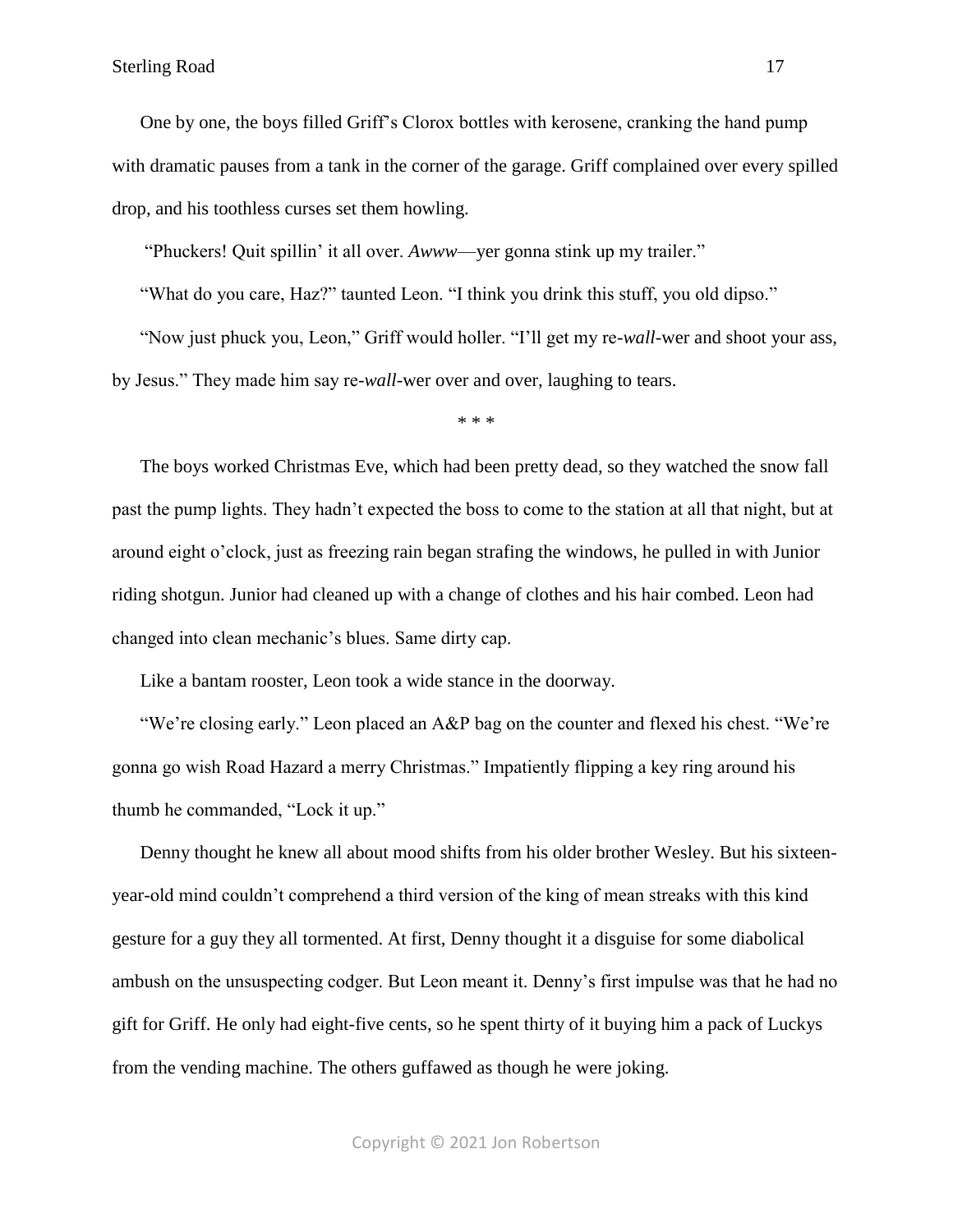That night of Griff's kamikaze Christmas Eve party, Sterling Road was a black-ice mirror of freezing rain and wind-blown sleet. Leon drove the road deftly, curving and dipping beneath bare gray trees and past stubbly fields. They drove past the riding stable, past the turn for Pocono Forest Estates, where Denny had worked a few seasons clearing brush. Weather didn't bother them much up there in the mountains, not even when they were driving drunk. It took a pretty mean blizzard to justify even one day off school, though the schools always closed on the first day of buck season.

Griff's tiny trailer squatted in the gray sleet on the roadside corner of a frozen field. The aluminum hovel rattled with dead vines and the wind whistled around a TV antenna. The only sign that anyone was home was a dim brown light glow in one of the windows. Ice spat into their ears as they rapped on the door.

Griff cracked it open, hollering, "What the phuck, Leon! Did ya come to bust my balls some more?"

"Naw, come on, ya old fuck. Let us in. We brought ya some Christmas cheer."

The elfin hermit regarded the four suspiciously as they filed into the cramped two-room trailer.

"Hello Haz."

"Merry Christmas, Haz."

Denny conformed, feeling empowered to add, "Compliments of the season, ya old fuck."

They fell onto ruined furniture piled thick with blankets because the springs stuck through. Denny noticed that Griff stored all those dirty bleach bottles in every nook. The place not only stank of kerosene, it was sweltering in there.

"Are you phuckers here to play tricks on me?"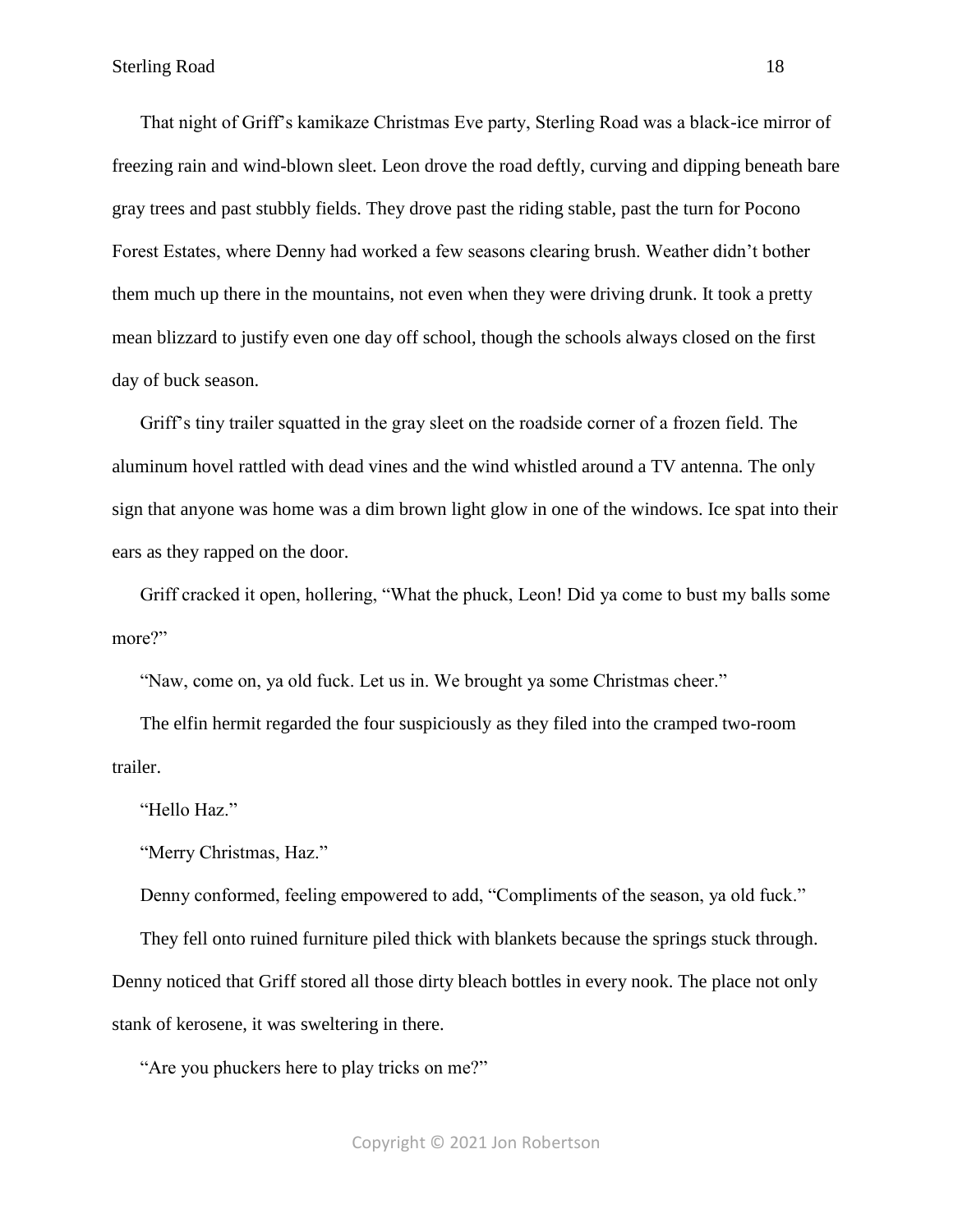Leon assured him, "Naw, Haz. Look—we brought ya presents."

Griff thought a moment and the bumps where his brows once were poked up. He smacked his lips as he searched for words. The old man softened. His voice cracked.

"Well, this is nice of you boys—if ya aren't *bullshittin'* me," he gummed. "I don't get any visitors no more." He squinted his eyes open and shut and whispered. "Last of my family died thirty odd years ago, now."

A tear glinted in Griff's eye, and the taunting stopped. Denny sobered. Denny couldn't stand to see tears. It was all he could do to hold back his own.

That rattling furnace put out a lot of heat, so Denny was soon sweating. With the smell of fuel, he finally understood why Griff didn't want kerosene dripping down the outside of the bottles. He wished that he had been more careful.

No one had actually chipped in for the gift Leon brought. He lifted his chin, avoided Griff's eyes."Here, Griff. A little something from all of us."

Leon pulled out a Jim Beam gift box.

"Aw, Leon—you're a phuckin' peach. A *rotten* peach—but a phuckin' peach, and I mean that."

Griff cradled the box like an infant in his arms.

Denny met yet a third Leon that night, one who had softened into something like a priest making a pastoral visit. Leon seemed somehow smaller, even affectionate toward the old coot. Amid all the ribbing and deviling, Leon seemed boyish. Denny observed that deep inside, people weren't always what they seemed. *Which personality is real?* he wondered. *Am I fake or real? I'm real. Yeah. I am real, and I swear I'll always be real. I'll never compromise who I am, just as soon as I figure out who I am.*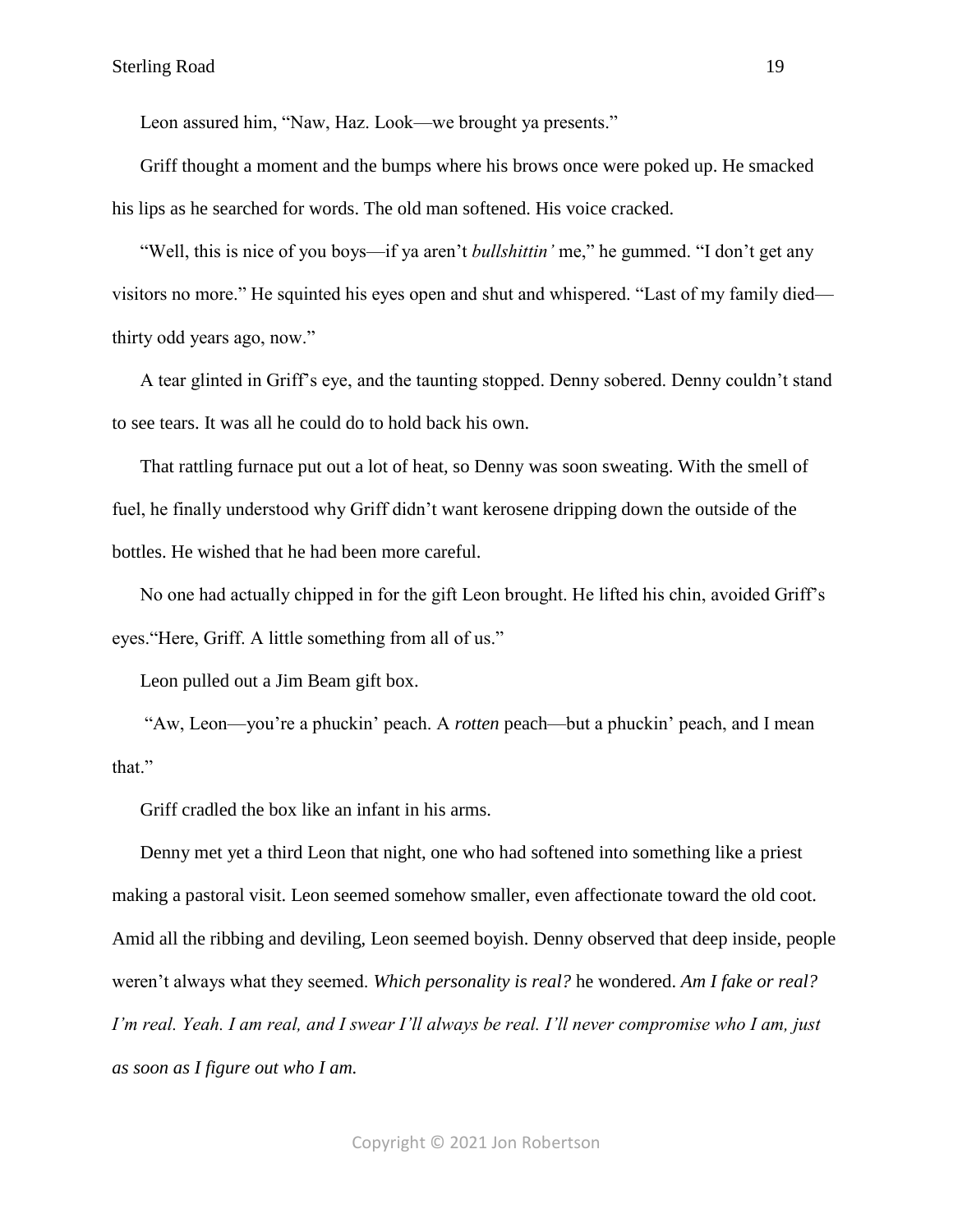The *Andy Williams Christmas Special* flickered on Griff's snowy black-and-white TV, and the joy Denny once felt fooling the old guy melted into a pool of sorry. Denny felt bad about the way they teased Griff. Now, he just wanted them to leave the man alone.

Griff's old eyes met Denny's—he'd never before noticed the beauty of blue eyes bleached by cataracts and age. Trying to catch his breath, Denny broke the stare and reached into his pocket.

"Here, Griff," he said quietly. "I got you a pack of Luckys for Christmas."

Griff regarded the pack oddly. He drew his head back to get a better look through his bifocals. "Aw, now, Denny boy, that's real nice. Maybe you're not a dirty bastard like the rest of these cocksuckers. I think there may be hope for you, sonny." Tears jockeyed down the fine wrinkles in Griff's face, and he fidgeted with his feelings.

Denny settled back in the cushions, pleased with the compliment. He tried to make a joke of it. "Sure, Griff. If you say so."

All of a sudden, Denny swooned from the heat and cigarette smoke, and cramped with the men on the lumpy blankets, and his stomach was turning from the oily stench of kerosene. Suddenly, a laugh burst out of Griff. "By *gawd,* let's all drink to the phuckin' season."

Soren snorted smoke through his nose. "Well spoke, Haz. Ya got the gift of gob."

Denny was the only one who laughed at Soren's joke.

"What's so funny, Fall Out?"

"'Gift of gob—' Nothin.'"

Leon told him, "You are one weird kid, Fall Out."

Griff pulled the Jim Beam out of the box, and Leon poured a little into some stained old coffee cups. His brows arched in boyish surprise as he poured whisky the way a priest pours wine at communion. They sipped quietly as Andy Williams sang *Silent Night.* The alcohol stung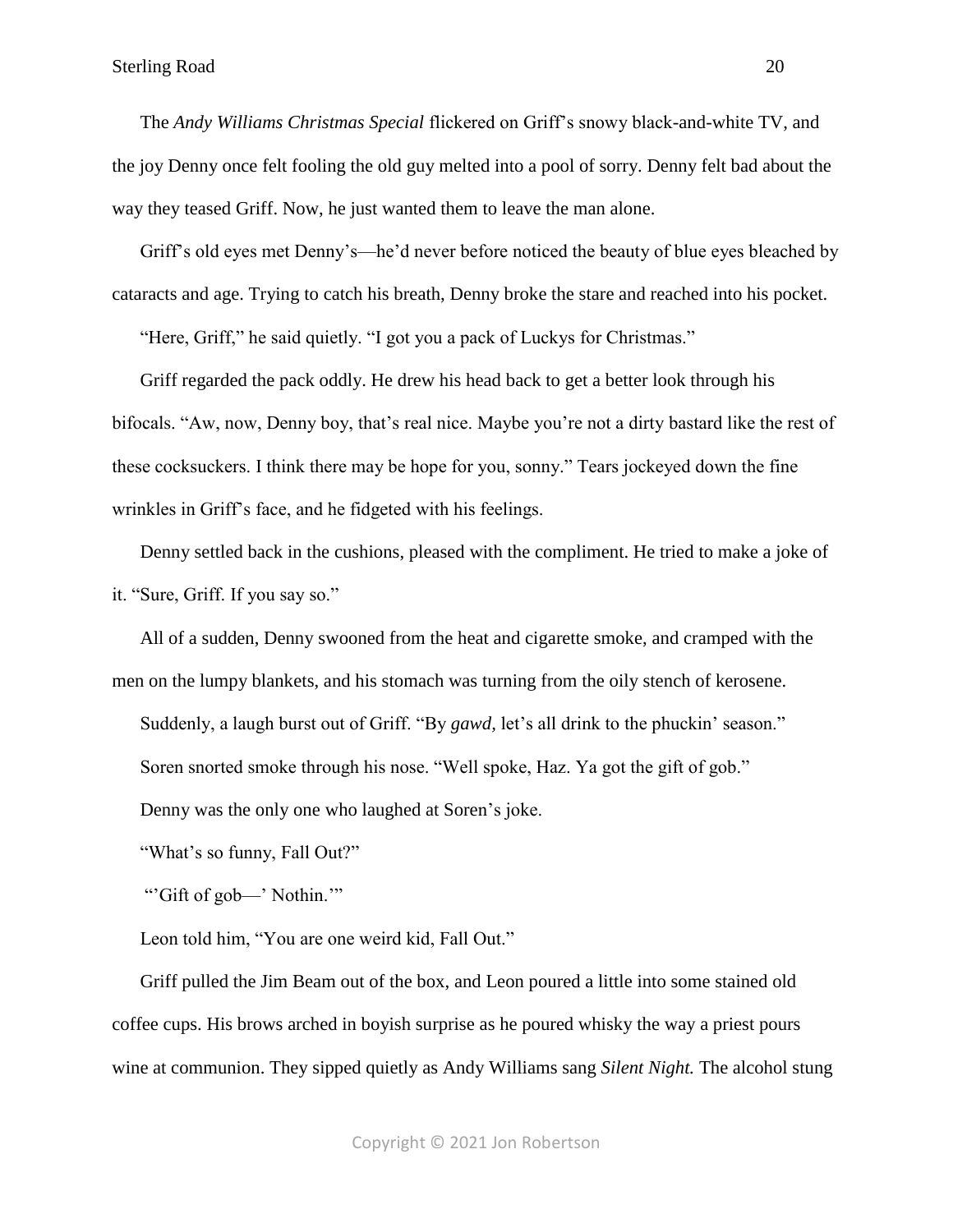Denny's throat, and for a few minutes, time stopped, suspended in Williams's mellow croon. Denny wasn't used to hard liquor. After a few minutes, he felt like he was watching himself from a distance. Whenever he felt that way, he could hear his mother's voice calling him from far away.

*Denny? Denny Wickham time to come home.*

Russell elbowed Denny, waking him from the daydream. Russ glanced at Leon and snorted phlegm. Then Junior cleared his throat, stamped his feet on the floor, all in place of thinking of something to say. Junior had a way of irritating Griff worse than the rest of them. Leon poured more whiskey.

That momentary peace made Junior edgy. "Whaddya watchin' on TV, Haz? A blizzard?"

"Damn it to hell, Junior," exploded Griff, squeezing the fleshy peaks of his brows. Junior tried to keep it in the humorous groove, but it was plain, after the third whiskey, that they were all getting a little drunk. Denny thought the booze was going to Griff's head and questioned to himself the wisdom of giving a bottle of bourbon to an alcoholic for Christmas.

"There ain't nothing wrong with my TV, ya phuckin' Pollack," Griff yelled. "Maybe I like it that way."

Once Junior reignited the ball-busting, they all fell in—all but Denny.

"Sure," Leon muttered, "and you like how all your fingers and toes point in different directions."

"Yeah, Leon. I do," whined Griff, holding up his gnarled digits. "Besides, there ain't nothin' wrong with 'em."

The little trailer rocked with guffaws.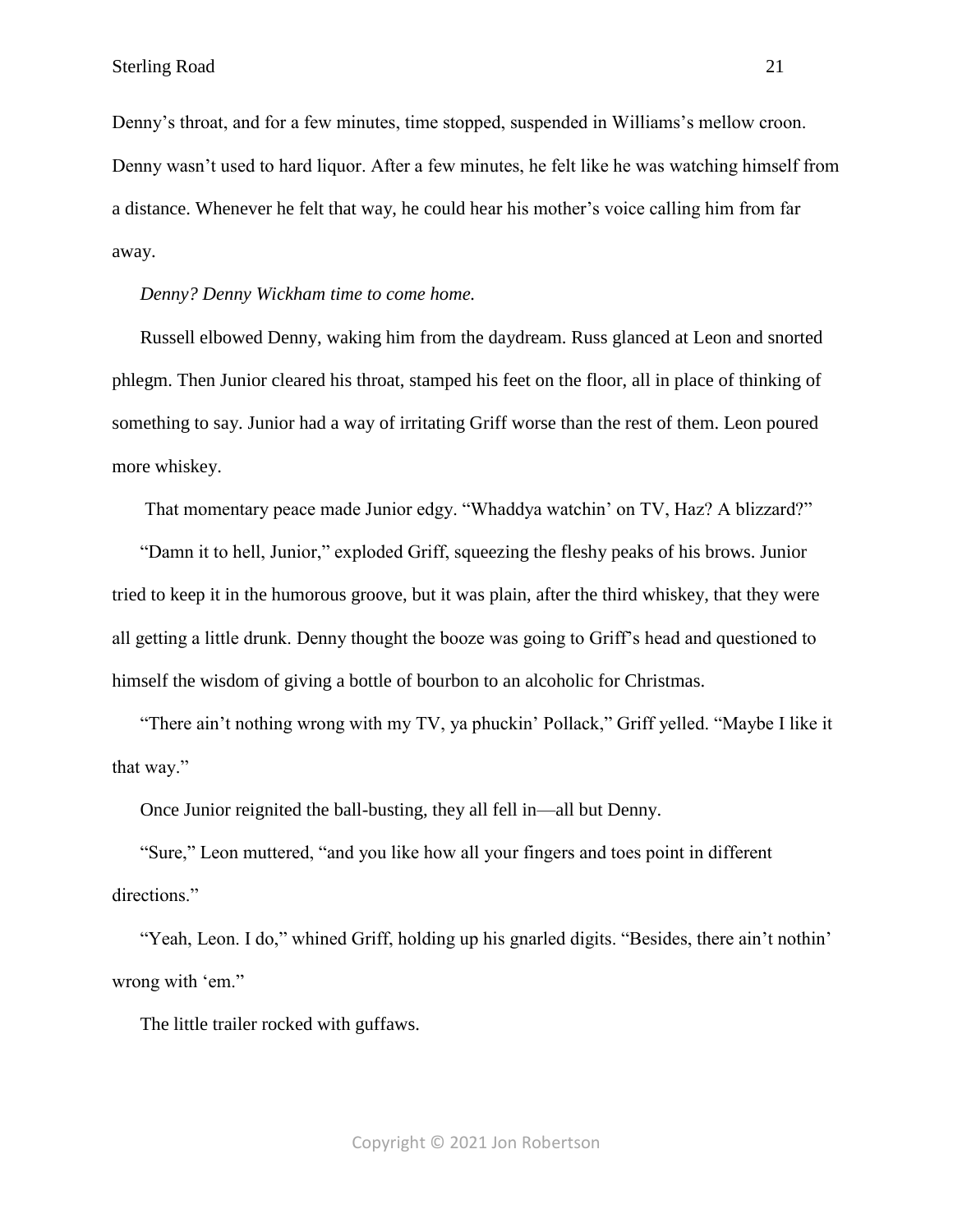Denny knew how good it felt to make people laugh, but seeing Griff laugh at himself like that somehow hurt. He knew what it was like to be singled out. To stand there and take it. To suffer while waiting for somebody to say it's all going to be okay or the relief of turning it into a joke. He had his own private pain, too. He was always at war in his head about who's at fault what was right and wrong. About whether anybody liked him, and about whether he liked himself or not. His dad and his older brother—he lived with the knowledge that they didn't like him much at all.

Denny was feeling all this as he virtually smothered in the airless trailer. His head hurt. He wanted desperately to leave. The alcohol made him dizzy.

Soren took a turn laying into Griff about how he never got any women. But Griff was slurring his words now.

"You phucker. I was very popular with the ladies when I was your age," he yelled hoarsely, in slow motion. "Ohhh—I'll fix your ass, Soren." And Griff reddened, wrinkles straining white in his face.*"I'll fix yer wise ass."*

Junior mock-haymakered his dukes. "Come on, Joe Lewis. Put 'em up."

But the now drunken Griff pulled a gun from behind a cushion. "I'll plug ya with this re*wall*-wer, so help me *gawd."*

Junior hooted, weak with laughter, as the heavy gun wagged up and down in Griff's frail hand, pointing approximately in Soren's direction.

Russ ducked from the line of fire, hollering, *"Put that thing down, ya old goat!"*

Just then, Leon lunged for the gun. It fired with a deafening blast. Chunks of wood spat into Denny's ear as everyone dove for the floor. His ears whistling, Denny sank down deep into the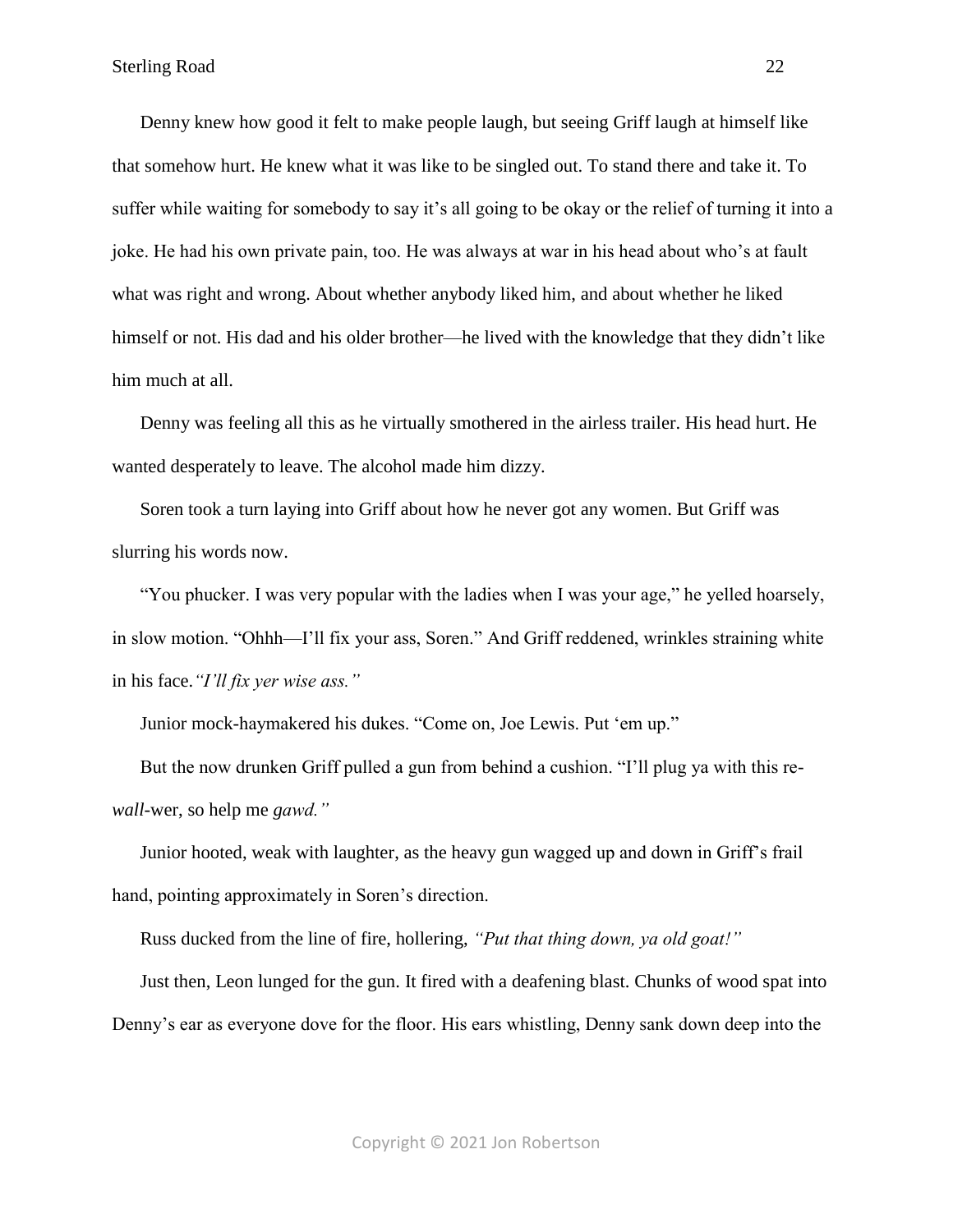cushions unable to breathe. Protest from his stomach probed the back of his throat as Leon pried the gun from Griff's stiff fingers.

"Griff, ya old fool," he hollered. "You shot Fall Out."

Griff sat there with his lips quivering, his startled eyes focusing in terror. Then he shrieked,

"Phuck you, I—I was aimin' at Junior!" and his laugh was a dry hiss through the fleshy ridges of his gums.

Leon checked Denny's head and chest. "Denny? Denny, you all right?"

Junior found his breath. "Griff, you are bat-shit crazy."

Leon could find no bullet wounds. "Denny? You aren't shot, are you?"

Denny's stomach contracted as he flicked wood splinters from his hair. He felt around his body.

"I think I'm okay, but my ear—it's, like, screaming."

Junior belched. "Hey, Haz, I think I'd feel safer if you took us out for a drive on the ice."

A sick lump swelled in the back of Denny's throat. He had never been drunk before. His mouth tasted like bourbon and kerosene. Suddenly, he dove headlong into the filthy little bathroom. Down on his knees, he hurled violently into the stinking toilet, the porcelain stained with dried brown urine. He hurled from the foundation of his soul, purging everything, gush after gush, his eyes streaming from the violence of it. He wretched on after his stomach was empty, until his belly cramped.

He could hear them on the other side of the thin door. Leon's garage voice was back. "Denny, are you all right in there?"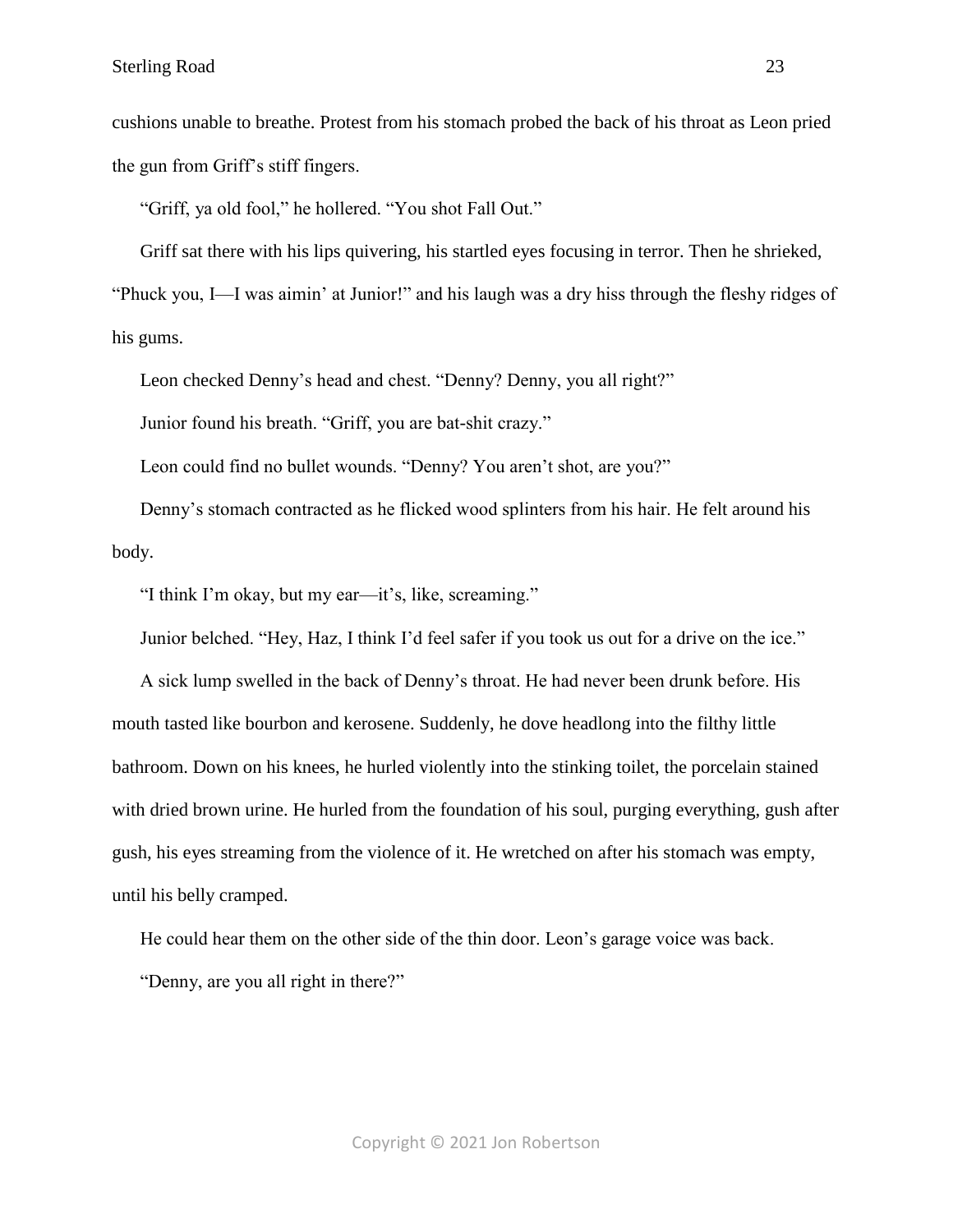Laughing in dizzy hilarity, the other guys were "yucking" in time with him. The gunshot, and the awful nicknames, and the liquor, the cigarettes, and Mimi Richmond all spewed out of him. He wanted air. He didn't want to be wild anymore. All he wanted was to be home in his bed.

After a minute, the spasms slowed, and he gasped a few breaths. He splashed his face in the sink, which was glazed with black stains and soap scum. His eyes lifted, and, in the mirror, he saw an unfamiliar face.

The face was skinny, old, and drawn. Bits of vomit mixed with pimples, and the eyes were red, narrow, and afraid. The teeth were stained with nicotine and the shaggy hair peppered with wood splinters.

Soren hollered on the other side of the door. "Hey Fall Out. You comin' out or do we go in after you?"

Denny swallowed the acid nausea back down, like flames into a carburetor, and inhaled the courage to wobble back out there.

"You can't handle your liquor, kid," brayed Griff, the gun incident now forgotten.

Denny laughed. Waved them off with his hand, but he needed air. Fast.

Mercifully, Leon decided it was time to call it a night. They said their good-byes at the door to a grateful Griff.

Denny said, "Merry Christmas, Griff. It's okay that you almost shot me."

"Thanks, boy," Griff sniffed. "Thanks for coming to visit me. All o' you. You're all a phuckin' peach."

The four men staggered out into the snow crunch and icy wind. On the way back to Mount Pocono, they retold the night's hilarity, though Denny didn't join in much. Once they arrived at the station, Denny got into his car, where his warmth frosted the windows. He drove home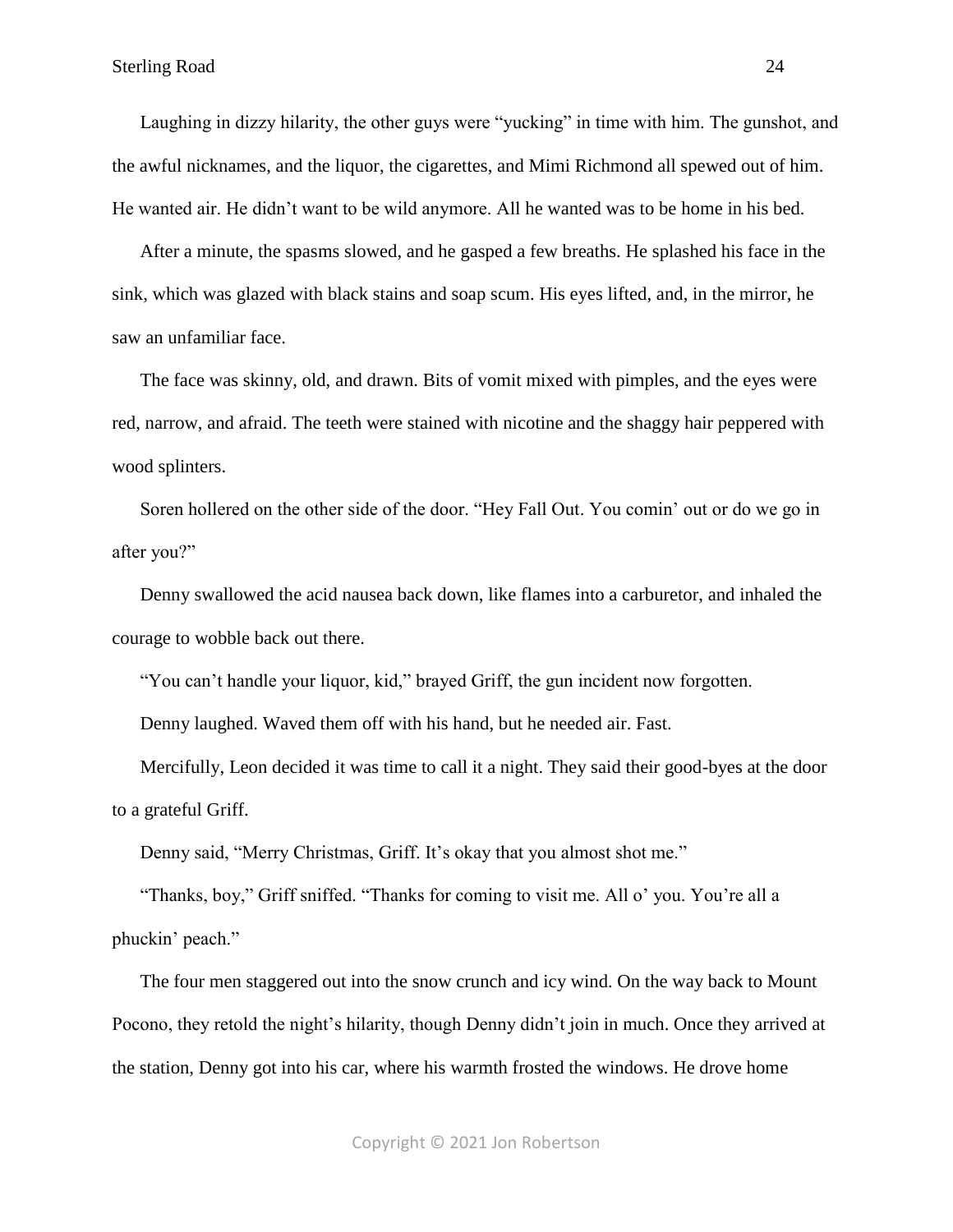shivering from his very soul, and wiping vapor from the windshield because the heater in the Olds had conked out a week ago. He could still taste vomit. The nausea wouldn't let go, and he still had to get past his father.

He entered the house through the basement garage door, and tiptoed upstairs to the kitchen door. He listened for the TV. No. It was midnight. Surely his mother and father had gone to bed. But it wasn't to be. As soon as he opened the door, the light snapped on.

"Tomorrow's Christmas. What the hell are you doing coming in at midnight?" Dad would ask the questions. He always asked the questions. Mom waited by the doorway.

"Leon and the guys—we went and wished Griff a merry Christmas."

Dad leaned in. "What's that smell?"

"Dad, I don't feel too good, OKAY?"

"Booze," he thundered. "Who gave you the booze, I swear I'll punch his lights out."

Mom pleaded, "You're only sixteen."

Mom worried. Mom always worried. She worried about all three of her boys, and she worried about Dad, too.

"Griff. He had—whisky. Everyone had a little. I didn't like it. Really. It made me sick."

"And then you drove home?" Dad hauled off and smacked Denny across the face. Mom recoiled, her eyes sour at Dad.

Denny's face was hot. His jaw hurt, and his ear screamed. Tears welled. Dad's smacks always produced tears, as though being jolted from their hiding place.

Mom tried reason. "What if you hurt someone, Dennis? What if you killed someone?"

But Dad wasn't finished. "If I ever catch you drinking alcohol again before you're twentyone, you'll walk the roads without a car until you're done with school."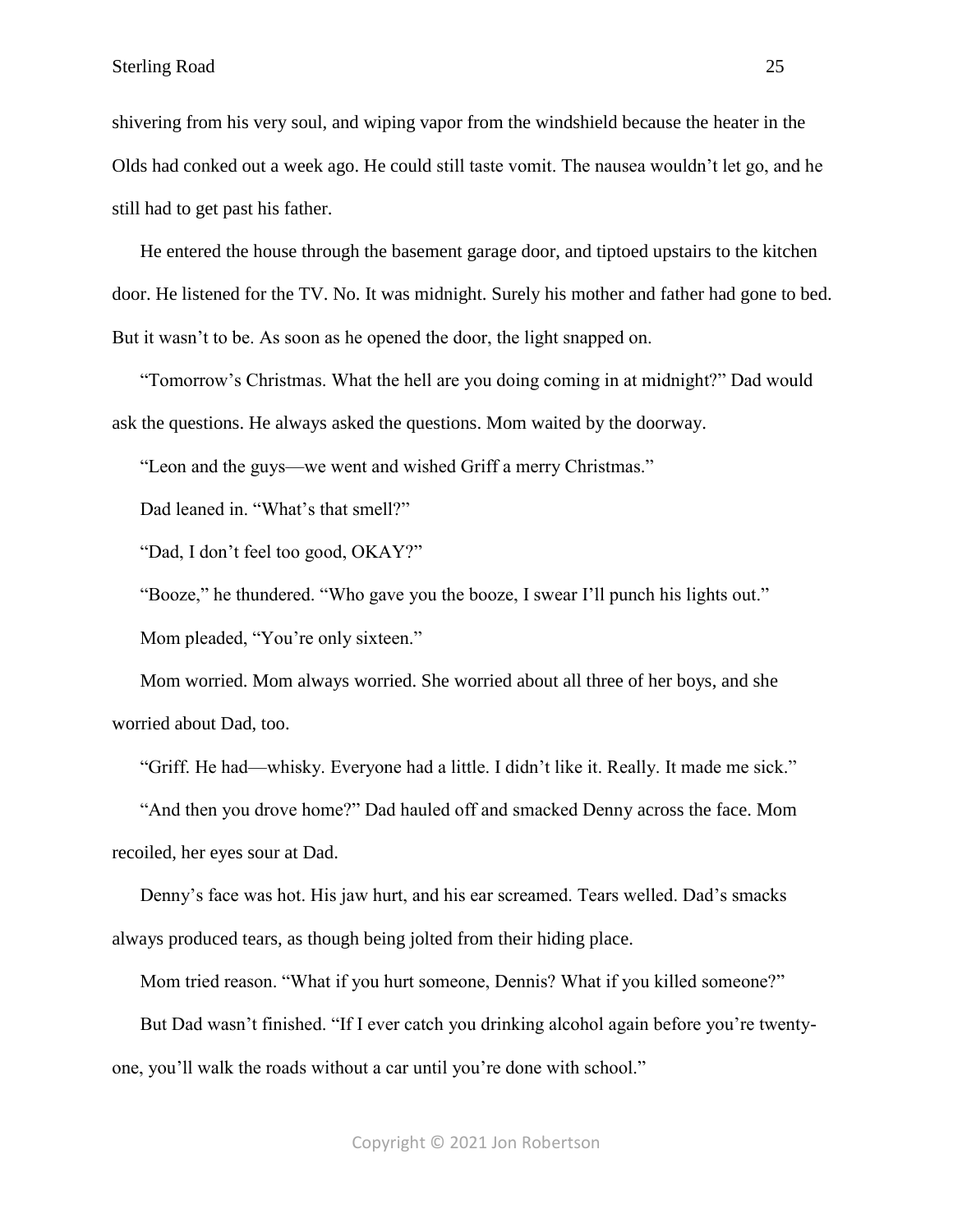Denny hurried upstairs, careful not to wake his brothers, and cried silently under the covers. Why did Dad hate him? Why did he hit him all the time? He never hit his brothers. It had been a long while since Denny thought about suicide. His face in the Griff's mirror followed by the pain in his jaw had powered it up again.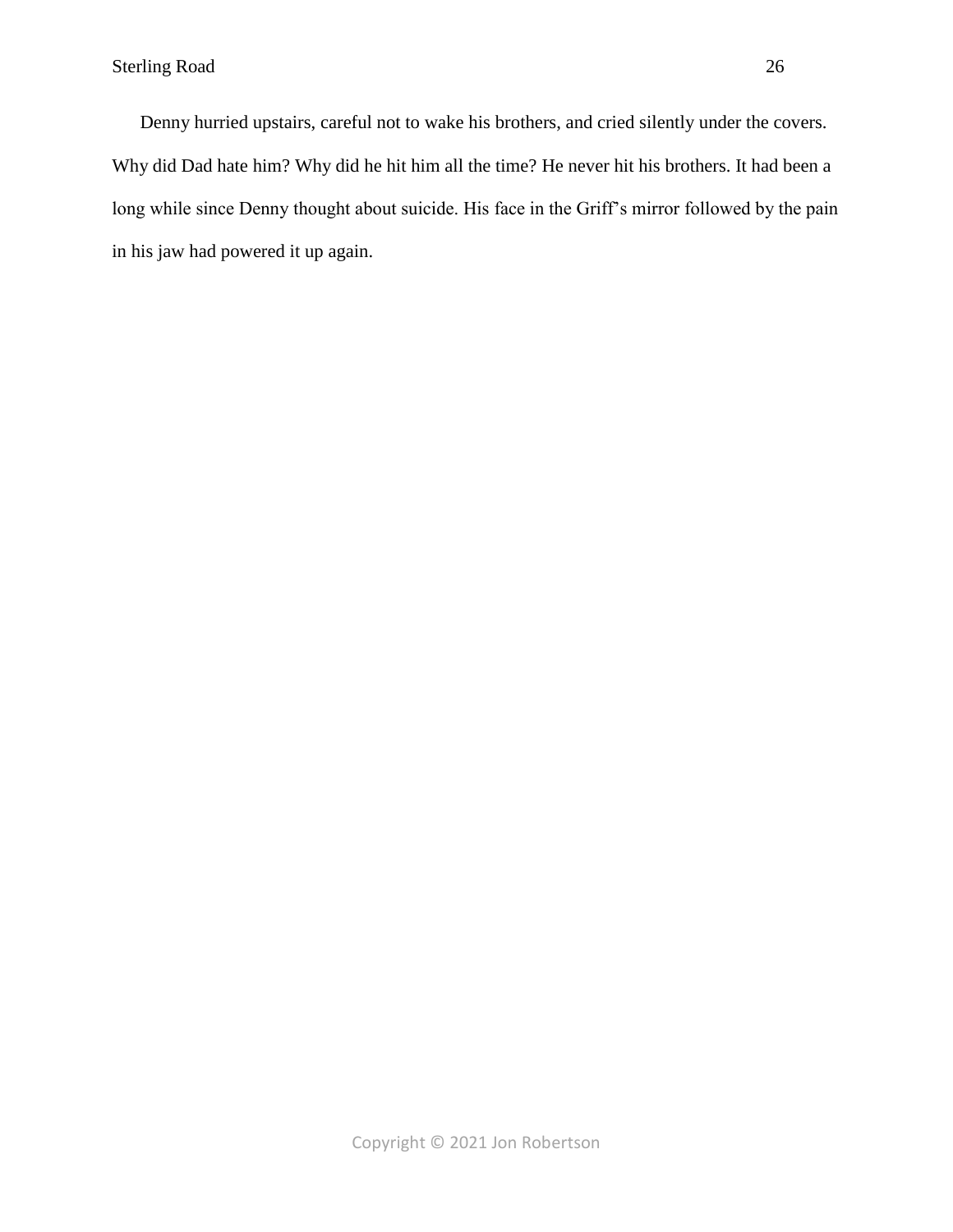## [2] **Best Friends**

<span id="page-26-0"></span>DENNY TURNED THIRTEEN the summer his parents announced that the family was moving to Pennsylvania. Dad would be selling tabulating cards in the fledgling data processing industry, which was a big leap for a man with little education. The colorless cookie-cutter D.C. suburbs would give way to the lush mountains of Northeastern Pennsylvania. Their new home in the Poconos would be a rolling landscape of forests, lakes, ski slopes, sprawling wooden inns, emerald golf courses, and tourists.

Moving day began early. Up before dawn, Mom and Dad finalized the packing and supervised the movers, and late in the afternoon, Denny and his brothers said goodbye to their childhood home. Denny had worked as hard as any of them, and by evening on the first night in the new house, he was exhausted. The drive had been a long one. His head was a movie loop of sliding white road stripes. Sleep didn't come right away as he snuggled down to bed in the unfamiliar upstairs room. After an hour or so, fatigue won out, and Denny drifted down into a deep indigo sleep.

In the pre-dawn darkness, however, the boy was startled awake by the breathtaking pleasure of blissful pulses somewhere down below. They seemed to stop time. The ecstasy propelled him high above his general angst. His new home in the mountains had come with the secret awakening that all men know.

He jolted awake from a sweet lucid dream, a scene that had replayed from when he was eight years old. It was 1959 once again in the old Wheaton neighborhood. Like every morning, he found himself walking his two miles to St. Francis School through quiet post-war neighborhoods, when a swirl of autumn leaves blew up around him. Just then, a movement

Copyright © 2021 Jon Robertson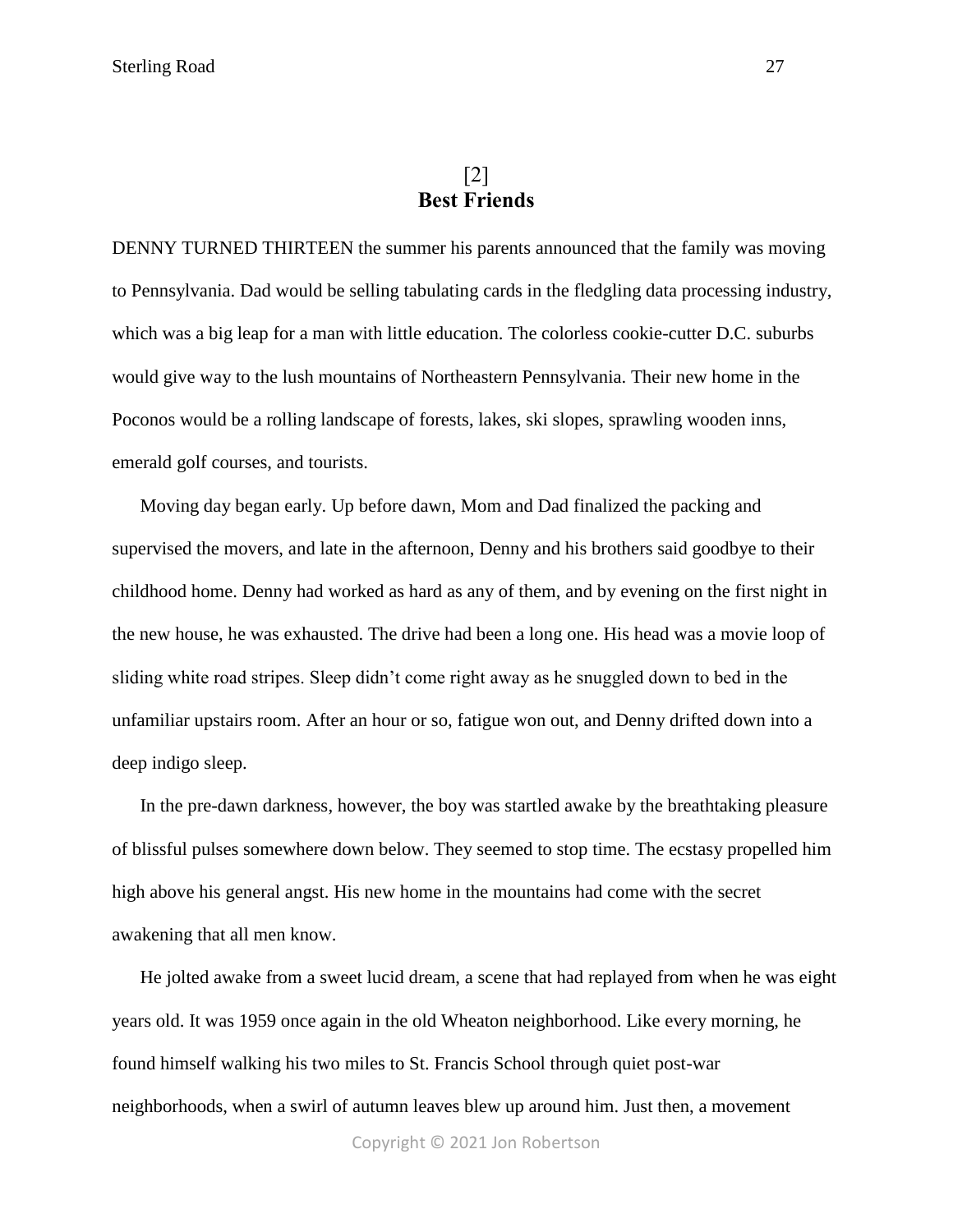caught his eye. It was a girl in a red coat, standing on a porch two houses away on an adjacent street. She had spotted him, too, and smiled. Nearby was a half-rotted oak tree, so Denny hid behind it. He cautiously peeked around the tree, only to find her still watching him. The girl was older and had short blonde hair. They locked eyes, and she waved to him before disappearing back inside. The girl's playful round eyes had filled Denny with a delirious fizz which he carried with him the rest of the day and into the night.

He barely slept. He couldn't wait to see if she'd be there again the next morning. And she was, standing on the porch as though waiting for him. She smiled and warmed his heart. He smiled back, and then hid again.

The girl was there Wednesday, Thursday, and Friday mornings that week, as he shyly peeked from behind the rotting tree. That Friday, he stayed longer than he should have, and made up the time by running the rest of the way to school. He wondered why the girl didn't have to go to school like the other kids.

Saturday morning, the sound of sirens penetrated the muffle of the wind, and, as neighborhood boys did whenever a siren blew, Denny hopped on his bike and raced to see what had happened. He rode up to Inwood Avenue only to find that the big oak had given way to the wind and fallen smack across two backyards, cleaving the girl's house in two right down to the ground. Shingles and broken wood littered the yard.

Inwood was closed to traffic, but the kids got through. Police cars and firetrucks surrounded the house. Denny's heart raced as ax-wielding officials picked through the wreckage. He stood by his bike and inched as close as the police officer would let him. He strained to find the girl in the red coat, maybe standing in the yard or in the driveway, but she was nowhere. He had never once spoken with her. Had never seen her up close.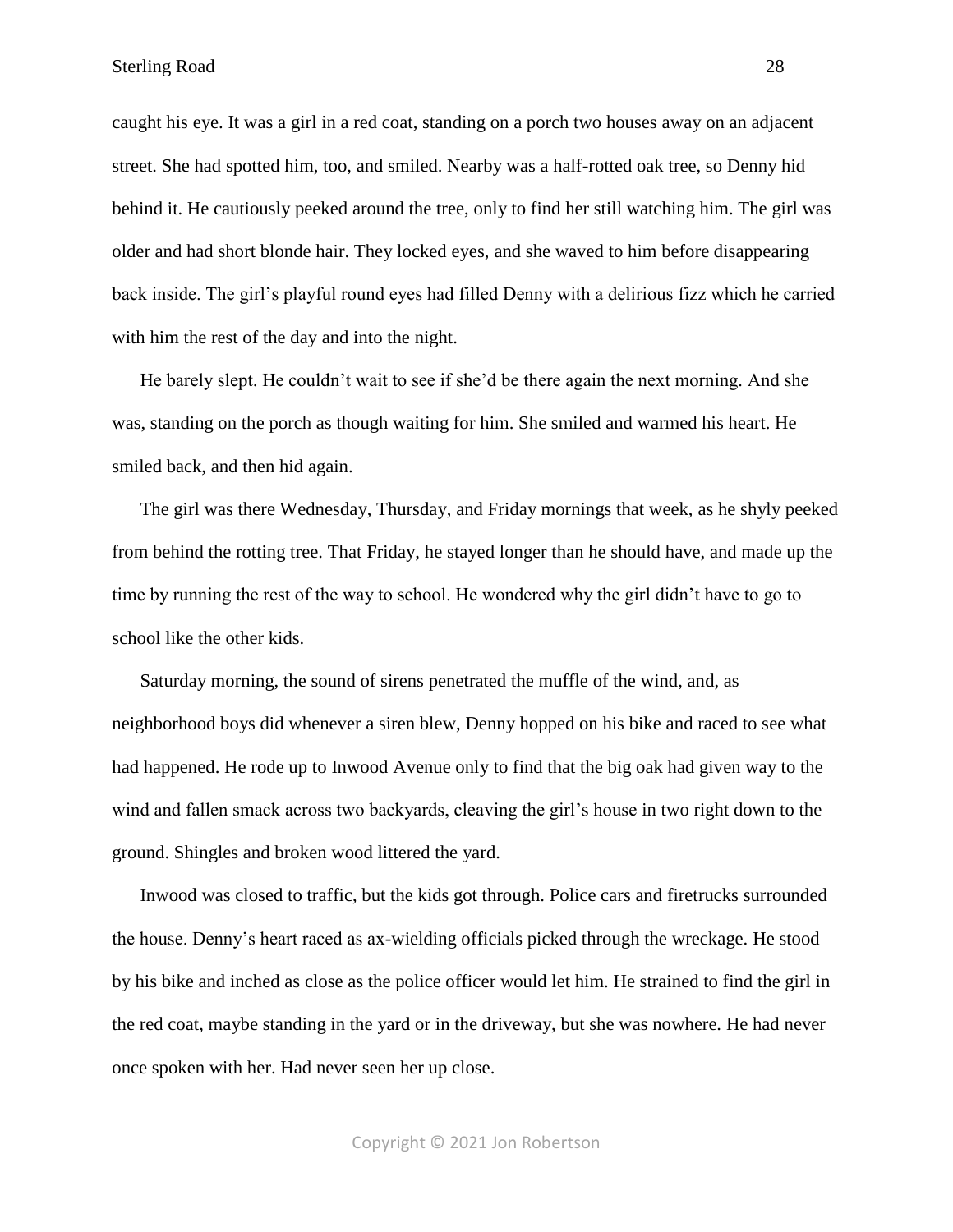Denny asked the policeman, "Are they okay?"

"We don't know."

" $But$ —"

Suddenly, one of the boys breached the barricade, and the policeman chased after him. Denny simply *had* to find out what happened to the girl. He walked his bike over to a young fireman who was rolling hoses.

Denny's voice cracked. "Are they okay?"

The man shrugged. "Look at the house. What do you think?"

But at that moment, an ambulance sirened away toward Dennis Avenue.

"There's someone in the ambulance," Denny told him. "Who's in the ambulance?"

The intense young fireman was either unable or unwilling to answer. Denny never saw the girl again.

\* \* \*

Denny's ecstatic dream vanished in the solvent of daylight, and a different kind of excitement took over. He and his younger brother Brian had a new house and village to explore. The small two-story home had been built in the 1930s and had a shady yard of oaks, maples, cedars, and pines, surrounded on three sides by shoulder-high mountain laurel.

Mom and Dad were busy making everything perfect in the new home, so Denny and Brian hopped on their bikes to conduct some serious reconnaissance. They rode down Belmont through the village, one long block of gift shops, taverns, a camera shop, a fire hall, and a pharmacy.

"That's my post office," Denny declared.

"Oh yeah? Well that's my movie theater."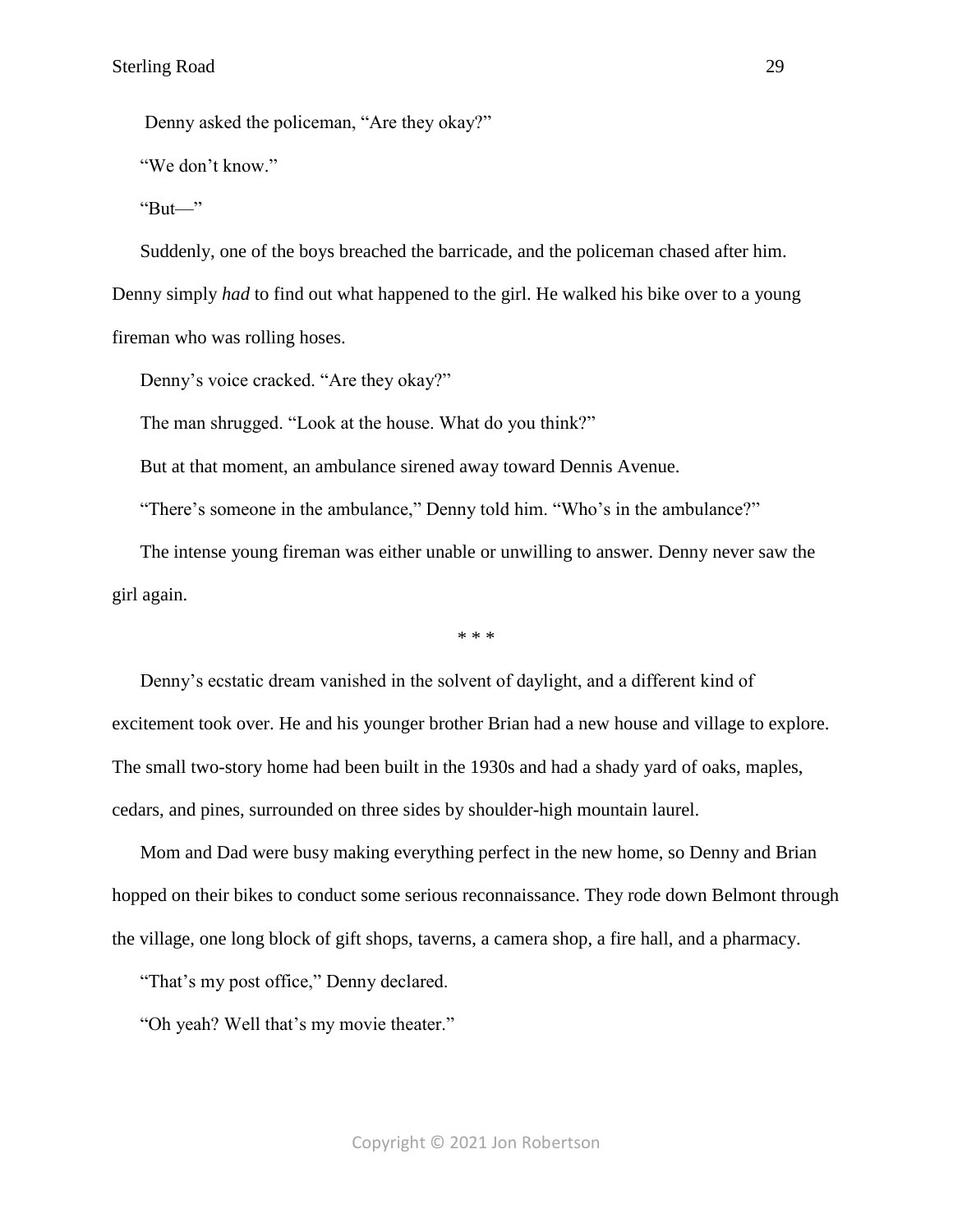Denny was not to be outdone. "Then that's my bar. And that's my bar. All the restaurants are mine, and the fire hall, too."

They pedaled along every street in Mount Pocono, which was located smack in the center of the honeymoon capital of the world. They rode along Fairview, up Oak, down Center, across Belmont and back to their house. They pedaled down nearby Knox Street, which led them to the imposing green Skyline Inn and the stunning twenty-mile view across rolling lowlands to the dramatic V of the Delaware Water Gap.

"Wow!"

Brian updated Denny. "Dad said that's New Jersey on the other side of the Gap."

"We can see all the way to New Jersey!"

"Yeah. Hey—let's go this way."

The road led them to the circle of the Knob for an even wider view. From there, they could see all the way from Skytop to Camelback. The famous resorts appeared as dots in the landscape. They could even see the roof of what would soon be Denny's new high school way down in Swiftwater. Denny and Brian were only two years apart in age, and had been buddies as kids. Unlike Denny and Wesley, he and Brian did everything together. They straddled their bikes on the Knob that day and reveled in the panoramic vistas. The move had been a huge improvement over the drab D.C. suburbs.

That night, they sat in the dark in Denny's room with the window open. They'd never heard katydids before, and marveled at the call and answer messages they seemed to trade back and forth.

Denny imitated the sound. "*Itch, itch, itch."*

*"Ootch, ootch, ootch,"* Brian answered.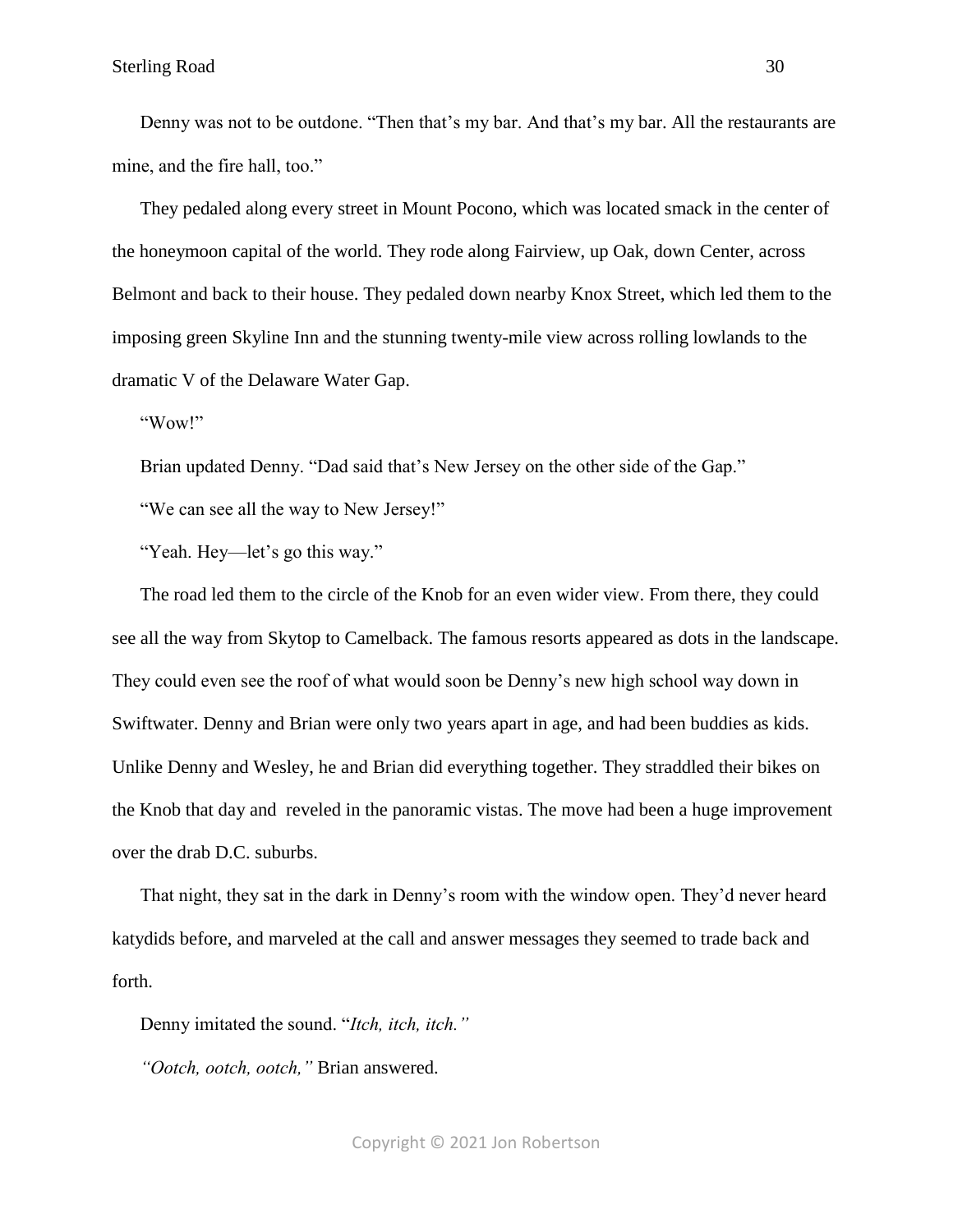And they mocked the katydids until they laughed themselves silly.

In the steamy days and nights of that first summer, the boys' ever-widening expeditions brought them to mountain ridges and green valleys, cold springs, waterfalls, ledges of dripping moss, and grey bolders. They also discovered the local hangouts—Brock's Pharmacy to play pinball, Mama Lu's Pizza, and the Fire Hall to shoot pool. But the best fun of all was crashing the resorts. There were lots of places to hide at Buck Hill Inn, Pocono Manor, Strickland's, and Mount Airy Lodge, where they dodged security, swam in the pools, and pretended to be guests.

On their bikes, they found every deserted path, driveway, and dirt road, and rode them up and down, smoothing a path for time trials in which they put the machinery of their legs and bikes through tough performance tests.

Every weekend, they watched car races on TV. They picked out their favorite drivers and waited for the glorious crashes in which fenders, tires, and whole cars flew skyward. The boys were car crazy. They saved their money to buy model car kits and even assembled a working visible engine kit.

In early August, however, eldest brother Wesley upped the ante by buying his first car: a yellow '57 Chevy two-door. Denny and Brian asked him to take them for a ride, but he only winced. He opened the hood and studied the engine.

Mom was standing nearby and squinted pointedly at her oldest son. "Wesley. Your brothers would love to have a ride. Come on."

Wes slammed down the hood. Between his teeth, he muttered, "Oh, all *right."*

Wes reluctantly took the boys for a ride, their eyes on fire with admiration of the yellow beauty. Wesley was five years older than Denny and had always had his own life and friends, so it was a treat when Wes paid them any attention.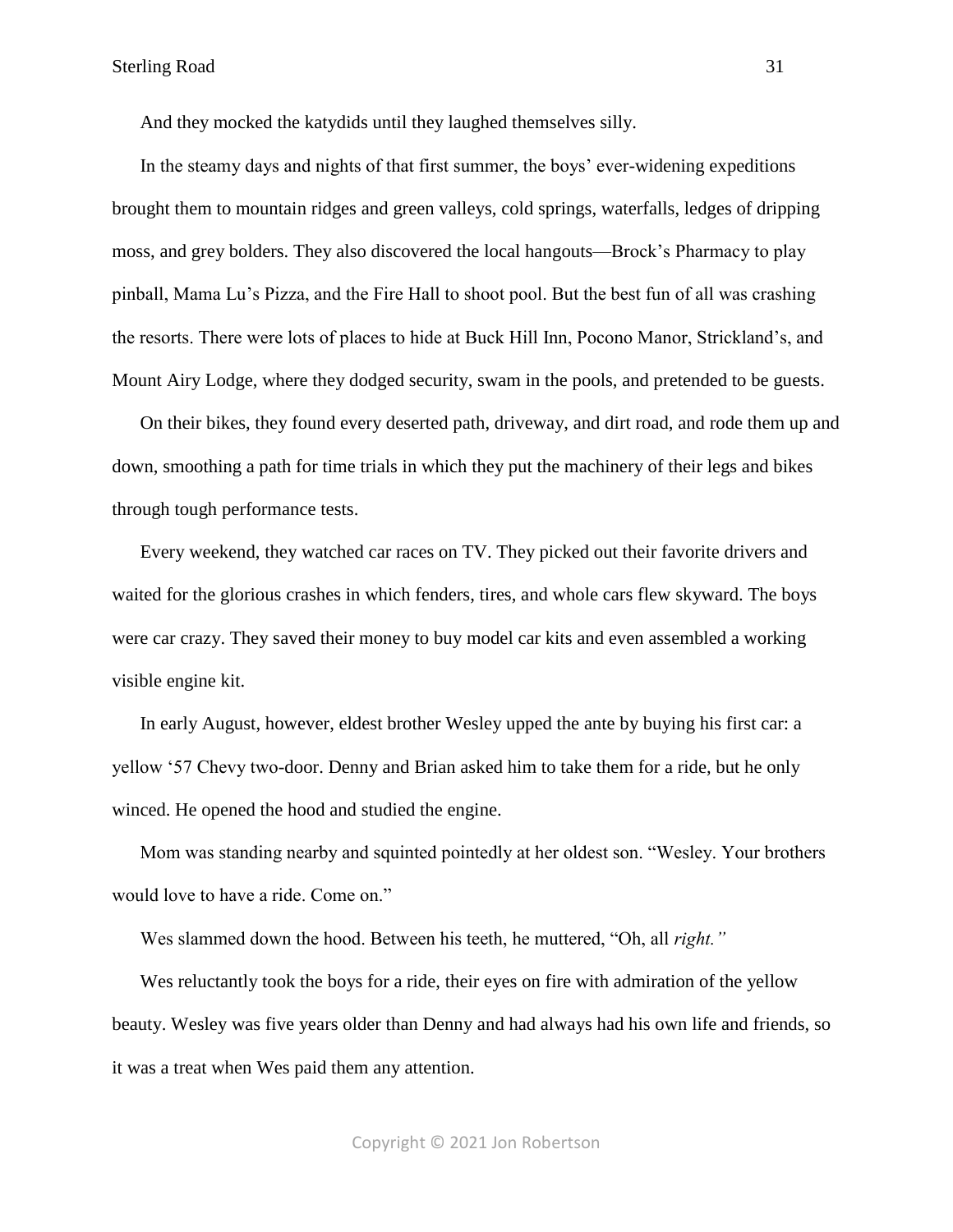Denny tried to engage Wesley in conversation. "Wow, this is such a cool car, Wes."

Wes eyed the road. He jerked his head in answer, and the empty place in Denny's heart widened.

Brian asked, "Hey Wes, you gonna soup up the engine?"

"It's only a six. Maybe I'll swap in a V8."

The boys sat in silence beside their brother in the front seat as he perfunctorily drove out Fairview toward Pocono Manor. Wes's silence hurt. It always had. All Denny ever wanted was acknowledgment. Any kind of approval from his father and big brother alike.

"Did I do something wrong?"

Wes exhaled as though the question had taxed his patience. He simply would not answer.

Denny walked away from the car ride with a renewed sense of guilt and regret, for what, he didn't know. At least having a car of his own was now a visible blip on his radar screen.

Whenever Denny and Brian rode their bikes, the two-wheelers became their stock cars. Every straight road was a homestretch as the boys screamed through the gears—*waaah-waaah.* And they cut turns too sharply, crashed, and got hurt. They dubbed every missed turn Dead Man's Curve and returned often to perfect their bicycle fishtails and crash in the dirt just as violently as possible.

"That wreck was *so* cool!"

"The best wreck yet."

They often returned home bleeding, their clothes ripped, exhausted and happy.

\* \* \*

That first summer of exploring the village ended on a rainy Labor Day weekend and the sudden immediacy of school. Starting over in a new school strained the strongest of kids, but it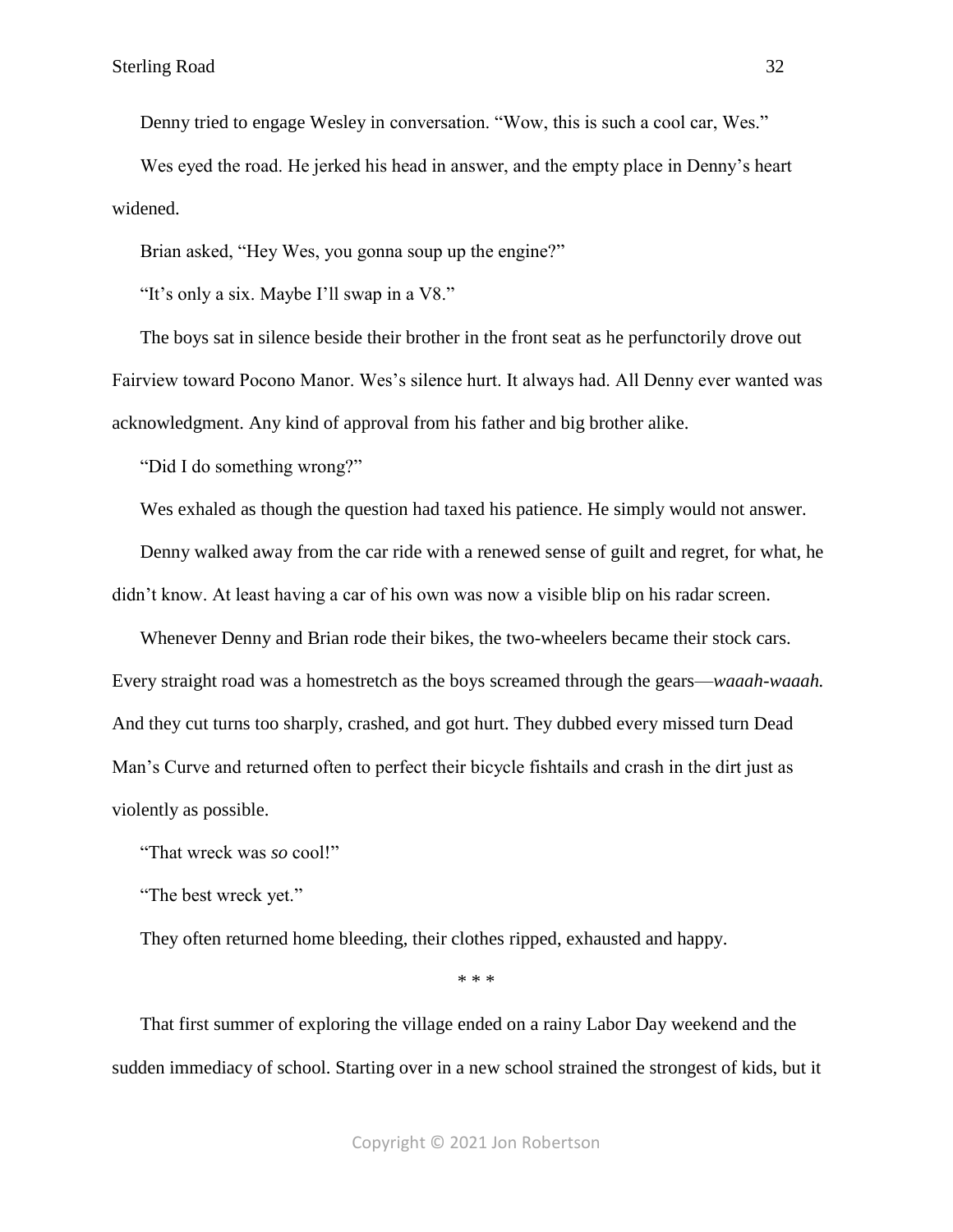terrified Denny. He had hated school since the second grade, so he felt less than confident in his stiff new shoes and clothes. Brian would start fourth grade at Tobyhanna Elementary, but for Denny and Wesley, it was the new jointure, Pocono Mountain Jr.-Sr. High School. Wes was a starting senior, and Denny would begin seventh grade.

Mom cajoled Wes that morning to drive Denny to school and make sure he got where he needed to be. It was only Denny's second ride in the '57 Chevy, and with the rare privilege of Wesley's company came the anxiety and pressure for Denny to ask or say the right things, to in some way compel Wesley to acknowledge Denny's presence.

"So, how's it running, Wes? You gonna put in the new engine this fall? How fast will it go? You graduate in June—what are you going to do?"

But as usual, Wes didn't answer.

"We're here," Wes finally said.

But somehow, they had gotten the starting time wrong and arrived fifteen minutes late. They were immediately sent to the guidance counsellor, who doubled as vice principle.

Mr. Shelhamer glared with cold grey eyes.

"You're late. Don't you know better than to come late to school?"

Wesley apologized. "We're sorry—it's our first day, and we just moved here, and—"

Shelhamer slammed a desk drawer.

"Did they let you come and go as you please at your previous school?"

"No."

"Well why do you think you can get away with it here?"

Wesley stiffened. "We don't." Wes tried to explain again, and Denny could see Wes's famous temper heat up. "Like I said, we just moved here and—"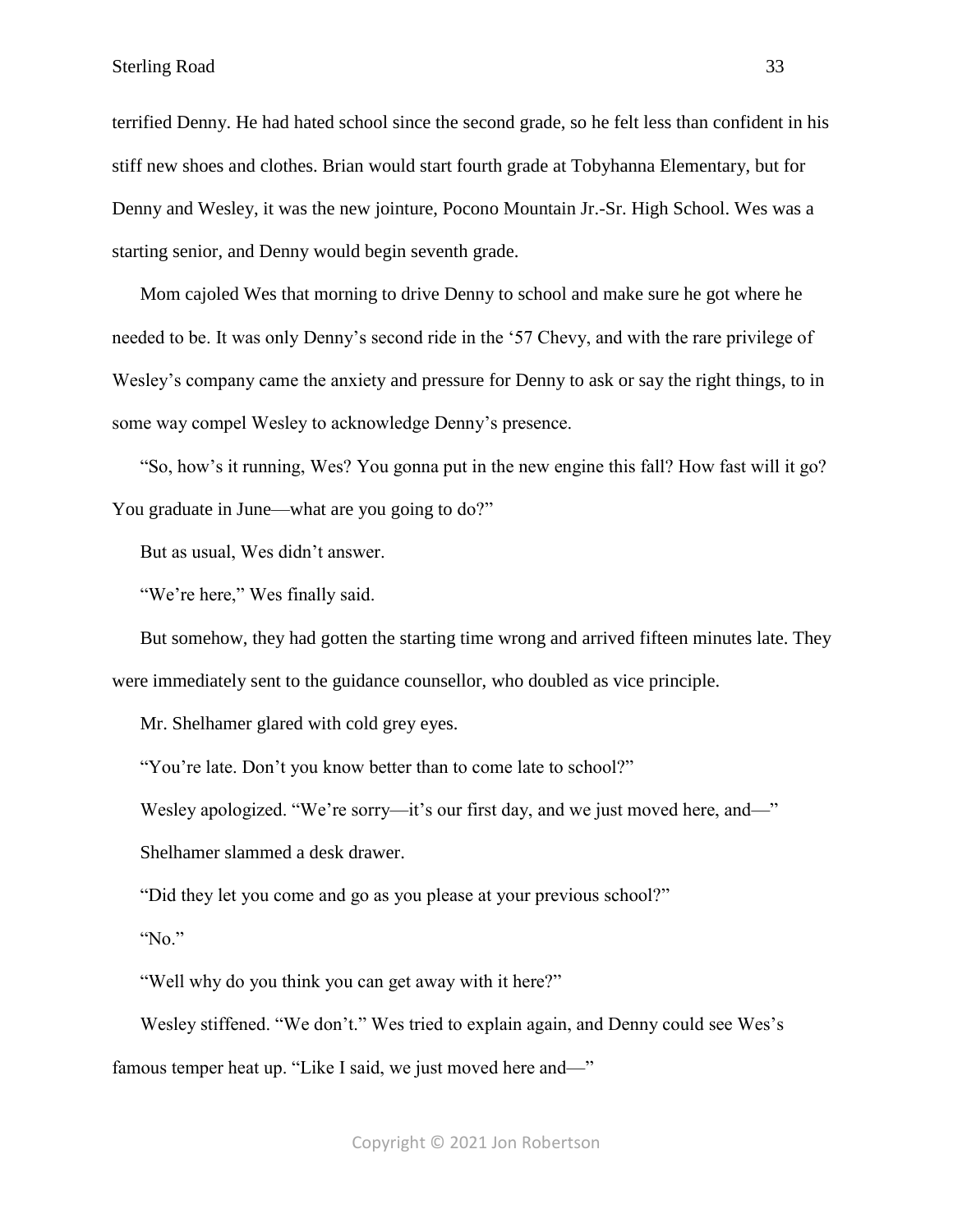*"I heard what you said,* smart ass."

Wes didn't like that at all, and Shelhamer read it in his face. He smiled.

People in the mountains had already learned that you didn't mess with Wes Wickham. Quiet as he was, he didn't take disrespect from anybody, and he loved to fight. Back in Wheaton, Denny had seen him with friends punching each other's fists until someone gave up. He'd seen them play bloody knuckles with decks of cards. Wesley never relented. Never called uncle. Never cried, as though he thrived on the pain. For all the reasons Denny needed his brother, he was also scared of him. Denny held his breath as Wes strained not to launch himself over the desk. But the man wasn't finished.

"And you drove to school without a permit. You have to have a special permit, idiot." Wes enunciated, "I didn't *know* that."

Shelhamer leapt to his feet. "Ignorance of the law is no excuse."

"I'll *get* a permit. I'll get one, all right?"

Shelhamer bared his teeth like a dog. "You *do* that, smart ass. Now, here's how it's gonna be. You will be on time at this school, or you will be expelled—I'm going to be watching you two. So far, you've earned yourselves three days of detention. Do you have anything else clever you want to say?"

Wesley's blue eyes iced over in fury, but he said no more.

"Then get out of here, the both of you."

Denny was sweaty with shame. He thought the error must have been his fault. Maybe he told Wes the wrong time. *Yeah, it must have been me,* he thought. After detention that first day, Wesley drove home, again with nothing to say.

"I'm sorry," Denny said. "I'm really sorry, Wes."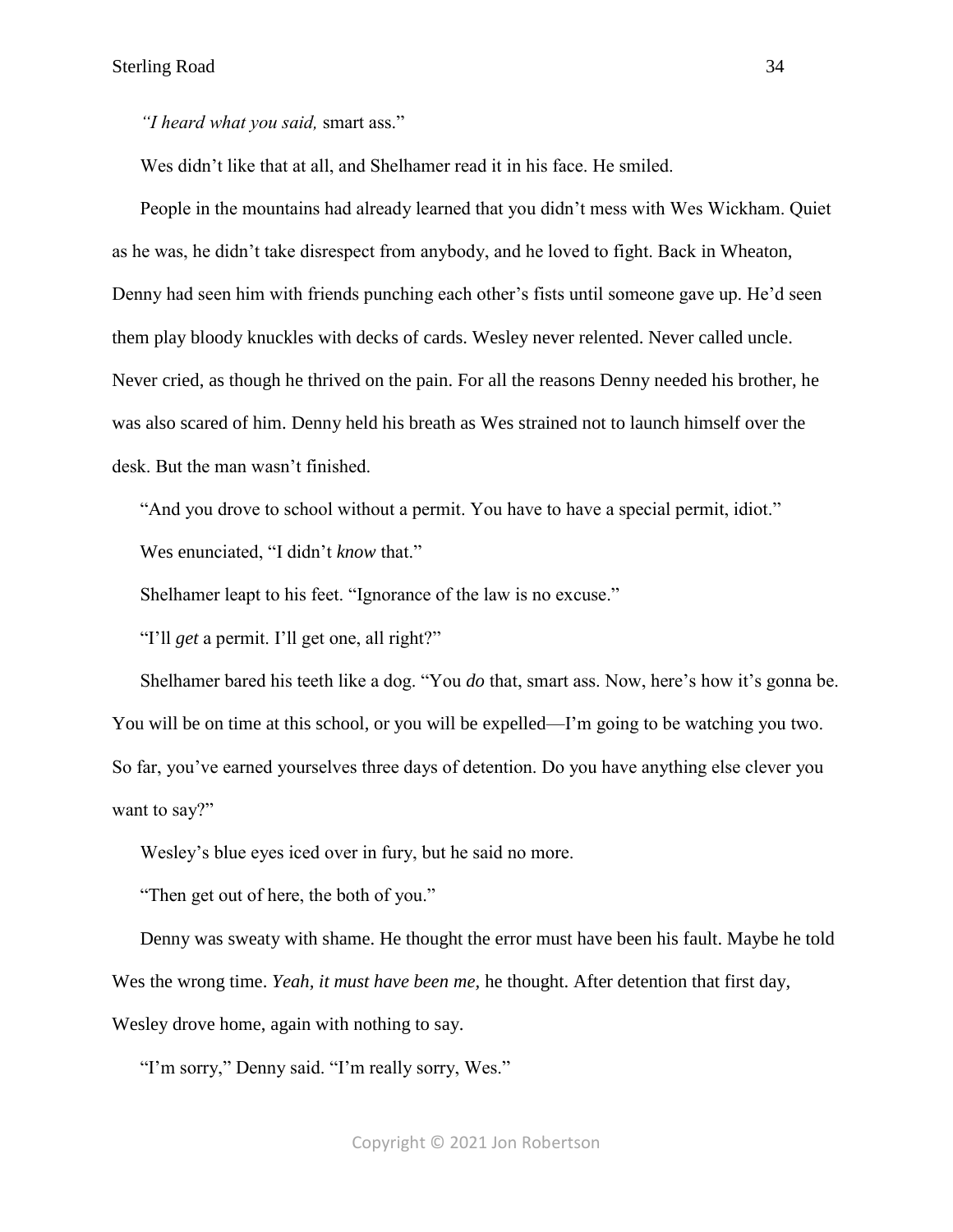Sterling Road 35

But Wes only squeezed his jaw.

The brothers completed their three days of detention, and, from then on, Denny took the bus. He would never, for the rest of his schooling, consult a guidance counsellor.

\* \* \*

The new school was an even tougher gig than Denny had imagined. He had transferred from a tiny suburban Catholic elementary school, where all subjects were taught by one nun in the same classroom, to a public junior-senior high. He had transitioned from walking to school to taking a bus. He had also been delivered from child to teenager and from play forts to the disciplines of work. He'd lost his familiar cadre of friends and landed in a sea of strangers, most of whom were taller. Kids at Pocono Mountain were bussed in from all over the Poconos. From as far away as Mountainhome and Blakeslee, and from Tannersville to Tobyhanna. Some came from farm families out in the West End, and others were the children of transient soldiers stationed at the Tobyhanna Army Depot.

To Denny, the school seemed as big as a city. He spent the first two weeks adrift and confused. What's my locker combination? Where's B Section? What's my next class? Everything conspired against his confidence, notwithstanding the changes in his body, his voice, and outbreaks of acne. The worst part was that most of the kids stampeding around him had known each other in elementary school.

Denny was slow to make friends, but when he did, their last names invariably began with *W*, owing to alphabetical seating in homeroom. There was Sarah Weaver, who used a questionnaire to interrogate boys in whom she was interested; tall and brooding Don Willoughby, who would do whatever anyone dared him to do; and Russell Waite, the tough kid in engineer boots, shirt sleeves rolled up, a remnant of the switchblade fifties. There was also Kevin Waldmann, a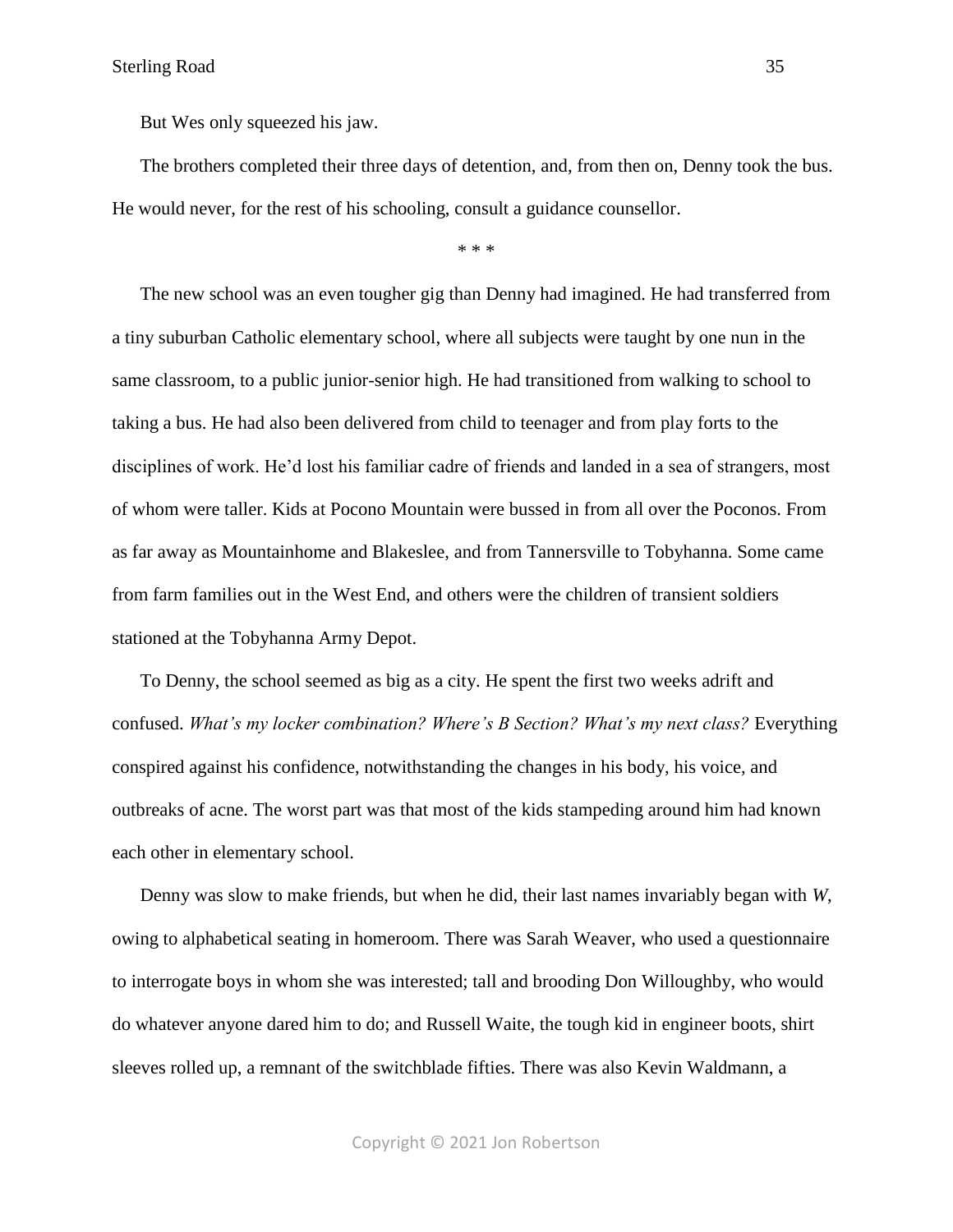football player with a goofy sense of humor who made Denny laugh and who laughed at Denny, which inspired them to be a comedy act. Denny discovered comedy to be far easier than conversation. They'd sketch Mr. Moss's long ears, the ears continuing onto a second and third sheet of paper. Kevin never knew what Denny was going to do next, and Denny exploited the element of surprise.

One day their doddering old science teacher, Miss Conlon, snapped at Denny.

"Mr. Wickham, stop juggling the magnets. What's the matter with you? Do you want to go see Mr. Shelhamer?"

"I fear not death, forsooth, but make haste from hernia. Your threat shall suffice, and my juggling I shall cease herewith. Thank you."

Kevin laughed so hard, Miss Conlon threw him out.

For revenge, they dripped water into Miss Conlon's compact of cheek rouge. They tested paper airplanes, threw spitballs, laughing in tearful convulsions, and terrorized student teachers. There were no limits and no shame.

Denny and Kevin clowned with all their other W friends in the classrooms, assemblies, and the cafeteria, which became especially interesting the day Don Willoughby discovered that a carrot cube placed on the handle of a fork could be launched in such a way that it stuck to the ceiling. When it came time to be called on in class or take a test, Denny hit a panic wall. There was nothing funny about schoolwork. The only thing that came easily was the writing. Every week, he counted the minutes until Friday afternoon. He cherished every minute of Saturday, and hated being assigned chores on his day off. But Sunday evening brought fresh dread.

Sunday nights were the worst, when the family sat together, watching *Walt Disney's Wonderful World of Color* on their black-and-white TV set. Denny's stomach knotted during the

Copyright © 2021 Jon Robertson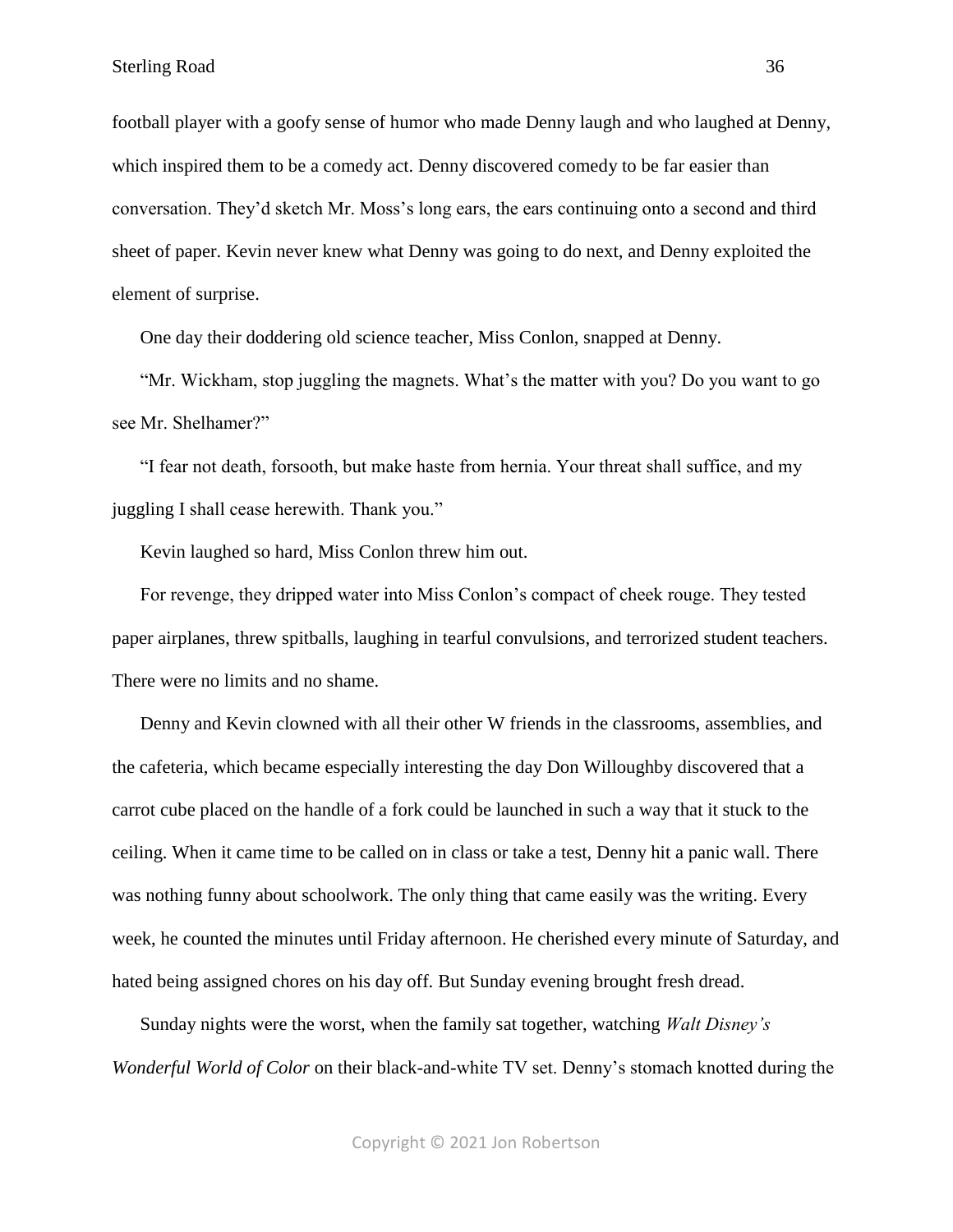theme song, "…the world is a carousel of color *color, color, color*…" and his throat squeezed tight with the anxiety of bedtime and a fitful sleep that would quickly segue to, "Denny, get up! You're going to miss the bus."

School was only one of irritants that troubled his sleep. Most kids around there didn't care much about race riots, or the war, or the monk who set himself on fire in Saigon, but Denny cared. He worried about all those things, especially one day before Thanksgiving, when all 400 students were called into the gym for an unscheduled assembly. The principle, Mr. Brighton, approached the microphone. "President John F. Kennedy has been shot and killed in Dallas. School will close early today," he said. "Gather your things in an orderly fashion. The buses will be waiting out front."

Kids rode home hollow-eyed and quiet, even the noisy kids on the back of the bus. Girls were weeping and also some boys.

For the first time, Denny and Brian were a part of something bigger than themselves. They arrived home to a quiet, empty house. They were somber, more from everyone else's reaction than from a true understanding of what had happened that day. They turned on the TV and watched the replay of events. Mom soon arrived home early from work, also in tears. She hugged each of the boys, crying on them like she had when Granddad died.

"Our dear, dear president. They killed President Kennedy."

Dad came home a while later. Not skilled at expressing much emotion beyond anger, he sat with them, he interlaced his fingers behind his head and wordlessly watched. Wesley came in time for dinner, a pack of Pall Malls in his shirt pocket, but had little to say. That night, Mom and Dad allowed something usually forbidden in the house: the TV played in the living room so they could hear the news as they ate dinner.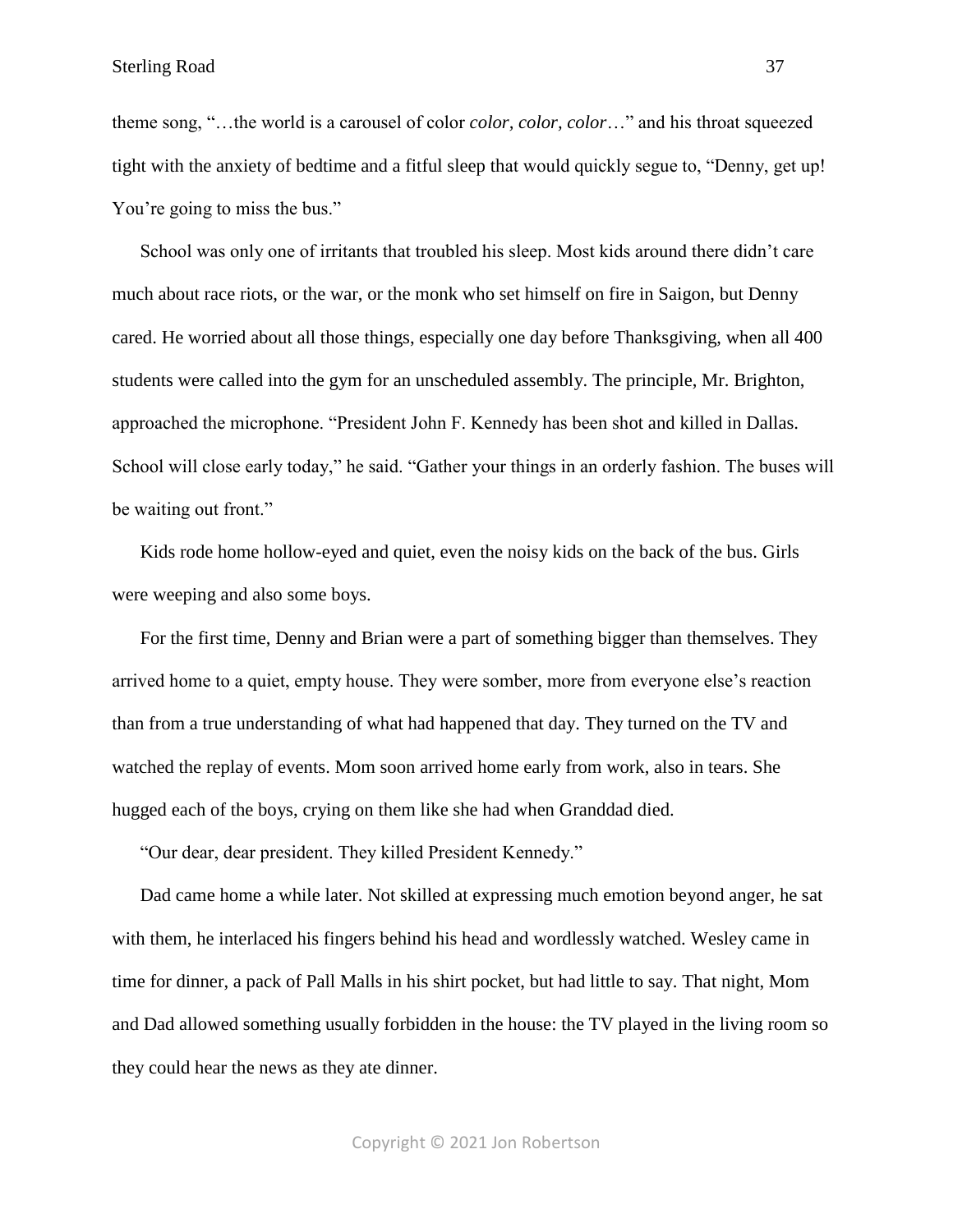The family watched TV all weekend. Schools and businesses were closed on Monday. They watched disbelieving as a black-veiled Jackie Kennedy walked down Pennsylvania Avenue holding John-John and Caroline's hands. The horses' hooves clopped over the slow somber drum beats. Brian wept silently. Denny held back tears to be as strong as Dad and Wesley, but Mom cried enough for all of them.

\* \* \*

Denny had found a good friend in Kevin Waldmann, and they often visited each other's homes. Their mothers took turns ferrying the boys via matching Corvairs between Mount Pocono and Mountainhome, and their adventures played out magnificently. The boys spent entire days talking like Pookie, the lion puppet on *Soupy Sales,* which they watched on TV every day after school. During class, they passed a progressive nonsense poem back and forth until, after a month, it was nine pages long. Kevin was in a higher math class, while Denny excelled in composition and term papers. Kevin played football and was in the band, while Denny played chess and joined the ski club. Kevin's parents were better off than Denny's, but that didn't bother him. He enjoyed Kevin's house because he had all the newest games, gadgets, and electronics kits. Kevin even had a color TV in his bedroom. Together, they built a shortwave radio from a kit.

The boys stayed friends for several years. On the night of the release of *Sgt. Pepper's Lonely Hearts Club Band,* Denny and Kevin camped out in the backyard of another friend, Grover, with a purloined bottle of blackberry brandy. Denny loved acting up. He was staggering around in the dark, emoting like Anthony Quinn in *Viva Zapata!* but in fake Spanish, when he tripped and sliced his hand open on the broken bottle. Grover's sister stifled a smile as she bandaged him up. She never said a word to Grover's parents about the boys being shit-faced.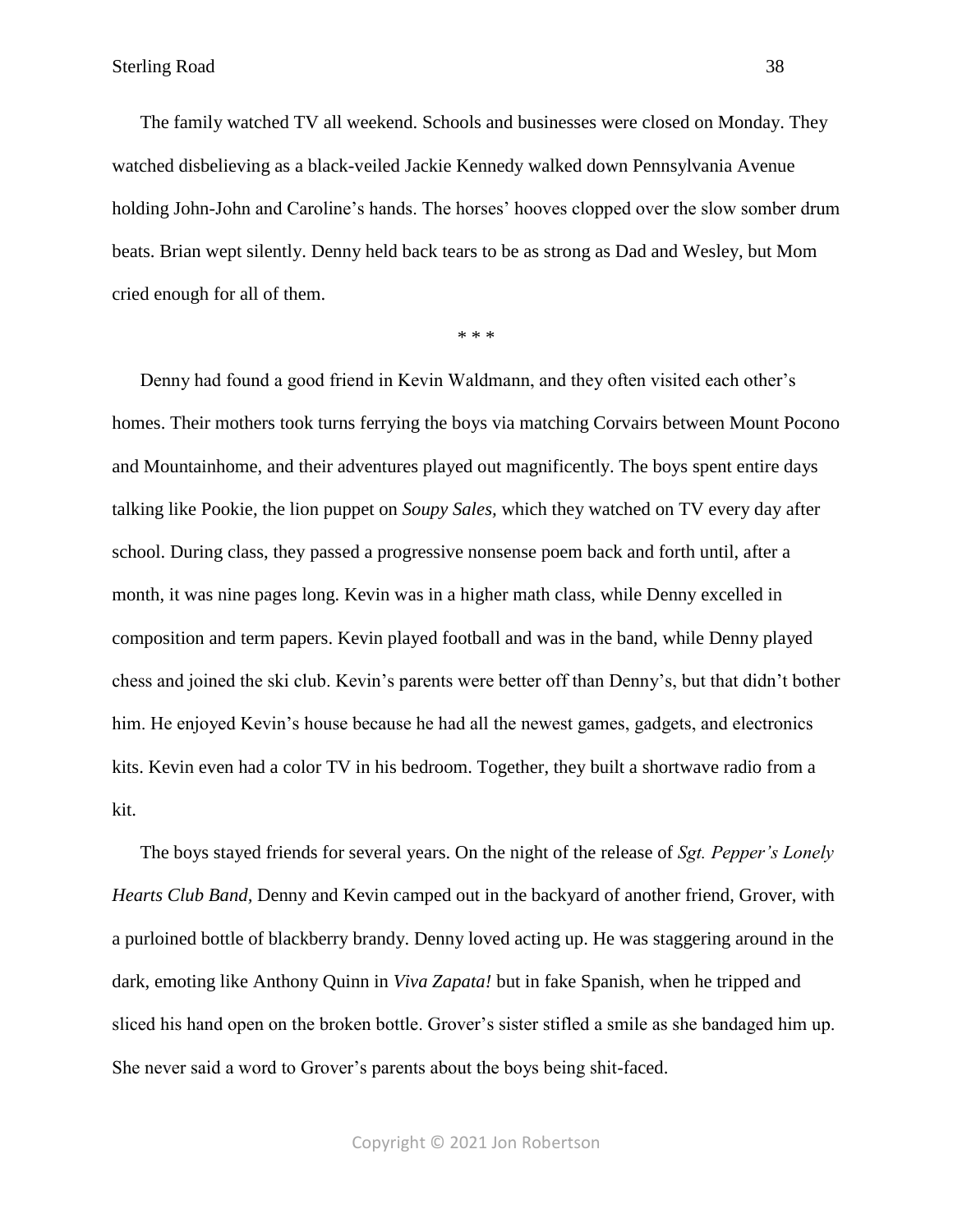One Sunday, during an especially frigid winter, the boys hiked through deep snow, miles out in Mountainhome behind the S.S. Kresge estate, far from the nearest road. They were already beyond exhaustion when they found themselves stuck in hip-deep snow drifts. They could barely move and worried that they'd freeze to death after dark. One leg at a time, they climbed their way back to the road and had to explain to Mrs. Waldmann why they were so late getting home. Another time, Kevin saved Denny from nearly sliding off a forty-foot cliff. His fingernails were packed with dirt from digging into the ground.

Denny loved to make and take dares, even at school.

"Hey Kevin, let's skip school. Right now. Come on. Let's go."

"I will if you will."

"Fuckin'-A, then, man. Let's go."

Kevin laughed. "Aw, Wickham, naw, you're crazy."

One snowy Monday morning before first period, however, Denny started in again. "I'm skipping school today for sure. I bet you're chicken-shit."

"Fuck you, Denny."

*"Au contraire,* Kevin, fuck *you."*

With mock defiance, Kevin strode deliberately toward the doors at the end of the hall.

Denny matched his stride.

"Oh, yeah?"

*"Ye-aa-hh!"*

The boys burst out the C-Section doors and broke into a run. Without planning or coats, they made for the woods, and were soon galumphing like prison escapees for Route 611.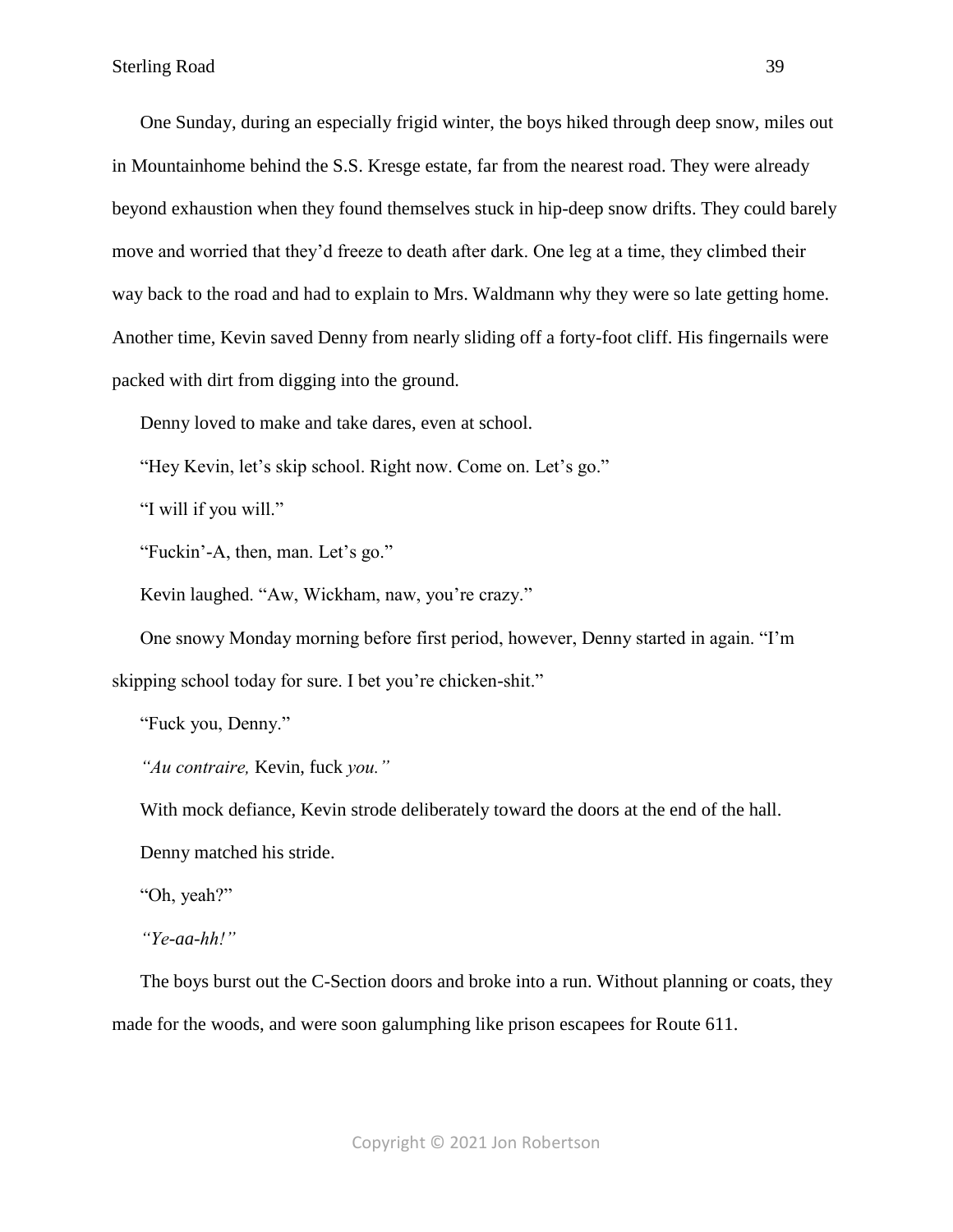Once they reached the highway, they found themselves at the Amber Club, where they thumbed a ride to Pocono Manor Inn. The only problem was that while jumping across a ditch, Kevin's inseam had ripped out, and his whole leg was open to the cold air. He tried to hide the rip in the car of a weird goggle-eyed man who gawked hungrily at Kevin's leg the whole way.

"You play on the football team, big guy?"

"Yeah."

"I live near the Manor. You can come in, and I'll make you some cocoa. Really, you could." Denny and Kevin exchanged worried glances.

"Naw, thanks. We just had our cocoa."

"I'm floating in cocoa, man. For sure."

Denny spoke up. "Hey—you can actually just let us off here. Really. Like now."

Once they reached the Manor, they had to get hold of a sewing kit so Kevin could stitch up

his pants leg. They asked at the gift shop where a familiar looking lady that Denny couldn't place

found one for them. In the men's room, they argued about how to thread the needle.

"Naw. Not that way. I've seen my mother do it. First, you wet the thread and twist it."

Trying to thread the needle, Kevin stuck his finger.

"Ow!"

Now blood drops bejeweled the open seam.

Denny mock ordered, "Gimme that."

He threaded the needle and commenced to sewing. He clumsily achieved a series of cinches as one might make tying down a tarp. At least the gap was closed.

"Hey look. It's the latest Daniel Boone style from Paris."

"Danielle Boonay."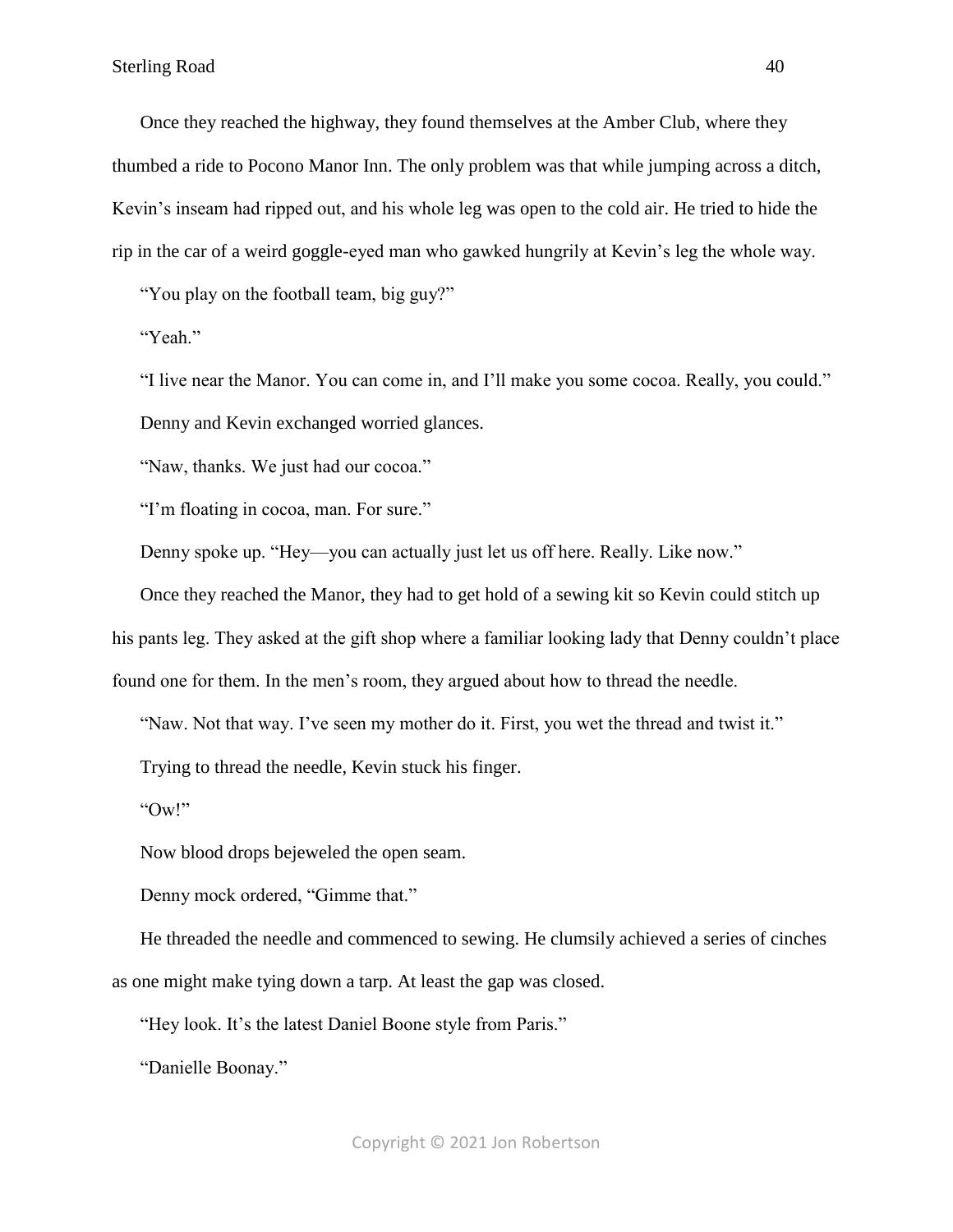Out in the corridors, they peacocked around the Inn like Tom and Huck, pretending to be guests—important guests. Kevin always had big cigars on him that he stole from his father, so the boys lit their cigars and walked the lobby and halls emitting blue puffs and boasting to each other about their stock portfolios and Montana real estate. They played billiards and ping-pong and helped the lifeguard fold towels and fed him bullshit about their fathers being high in the government, and how they had arrived by limousine from New York to await their fiancés, who were models in Milan, and on and on. The lifeguard didn't buy much of it from the boys, neither of whom had started shaving yet, but he was happy to let them do his work.

The junior bigshots returned to the halls and relit their cigars, when another familiar looking lady approached them. This time, however, it was Denny's mother. They froze on the spot, their cigars quivering between their teeth.

"Don't you think it's about time this holiday comes to an end?"

The lady in the gift shop had been the mother of another friend who rode Denny's bus. Mom wasn't angry. She was almost never angry. She had her limits, though. A small, trim woman with an oval face, she wore winged glasses and was always with a cigarette between her fingers. She drove the boys back to school delivering a lecture that she must have composed on the way to pick them up.

"Don't you know that skipping school will make you ignorant? You're only cheating yourselves, you know."

"Yes, ma'am,' said the well-bred football player.

"Sorry, Mom," added Denny.

"But that isn't the worst of it, Denny and Kevin. Tell me, what will become of you without an education?"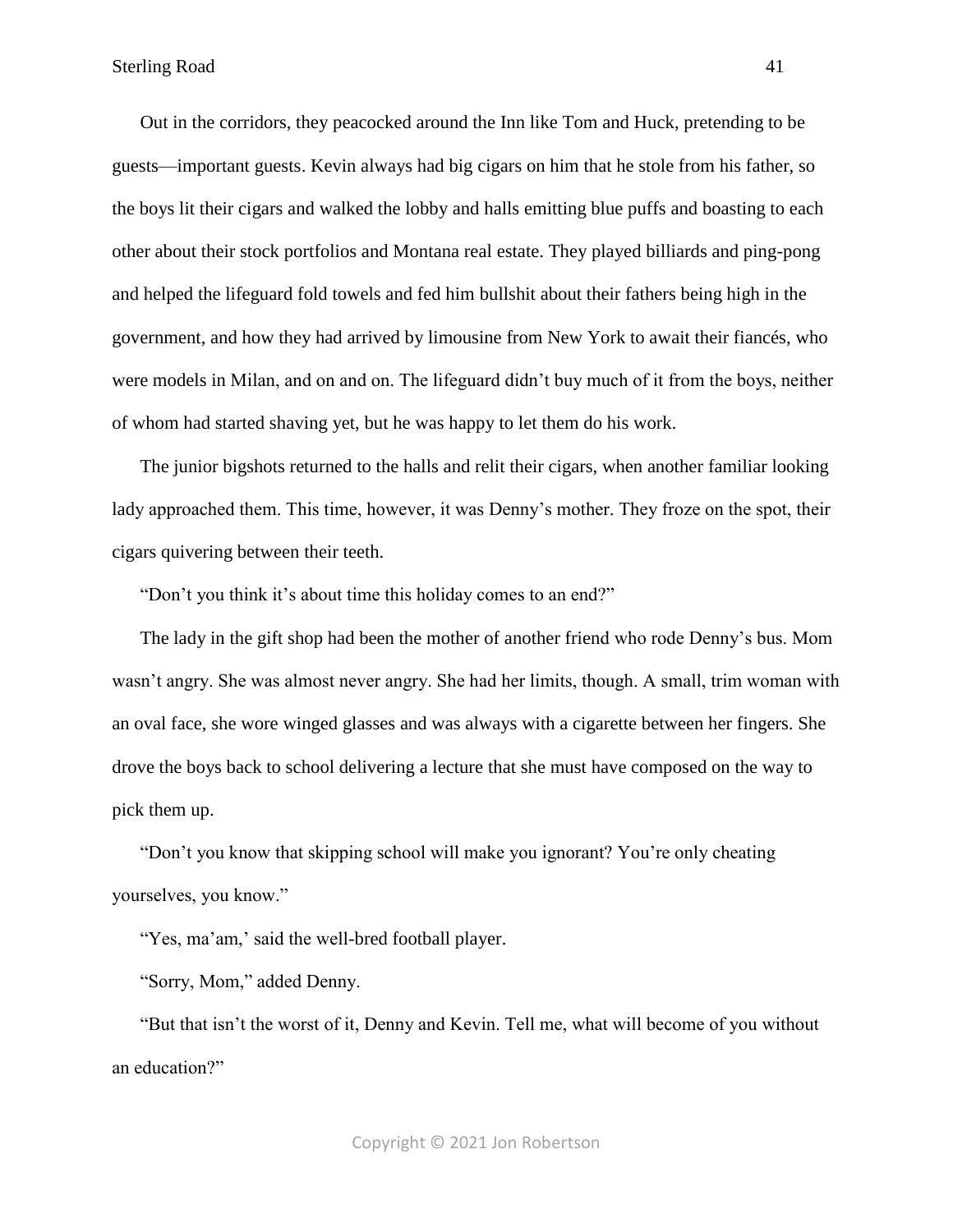"I don't know," the boys said together.

"I'll tell you the worst heartbreak of all—it's the *dishonesty* that you have demonstrated today. Denny I didn't teach you to be dishonest, yet every time I turn around, you're lying or hiding things."

"Sorry Mom. You're not going to tell Dad—are you?"

"I haven't made up my mind on that, Dennis." As they got out of the car, she pressed her lips together. "Kevin, you know I have to call your mother about this."

"I figured, Mrs. Wickham. Sorry."

Once back in fifth-period English, Denny was in despair. The fun had been taken away, and he would likely have to face his father when he got home. He maintained his sanity by becoming one with the second hand on the classroom clock. Once home, he found out that Mom had ultimately told Dad about skipping school.

They sat across from each other, each with their fingers laced. Denny looked at the tabletop. "Skipping school, huh?"

"Yeah, we—. It seemed like a good idea—. Yeah."

Strangely, Dad seemed more amused than angry. "It's boneheaded thing to do. Suppose we never do it again, Dennis. Just never do it again."

"I won't. It wasn't very much fun anyway."

Denny climbed the stairs to his bedroom, where he stared out his bedroom window, watching Wesley lovingly wash his prize Chevy in the driveway, smoothing the sudsy sponge along her curvy fenders, polishing her headlights, and chamoising her sensuous trunk.

*At least he looks happy for a change.*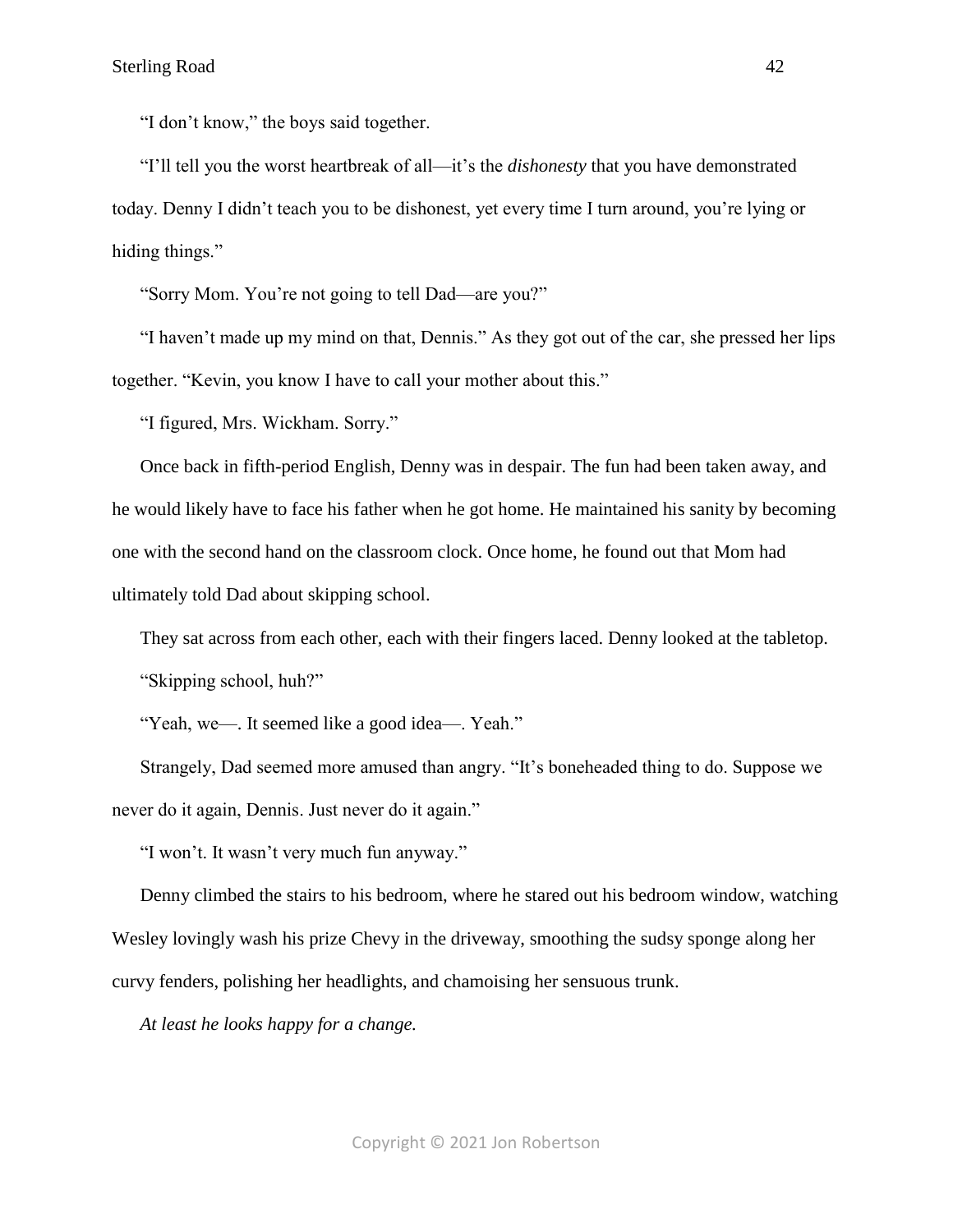Sterling Road 43

Despite Dad's warning about skipping school, and with no thought of the consequences, Denny and Kevin skipped school again. They took off every Monday after homeroom for the next eight weeks, and no one ever found out about it.

\* \* \*

School field trips provided a wide playing field for unauthorized fun. During the tenth grade, Denny and Kevin sat together on those trips. Denny wanted a girlfriend as much as he wanted a car, but when the pressure to get a date arose, the requisite skills eluded him. For Denny, the anxiety just wasn't worth it. Having a best friend took that pressure away.

One of those trips took them to Expo '67 in Montreal. Something awakened inside Denny as he walked among the ultra-modern buildings and technological wonders of the pavilions. But the stronger pull was the old city of Montreal. Maybe it was because his mother's family had Quebeçoise roots and spoke French whenever they got together. Whenever Mom cursed in French, the boys knew they were in trouble. Denny wanted to experience the city, but he wanted to do it alone. He didn't tell anyone when he escaped the group, hopped on the Metro, and wended his way downtown.

Denny felt deliriously free while wandering the streets of Montreal. The sound of French in his ears soothed him, and even though he couldn't speak it, the anonymity gave him confidence, wandering giddily untethered from the weight of his life. He was browsing in a bookstore when he got an idea and sought out a posh men's shop to buy something in particular.

The mustachioed proprietor asked, "*Puis-je vous aider?*"

Denny wanted a beret to wear. One of his favorite programs on TV was *Combat!*, and the character, Cage, looked really cool in his.

"I'd like to buy a *bear-ay, see voo play."*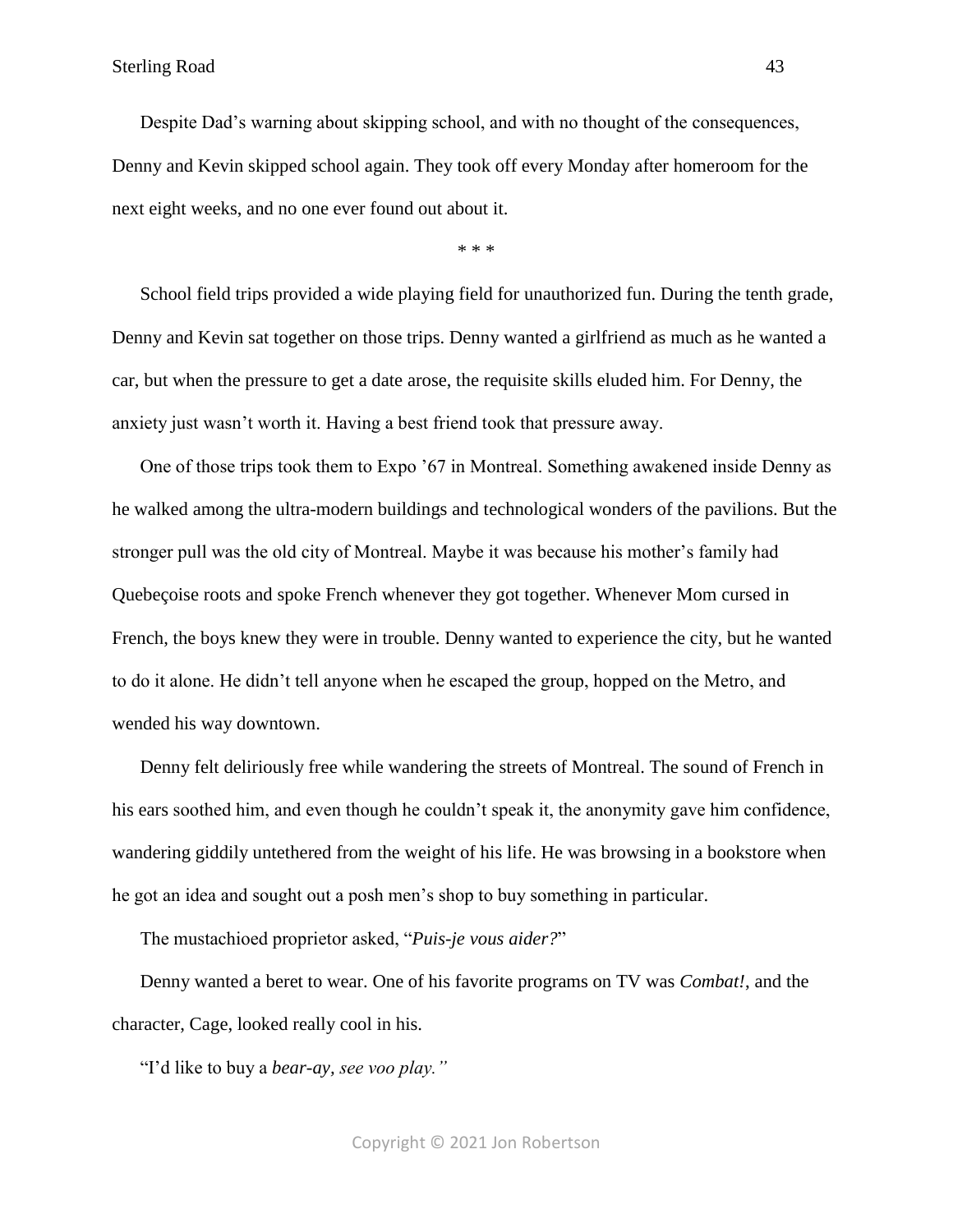The dapper man looked mock-puzzled for a moment and then corrected Denny's accent. "Ah—un *béret."*

The high-quality felt beret cost him six bucks Canadian, and it fit perfectly. He cocked the beret on an angle and boarded the train back to Expo feeling *tres* cosmopolitan. Once he found his school group again, the kids told him he looked cool.

A vice gripped the back of his arm.

"Mr. Wickham—I see that you've been shopping?"

It was Mr. Danovitch—field trip wrangler and a man who framed his questions in a way that made it impossible to lie. He was a little bald guy, beyond retirement age at around seventy.

"Yes sir."

Kevin rolled his eyes away, miffed that Denny had gone without him.

"Mr. Wickham, I encourage independent social studies, but if you'd gotten mugged or shanghaied, I'd be the one to deliver that happy news to your father. Now, wise up!"

Mr. Danovitch contributed money out of his own pocket for those trips. In one year, he took busloads of kids to Gettysburg, Philadelphia, and Radio City Music Hall. That inflamed some of the other faculty on its own, but there was more. He had also carpeted his classroom and bought seat pads for the desk chairs. He had a shortwave radio in the classroom, and made a log circle out in the woods for the students that he called Socrates Park. Almost in defiance of the bully football coach, Mr. Blaine, who shouted down the hall ordering kids around, Mr. Danovitch stood outside his classroom every morning with an armload of newspapers*,* hawking them like an old-time newsboy.

"Extra! Get your *New York Times,* five cents. Extra. Extra."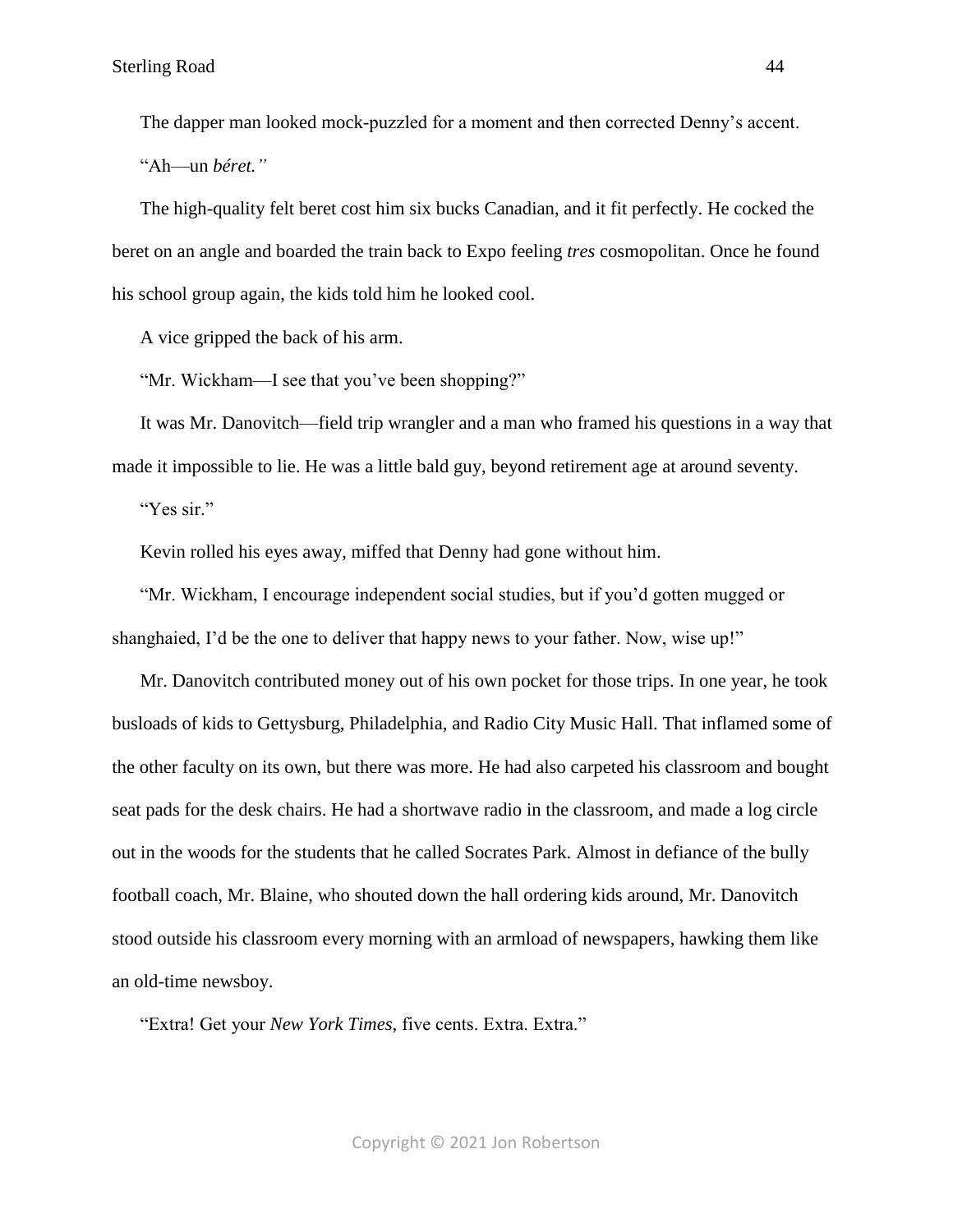For all his efforts, certain teachers and schoolboard members accused Mr. Danovitch of being a communist. If Denny understood anything, it was being falsely accused. He admired Mr. Danovitch for his courage and would remember him as one of the best teachers he ever had.

\* \* \*

Two weeks after the trip to Montreal, Denny and Kevin planned an elaborate adventure for the coming weekend. Kevin's mom was to drop him off at Denny's house, and they were going to hike the Erie-Lackawanna tracks from Belmont all the way over to the Knob to see the crystal mine—a shallow hole in the cliff high above the tracks where kids risked their lives digging for quartz crystals. Denny had been there many times. He was fascinated with geology and especially loved the clear crystals, sometimes a half inch to two inches long, that he brought home and kept in a plastic box. Kevin had never been there, so Denny felt proud to show him a cool place that Kevin didn't know where they would harvest crystalline treasures from the earth.

That Saturday morning, however, Kevin called to say he couldn't come over.

"Oh, okay. My mom could bring me over to your house instead."

"Well—it's just that there's something I've gotta do. I'll call you tomorrow."

But Kevin didn't call Sunday morning. In school on Monday, he seemed standoffish.

Denny asked, "Hey, wanna go to the crystal mine next weekend?"

"Thing is, I can't."

"Hey, what about Friday? We could steal golf carts 'n' stuff at midnight."

Kevin grinned. "Naw. I really can't."

"How come?"

"Well," Kevin hesitated. "See—I have a date."

It took a moment for that to sink in.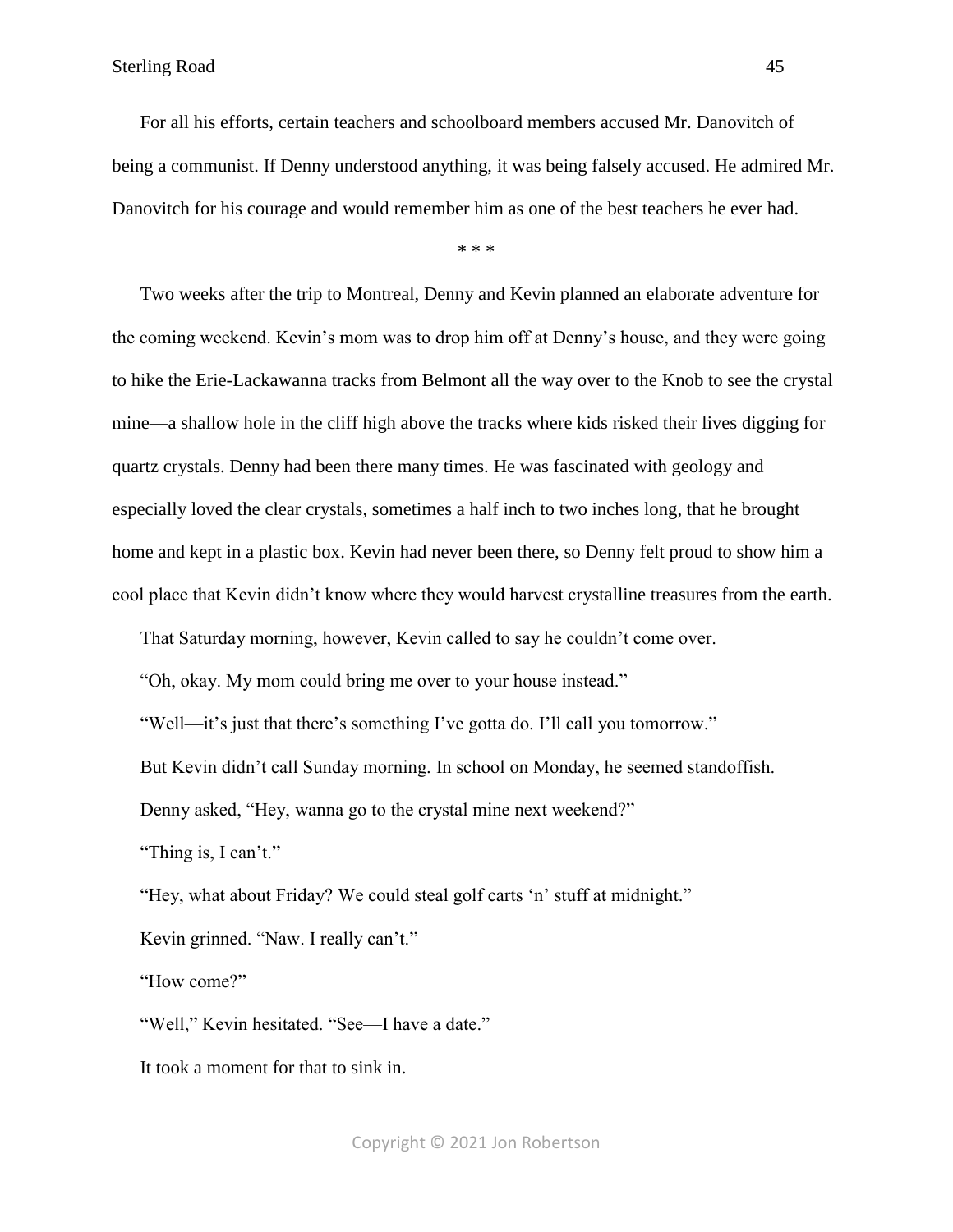"A date? You mean with a girl?"

"Yeah, with Nat."

It was someone named Natalie Garland, a girl that Denny didn't know.

"Yeah. Okay." Denny grinned nervously. "Hey—well then, maybe we could do something after that."

"Sure." Kevin avoided his eyes. "Maybe."

Denny felt low and lonely without his rock-solid best friend. The rest of the week, they still goofed around in class together, but enthusiasm had dwindled. Kevin's weekends now seemed booked with his official girlfriend. Not only that, but Kevin and some other guys started a band together. Denny attended one of their rehearsals as they tried to learn *Louie, Louie, Daydream Believer,* and *Satisfaction.* Their first gig, as it turned out, was also their last. It took place at the Rink in Mountainhome, though Denny didn't attend. Instead, he stayed home with a plan to ride bikes in circles under the streetlight with Brian, or spy on the town council working late in the municipal building. But Brian was busy. Not just miscellaneous busy—he was taking a girl from his class to the bazaar at St. Mary's Church.

"Denny, you wanna come with us?"

"Go with you? No way. Go on. Have fun."

Instead, Denny watched a war movie with his dad, a pastime they shared together. Dad had fought in World War II, so Denny asked questions.

"This is why we've got to trust our government on Vietnam, Dennis," Dad said.

"Communism will spread if we don't fight for our freedom."

"But we are free."

"Well. We didn't take Hitler seriously until 1942. Sometimes a war just has to be fought."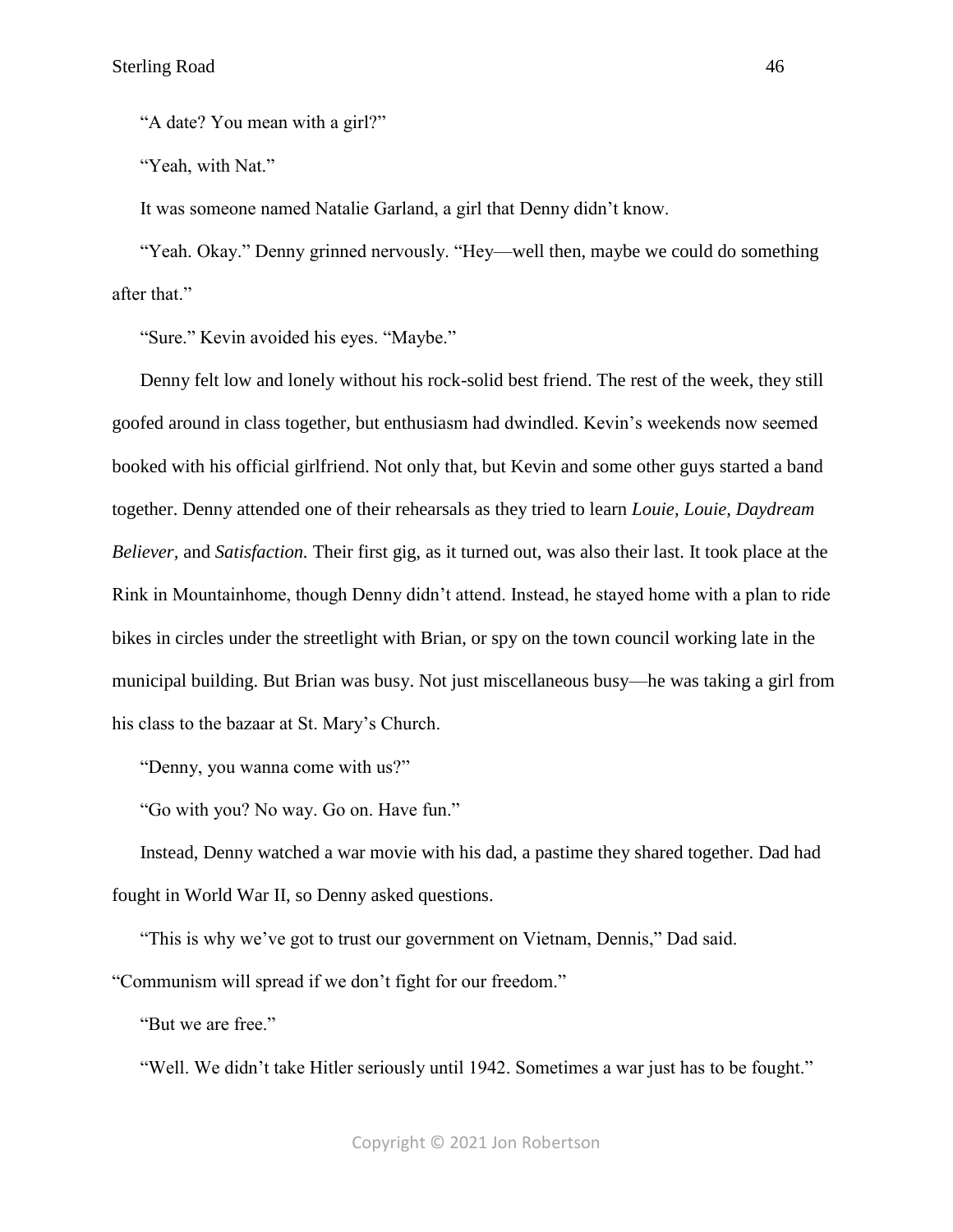Denny went up to his room, feeling uneasy about the war. Dad and Wes scoffed at the student protesters, but Denny paid close attention to the Teach-Ins and the Dow Chemical napalm protest in Wisconsin. That monk had burned himself on purpose, Denny thought. But the children had no choice. *Why are we burning the children?* he wondered. Denny lit a candle and held his finger in the flame as long as he could—not very long.

"Ahhhgh!" he yelled.

Wesley ran over from his room. "What are you hollering about?"

"I was holding my finger in the fire."

"What for?"

"To see what it feels like to burn."

"You are seriously fucked up. You need help."

Denny's finger throbbed, as he smoldered for a while on the edge of his bed. *Yeah,* he thought. *I'm fucked up.* He looked out the window for a while before picking up his journal and pen. He finally wrote out some phrases to purge the war raging inside him.

> Dark in my coffin, I hear the Flames snap in the screaming Just out of reach, I can. Do nothing to ease the pain

In the coming days, Denny felt empty inside where a hurt itched at him. It was something he hadn't felt since he was a boy. The hurt pulled down on him like a magnet in the earth, making his limbs heavy and slow. It became harder to get out of bed in the morning. He didn't know it at the time, but he and Kevin drifting apart was as much a function of Kevin going with Nat as it was both of them maturing out of their comedy act. Denny watched them in the hall at school,

\* \* \*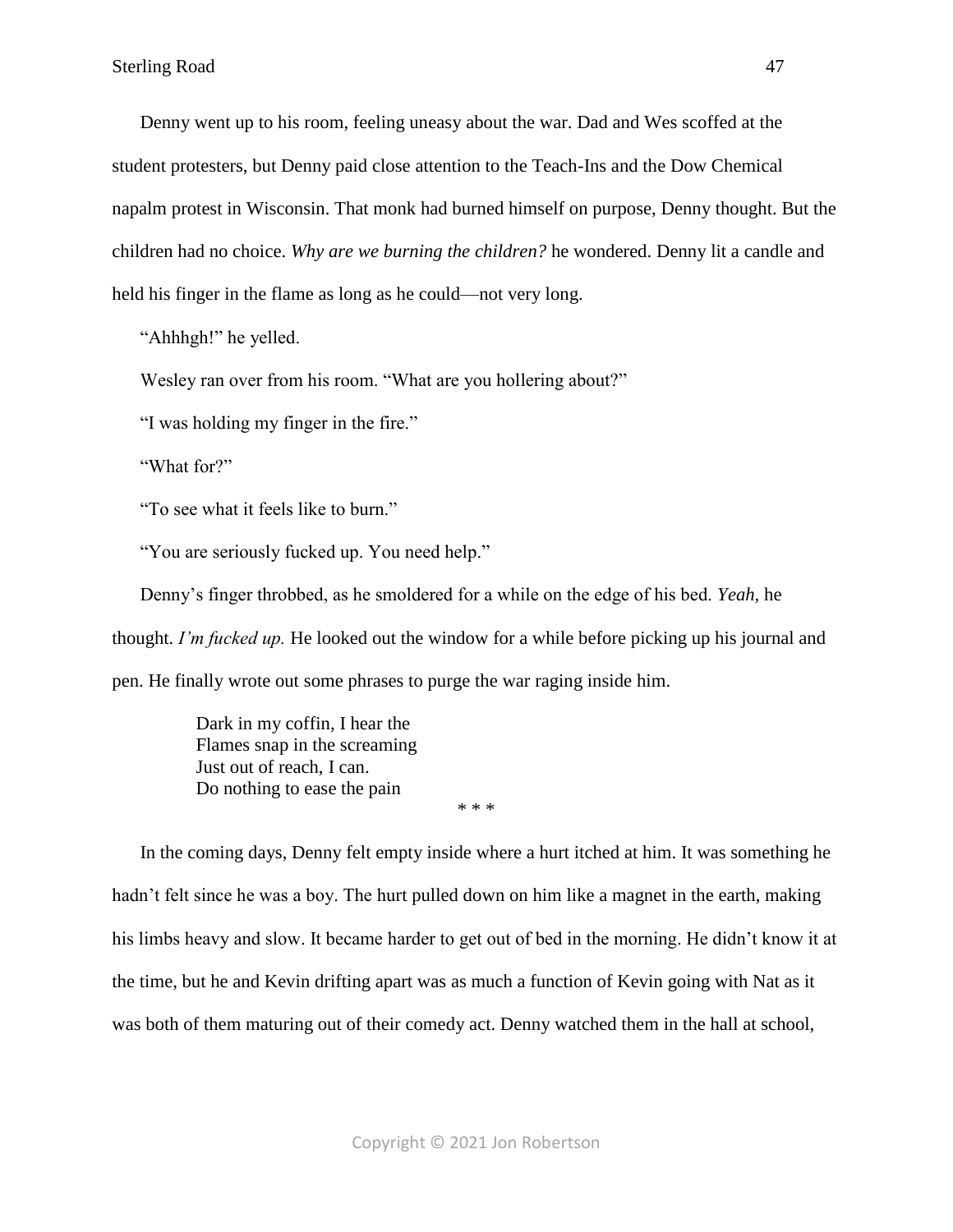their faces animated, their eyes locked on each other, Kevin's arm around her waist, and Denny was a stew of resentment, admiration, and envy.

Denny spent the next several weekends with nothing to do. He hiked by himself. His loneliness somehow brought the girl in the red coat to mind, how he had missed her for weeks after the tree crashed her house. He never did find out what happened to her. And the wet dreams continued. He didn't want to be the pimple-faced dork who couldn't get a date. The urgency flared like gasoline in a fire, and, out of desperation, he got right to work.

From this mission, no female was safe. He crashed through his shyness like a truck through a wall. On the bus, he took turns sitting with Nancy, Brenda, Betty, Beth, Pat, Kathy, and Linda sometimes all on the same bus ride.

He began, "I bet you can't guess what I'm thinking about."

"It better not be what I think it is."

"No, it's just my car."

"You have a car?"

"Not yet. But I will soon."

Finding a girlfriend seemed as hopeless as it was urgent. He felt himself sliding off the edge of a cliff, his fingers clawing the earth to keep from falling. He felt so foolish. No, he told himself, like the song said, *You Can't Hurry Love.* But redouble his attentions, nonetheless. He committed to an intense survey of the girls in his classes and prospects that he had overlooked while goofing off with Kevin.

One of them was Millie Robinson.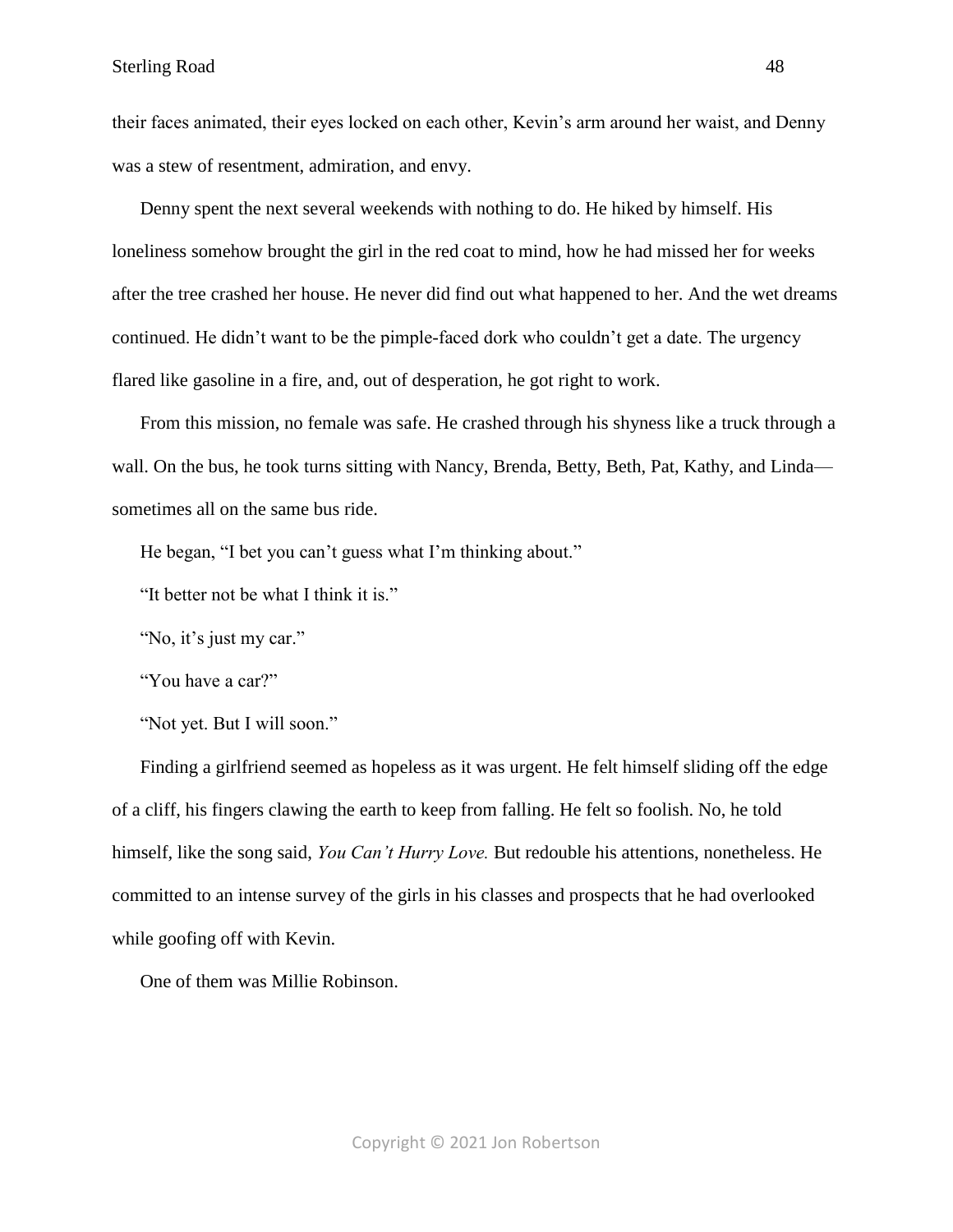Millie was a petite, dark-skinned girl whose mother came from the Philippines. When she spoke, she enunciated clearly, something even the teachers didn't do, and she most often walked alone.

"Hi Millie."

"Hello Dennis," she said, with a tilt to her head.

"Do you think," Denny pressed on, "that we could—sometime maybe have—"

"Dennis, would you like to come to square dance class with me Saturday night?"

Without even a microsecond's thought, he burst out, "Yes!"

With no chance to change his mind, Denny had signed up for square dance lessons at

Memorytown. His mother thought it was adorable and his father rolled his eyes.

Brian winced. *"Square* dancing? Are you *nuts?"*

Getting the footwork right was hard, and remembering the calls was harder, but he soon got the hang of it. Once the two changed partners, they looked for each other and welcomed the familiar comfort when their sweaty hands clasped together once again.

Somewhere between the do-si-dos and allemande lefts, Millie pulled Denny by his hand and led him outside into the shadows behind the barn. She checked quickly for chaperones, and immediately pinned Denny against the wall.

"Square dancing," Denny croaked, "It's not like I expected."

"Nothing ever is," she replied

And she laid her warm lips on his and the buttery, tingly feel woke him, and he kissed with her for the longest time as the cool evening breeze dried the sweat from their necks.

Dennis remembered to breathe. "Whew—Millie. Wow."

"You are so cute, Dennis Wickham."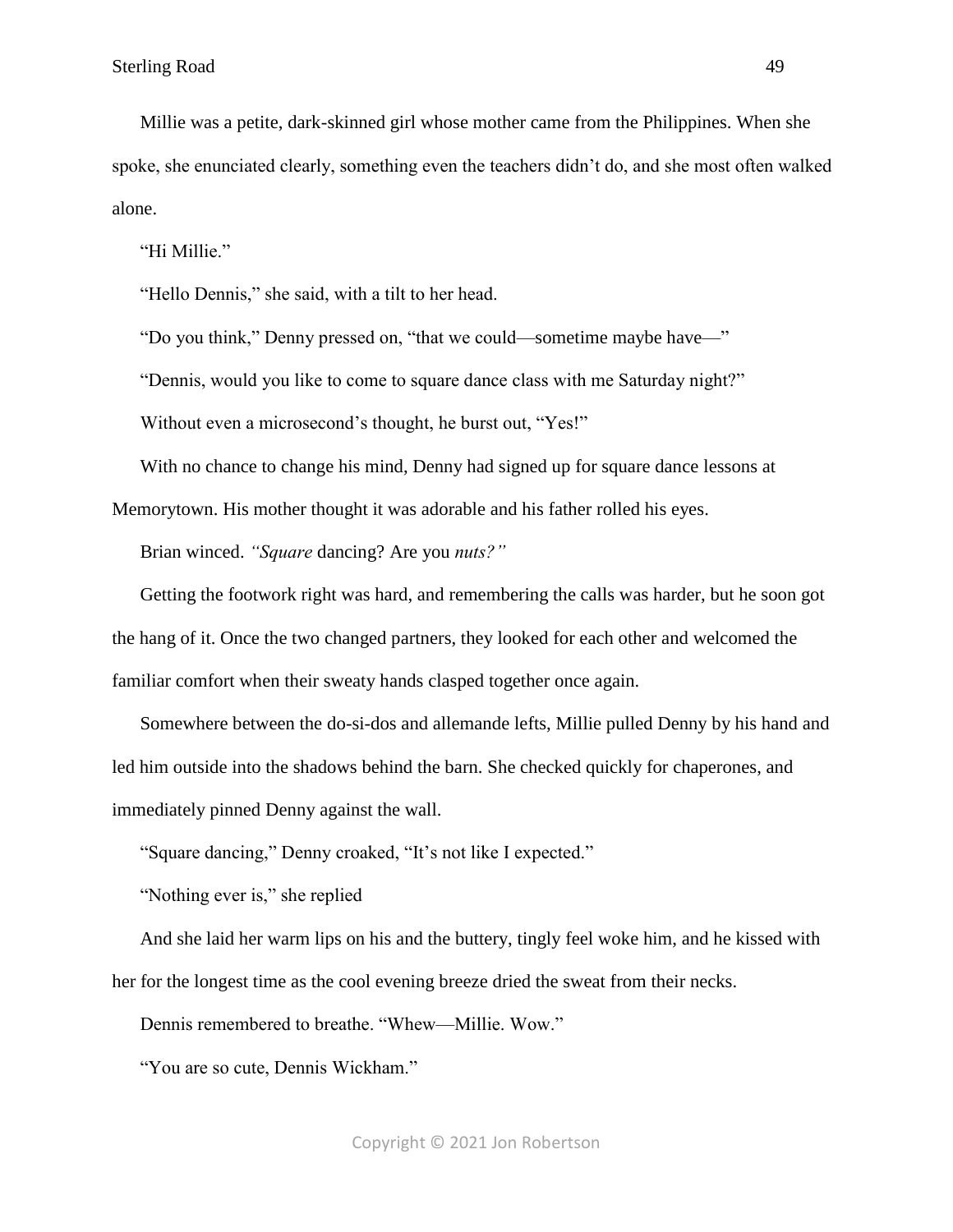She smiled, her lips poised just so, and he kissed her back. Afterward, she hugged him. "Come on, we gotta hurry back in. My mom'll be looking for us."

The following week in school, Millie wasn't around much, and within a month, she and her family had moved away. However, Denny pressed on with his mission. He made a date with Dolly Norgren, whose family operated a gun range. Denny's mom dropped him off for the date of target shooting, but Denny and Dolly just didn't hit it off. She herself was an expert marksman on the high school rifle team, and Denny felt proud just to hit the target at all.

"Well," she said as the sun set, "at least you're a better shot than I thought you'd be."

Denny asked a girl named Nicki if she wanted to go bowling in Stroudsburg, but canceled because of how humiliating it would be to ride with the girl and his mom all the way to Stroudsburg. He simply couldn't have his mother making corny comments all the way there and back. There was also the double date in which Denny and a new friend, Hoach Honick from Tobyhanna, took two girls to the Casino Theater to see *Bonnie and Clyde.* Stephanie Comstock was a sophomore with long brown hair and an uneven smile that Denny thought alluring. She'd be perfect, he thought. Whenever he saw her on the field during gym, he lusted for her without shame. This will be it, he thought, as the Kansas police slow-motion blasted Faye Dunaway and Warren Beatty full of holes.

After the movie, the four of them walked through the woods out behind the theater, and Denny just knew it was the beginning of the beginning. They held hands all the way to the old stone cistern, where they stopped a moment to smile at each other. Now that Millie had turned him into an expert, he leaned in to kiss her. That's when he realized that her father, who everyone at school said was a genius of some kind, had somehow fed Stephanie a garlic-heavy dinner before she left the house. Denny would be well into middle age before he could eat garlic.

Copyright © 2021 Jon Robertson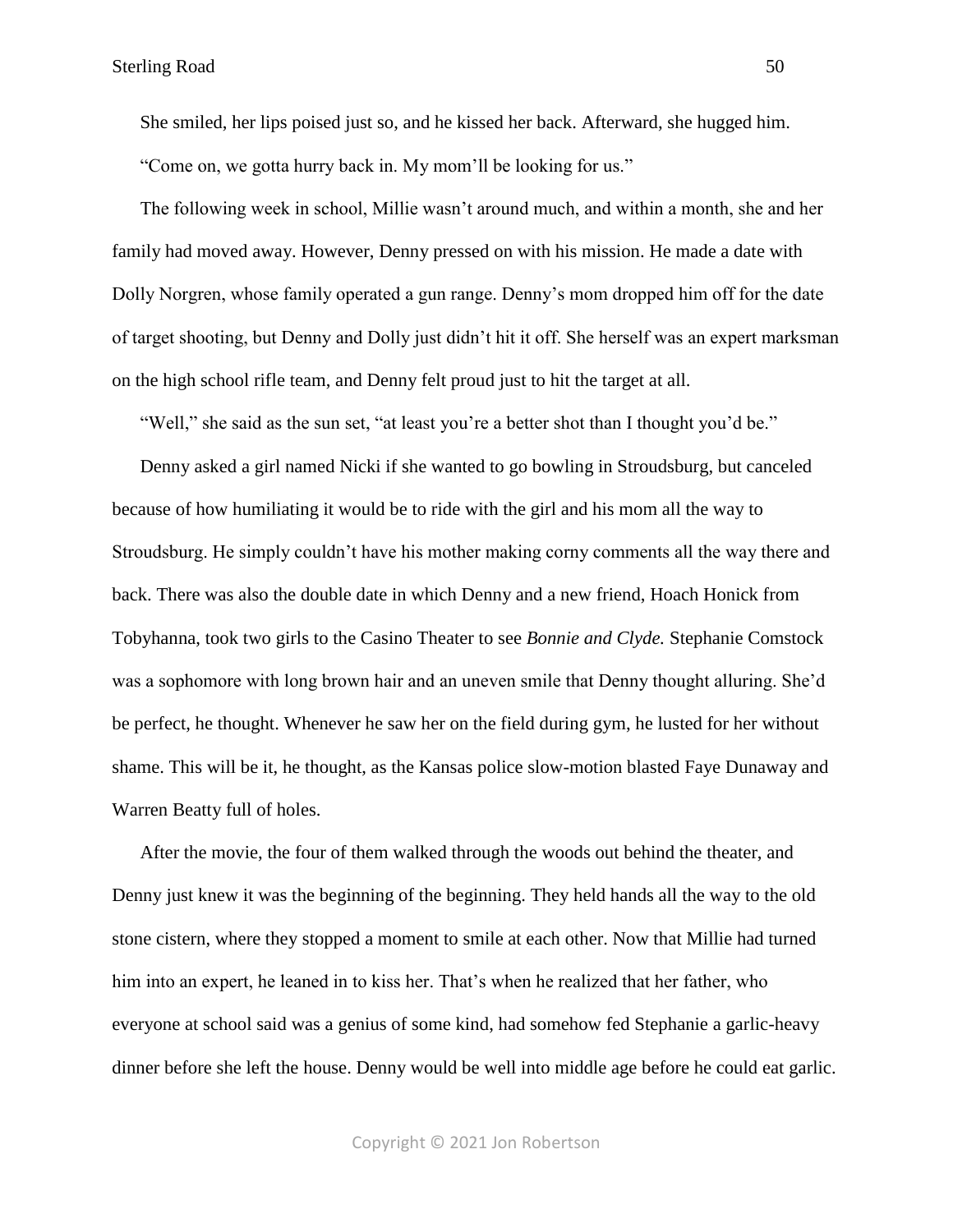There was also a skinny girl, Karen Flannery, whom the boys called Scarecrow because of her long face and big lips. He went parking with her in a car full of other kids, and mustered the courage to kiss her. She kissed him back, making him wet from his chin to his nose. It was brief, but so stimulating. She was nodding, her smile full of promise, when she suddenly pulled away.

"Wait," she interrupted. *"Wait."* 

"What's wrong? What is it?"

"I want whisky," she whispered in his ear. "Do you have any whisky?"

"Whisky?"

He tried to kiss her again, but she put her hand over his mouth.

"Whisky. I need whisky."

What Denny said next sounded alarmingly like his father. He smacked his forehead. "Karen, for chrissake, you're only fourteen."

She shrugged, tongued his ear a moment and whispered, "It relaxes me."

The unobtainable had turned out to be attainable with the unobtainable.

Denny's quest also included girls new to the school. One day, twins from Ohio made their debut in algebra class. They were the daughters of an army officer and so cute that Richard Arnold pounced on them right away. Not one, but both of them. There was also Pat Wright, a pretty, well-dressed brunette who wore enough make-up for the whole class. Everyone, including the boys, girls, and teacher, watched her take her seat in the back next to Don Willoughby. What turned out to be even more amazing was that Pat and Don fell in love at-first-sight, would stay together all through high school, and marry right after graduation. Except for Don, Pat Wright was out of the question for every boy in both hemispheres. Denny concluded that the meet-up had been fated by forces beyond anyone's understanding.